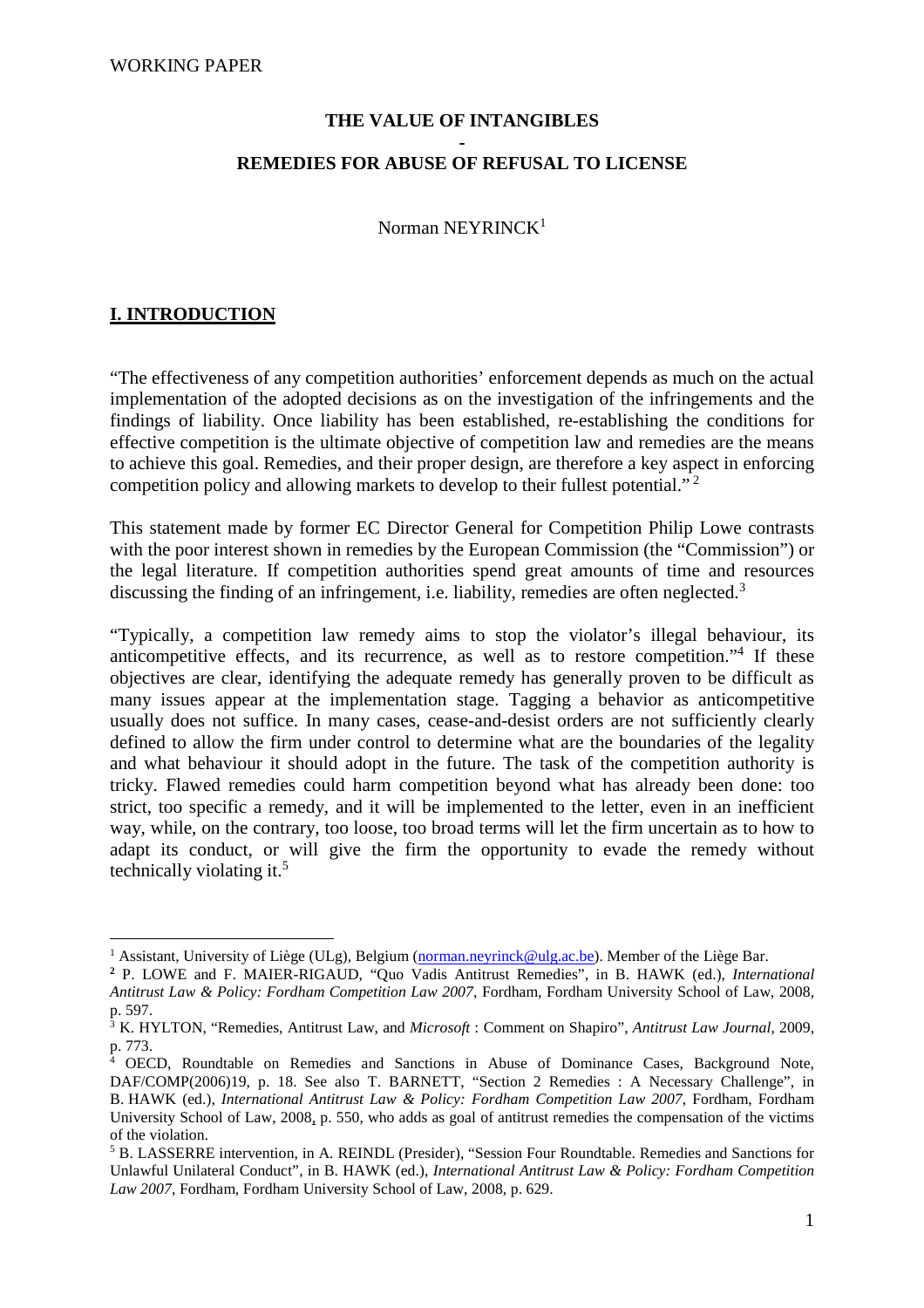The recent *Microsoft* case illustrates this issue. Four years after it had found Microsoft guilty of abuse of dominant position, the Commission fined the undertaking  $\epsilon$  899 million for noncompliance with the remedy imposed<sup>6</sup>, despite the fact that the terms of the remedy were particularly broad, and the obligation to execute was particularly obscure.<sup>7</sup>

Regarding the difficulties of implementation, administration and monitoring, the issue of the remedies has to be addressed in the first stages of developing a case, even well before the agency may be ready to initiate formal proceedings. In fact, "if there is no practical remedy for an apparent abuse, one that clearly improves the situation and does not entail excessive monitoring costs, then there is no point in devoting scarce public resources in pursuit of the case".<sup>8</sup>

Over the last few years, the European Commission issued several documents clarifying its practice and setting out the enforcement priorities that will guide its action in applying Articles 101 and 102 of the Treaty on the Functioning of the European Union ("TFEU")<sup>9</sup>. Unfortunately, no initiative whatsoever has been taken to draft provisions on remedies. More transparency and more predictability would be welcomed, though. Guidelines on remedies would provide certainty to the economic operators, and some coherence in the action of the competition authority, therefore saving public money.

The present contribution will focus on the analysis of remedies for abuse of refusal to license intellectual property rights, whose importance can only grow with the raise of the new economy. Additionally, compulsory licensing presents the interest to share common features with remedies for other kinds of abusive conducts, such as excessive pricing.

Following this introduction, Section II quickly reviews the relevant case law. Section III approaches the measures that can be taken in order to reduce *ex-ante* the risks of abuse. Section IV represents the main part of our analysis and will focus on the issues related to the licensing conditions themselves. Section V concludes.

### **II. ABUSE OF REFUSAL TO LICENSE**

At the very core of the rights of an intellectual property right (IPR) holder is the right to prevent third parties from making, using, offering for sale, selling, or importing the protected subject matter<sup>10</sup>.

 $\overline{a}$  $6$  Press release, "Antitrust: Commission imposes  $\epsilon$  899 million penalty on Microsoft for non-compliance with March 2004 Decision", IP/08/318, 27 Feb. 2008, (available at: http://europa.eu/rapid/pressReleasesAction.do?reference=IP/08/318&format=HTML&aged=0&language=EN&g uiLanguage=en).

 $7$  On the obligation to license on "reasonable and non-discriminatory" terms, see part IV.

<sup>&</sup>lt;sup>8</sup> R. ANDERSON and A. HEIMLER, "Abuse of Dominant Position. Enforcement Issues and Approaches for Developing Countries", in V. DHALL (ed.) *Competition Law Today. Concept, Issues, and the Law in Practice*, Oxford, Oxford University Press, 2007, p. 84.

<sup>&</sup>lt;sup>9</sup> See for example: Guidance on the Commission's Enforcement Priorities in Applying Article 82 EC Treaty to Abusive Exclusionary Conduct by Dominant Undertakings, 3 December 2008, COM(2008), 26 p. (available at: http://ec.europa.eu/competition/antitrust/art82/guidance.pdf).

<sup>&</sup>lt;sup>10</sup> Agreement on Trade-Related Aspects of Intellectual Property Rights, signed in Marrakesh, Morocco on 15 April 1994, Part II Standards Concerning the Availability, Scope and Use of Intellectual Property Rights.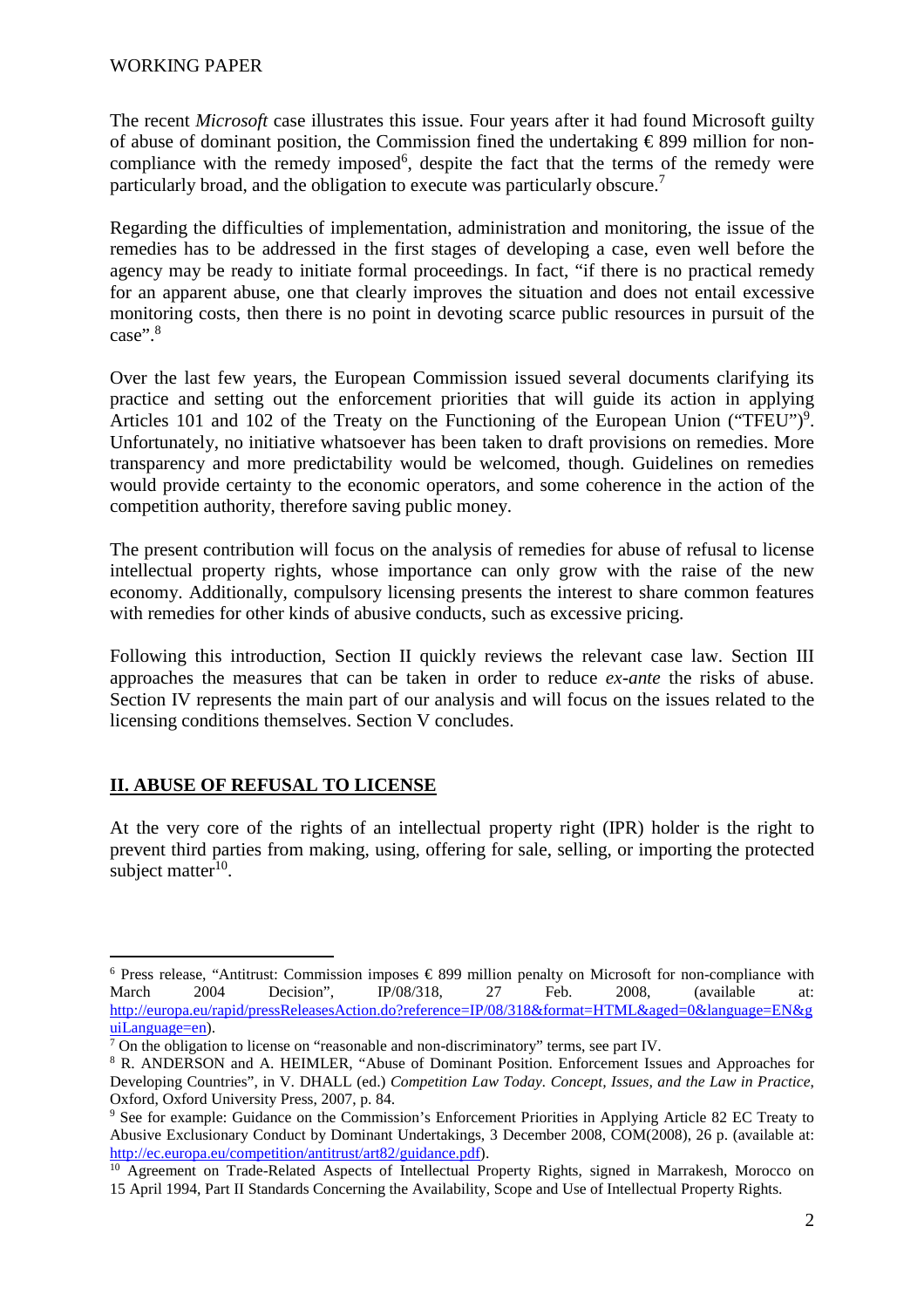This explains the particular reluctance of the competition authorities to recognize any abuse of dominant position for the mere refusal to license intellectual property rights. As the Court of Justice of the European Union ("CJEU") stated about protected designs in the *Volvo v. Veng* case:

"It must (…) be emphasized that the right of the proprietor of a protected design to prevent third parties from manufacturing and selling or importing, without its consent, products incorporating the design constitutes the very subject-matter of his exclusive right. It follows that an obligation imposed upon the proprietor of a protected design to grant to third parties, even in return for a reasonable royalty, a license for the supply of products incorporating the design would lead to the proprietor thereof being deprived of the substance of his exclusive right, and that a refusal to grant such a license cannot in itself constitute an abuse of a dominant position."<sup>11</sup>

The principle established by the Court is clear: even dominant undertakings are free to choose their licensees and to dispose freely of their property. However, as no right is absolute, this principle had to be moderated. In a generic formula the CJEU stated soon later that the exercise of its exclusive rights by an IPR holder may be deemed abusive in "exceptional circumstances".<sup>12</sup>

What constitutes "exceptional circumstances" still had to be specified, though. The subsequent case law tried to determine an appropriate test<sup>13</sup>.

In *Microsoft*, the last relevant case to date<sup>14</sup>, Microsoft was found guilty of abuse of dominant position for having refused to license the interoperability protocols of its PC operating system to its competitors on the market for work group server operating systems<sup>15</sup>.

On this occasion, the General Court (GC) stated that, according to the prior case law  $(Magill<sup>16</sup>, *IMS Health*<sup>17</sup>)$ , the refusal by a dominant undertaking to license an intellectual property right to a third party constitutes an abuse of dominant position under the following conditions:

the refusal relates to a product or service crucial to carrying out a particular activity on a neighbouring market;

382&format=HTML&aged=0&language=EN&guiLanguage=en).

 $\overline{a}$ <sup>11</sup> ECJ, 5 October 1988, C-238/87, AB Volvo v Erik Veng (UK) Ltd., *E.C.R.,* 1988, p. 06211, para. 8.

<sup>12</sup> ECJ, 6 April 1995, C-241/91 P and C-242/91 P, Radio Telefis Eireann (RTE) and Independent Television Publications Ltd (ITP) v Commission of the European Communities, *E.C.R.,* 1995, p. I-00743, para. 50.

<sup>&</sup>lt;sup>13</sup> An extensive discussion of the conditions under which a refusal to license has to be considered abusive would fall outside of the scope of this paper. An impressive number of authors have commented the relevant case law. See, among many : S. ANDERMAN and H. SCHMIDT, "EC competition policy and IPRs", in S. ANDERMAN (ed.), *The Interface between Intellectual Property Rights and Competition Policy,* Cambridge, Cambridge University Press, 2007, pp. 37-124 ; A. VAN ROOIJEN, "The Role of Investments in Refusals to Deal", *World Comp.*, 2008, pp. 63-88 ; and D. HOWART and K. McMAHON, " 'Windows has Performed an Illegal Operation': the Court of First Instance's Judgment in Microsoft v Commission", *E.C.I.R.*, 2008, pp. 117-124. <sup>14</sup> GC, 17 September 2007, T-201/04, Microsoft v. Commission, *E.C.R.,* 2007, p. II-03601*.*

<sup>&</sup>lt;sup>15</sup> Press release, "Commission concludes on Microsoft investigation, imposes conduct remedies and a fine", IP/04/382, 25 March 2004 (available at: http://europa.eu/rapid/pressReleasesAction.do?reference=IP/04/

<sup>&</sup>lt;sup>16</sup> ECJ, 6 April 1995, C-241/91 P and C-242/91 P, Radio Telefis Eireann (RTE) and Independent Television Publications Ltd (ITP) v Commission of the European Communities, *E.C.R.*, 1995, p.I-00743.

<sup>17</sup> ECJ, 29 April 2004, C-418/01, IMS Health GmbH & Co. OHG v NDC Health GmbH & Co. KG., *E.C.R.,*  2004, p. I-05039.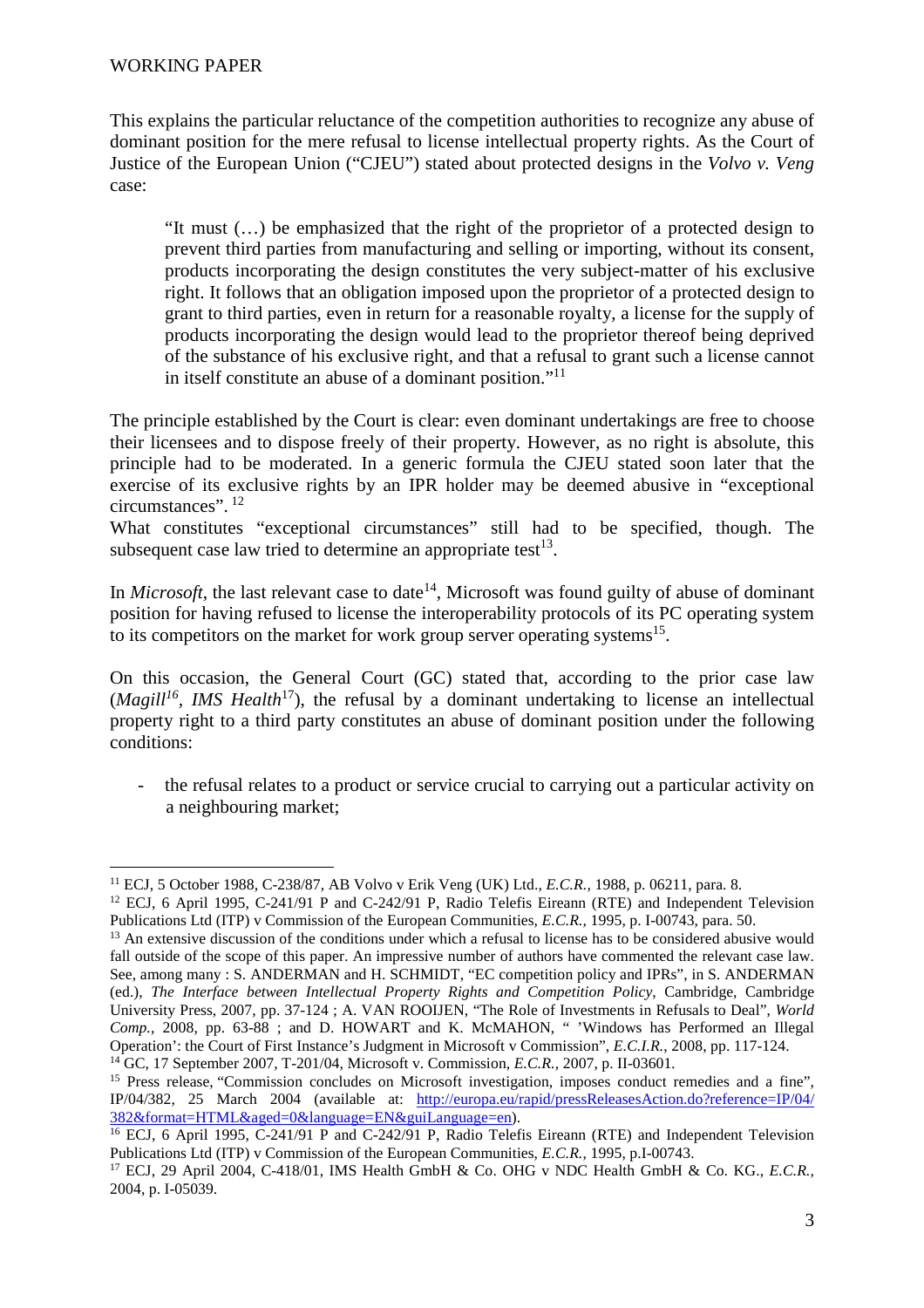- the refusal is such as to exclude any effective competition on that neighbouring market;
- the refusal prevents the appearance of a new product for which there is potential consumer demand; and,
- the refusal is not objectively justified.

These conditions are far from clear<sup>18</sup>. In addition, each of them has been distorted.

As regards the first condition, the GC upheld the view of the Commission: despite the presence of competitors on the downstream market, information is considered indispensable to be active on the market if the interoperability protocols are necessary to continue to be an "economically viable" competitor. Second, it was held that a "risk" or a "likelihood" of competition being eliminated on the neighbouring market could be enough to intervene. Third, as to the new product requirement, it would be sufficient to establish that the refusal to license limits technical developments, and is thus able to prevent the emergence of new products to the prejudice of consumer choice<sup>19</sup>.

Earlier, the CJEU had already stretched some of the above-mentioned conditions. Regarding the existence of a neighboring or secondary market, it held that: "it is sufficient that a potential market or even hypothetical market can be identified". Regarding the requirement of a new product, the CJEU referred to the mere "intention" to produce new goods and services. Thus, the refusal to license may be regarded abusive "where the undertaking which requested the license does not intend to limit itself essentially to duplicating the goods or services already offered on the secondary market by the owner of the copyright, but intends to produce new goods or services not offered by the owner of the right and for which there is a potential consumer demand"<sup>20</sup>.

We therefore agree with the view according to which the four mentioned conditions were "tweaked in ways that promise to significantly ease the investigatory burden on regulators in future refusal to deal case"<sup>21</sup>. More, several legal observers do not hesitate to go further and plead for an even wider enlargement of the conditions under which "exceptional circumstances" and abuse of dominant position have to be acknowledged<sup>22</sup>. Therefore,

<sup>18</sup> Well before *Microsoft* many questions arose as to how interpret the four conditions set by the ECJ. For instance, the Court did not provide any guidance to the national courts on how they should answer the question of whether there was a new product. It did not indicate either how strong must be the potential consumer demand. For an analysis of IMS, see J. KILLICK, "IMS and *Microsoft* Judged in the Cold Light of *IMS*", *Comp. L. Rev.*, vol. 1, issue 2, 2004, pp. 23-47.

<sup>19</sup> GC, 17 September 2007, T-201/04, Microsoft v. Commission, *E.C.R.,* 2007, p. II-03601*,* respectively para. 352, 561, 632 and 647. Concerning the fourth condition, the Court added (para. 690) that the mere fact of holding intellectual property rights cannot in itself constitute objective justification for the refusal to grant a licence, otherwise the exception to the exclusive right established by the case-law could never apply.

<sup>20</sup> ECJ, 29 April 2004, C-418/01, IMS Health GmbH & Co. OHG v NDC Health GmbH & Co. KG., *op. cit.*, para. 44-45 and 49.

<sup>&</sup>lt;sup>21</sup> I. EAGLES and L. LONGDIN, "Microsoft's Refusal to Disclose Software Interoperability Information and the Court of First Instance", *E.I.P.R.*, 2008, p. 208.

 $^{22}$  For example, it has been argued that competition authorities should seriously consider ordering the dominant undertaking to license as soon as a patented technology has become de facto the dominant standard in sectors characterized by factors such as network effects, which by locking-in consumers, make it impossible for competitors to enter and compete. See G. GHIDINI and E. AREZZO, "Less 'exclusion' for more innovation thru competition. On the 'Intersection' between IP and Competition Law", University of Tilburg, Symposium April 14, 2008, pp. 14-15 (available at: http://www.tilburguniversity.nl/tilec/events/conferences/14042008/#speakers). It has also been contended that competition law should be used to take over from article 31 (i) of the TRIPS Agreement concerning follow-on innovations. An overstretching of the 'secondary market' and the 'new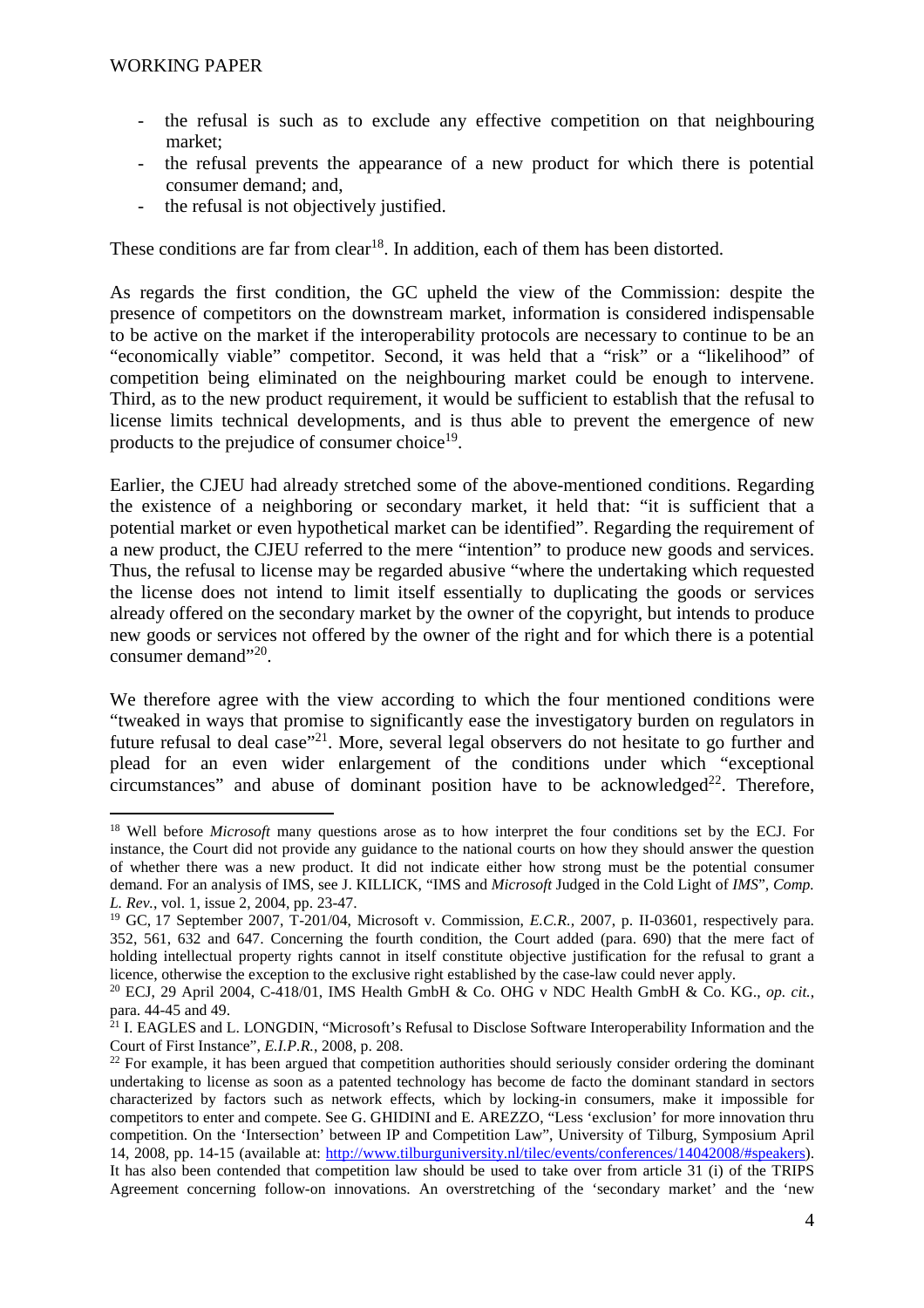regarding the current proclivity showed towards compulsory licensing in the case law as well as in the literature after years of defiance, it is very likely that convictions for refusal to license will intensify in the near future.

### **III. EX-ANTE REMEDIES**

Some of the most resounding decisions of the Court of Justice of the European Union on compulsory licensing have been taken regarding IP rights which many considered had been illegitimately granted. Firms that had obtained intellectual property rights protection over an input were then able to impede competition in a specific market without having made any innovation worthy of protection<sup>23</sup>.

Admittedly, the competition authority was confronted with issues originating from bodies of law it could not modify<sup>24</sup>. Facing such a situation, the European Commission decided to intervene and to invoke competition law to correct what was perceived as a deviance of IP law. This policy found some supporters<sup>25</sup>. However, a sounder approach would probably be to amend IP law to prevent the appearance of this kind of situation<sup>26</sup>.

A reduction in the number of rights of poor innovative value can lead to a limitation of the situations under which IP protection unduly forecloses market access and the intervention of the competition authority. Therefore, we shall devote some space to the review of the *ex-ante*  remedies that are liable to be introduced into the different bodies of IP laws.

# **A. COPYRIGHT LAW**

<u>.</u>

Surprisingly, in two landmark cases involving a refusal to license intellectual property (*Magill*  and *IMS Health*) the issue at stake was the licensing of copyrighted information. "Generally

product' requirements would then allow the competition authority to order the licensing of a first patent on which infringes a dependent invention that does not constitute an important technical advance of considerable economic significance. See I. HARACOGLOU, "Competition Law as a Patent 'Safety Net' in the Biopharmaceutical Industry, *Comp. L. Rev.*, 2004, pp. 79-83.

<sup>23</sup> M. MOTTA, *Competition policy : theory and practice*, Cambridge, Cambridge University Press, 2004, p. 68.

<sup>&</sup>lt;sup>24</sup> Intellectual property rights are a matter of domestic law. As the ECJ stated: "the determination of the conditions and procedures under which the protection of [IPRs] is granted is a matter for national rules of each Member State." ECJ, 5 Oct. 1988, C-238/87, AB Volvo v Erik Veng (UK) Ltd., *op. cit.,* para. 7.

<sup>25</sup> See, for example, W. CORNISH and D. LLEWELLYN, *Intellectual Property : Patents, Copyright, Trade Marks and Allied Rights*, London, Sweet & Maxwell, 5<sup>th</sup> ed., 2003, p. 755: "In a period when intellectual property rights are being rapidly expanded, it must be wise for competition authorities to retain some ultimate means of curbing their range in egregious cases, which, in the scramble to satisfy industrial lobbies, legislatures may not have sufficiently cogitated."

<sup>&</sup>lt;sup>26</sup> So, in the US some kind of safeguard measures against IP misuses are contained within IP law: the judicial doctrines of patent and copyright misuses can be invoked as defenses against patent or copyright infringements. They require the alleged infringer to prove that the IPR holder has wrongfully broadened the physical and temporal scope of the IPR, producing anticompetitive effects. "The Commission and the EU courts, in contrast, are not entitled to rule about the validity and the infringement of national IPRs, so that their decisions and judgments seem jeopardized by the existence of shaky IPRs that a US federal Court would have declared invalid". M. MAGGIOLINO, *Monopolists' Refusal to Deal in IP: US Courts and EU Institutions line up along some Cultural and Jurisdictional Cleavages*, 3rd Annual Conference of the EPIP Association, Bern, Switzerland - Gurten Park / October 3-4, 2008, pp. 9-10 and 26 (available at: http://www.epip.eu/conferences/epip03/). On patent misuse, see also H. HOVENKAMP, *The Antitrust Enterprise : principle and execution*, Cambridge MA, Harvard University Press, 2005, p.272.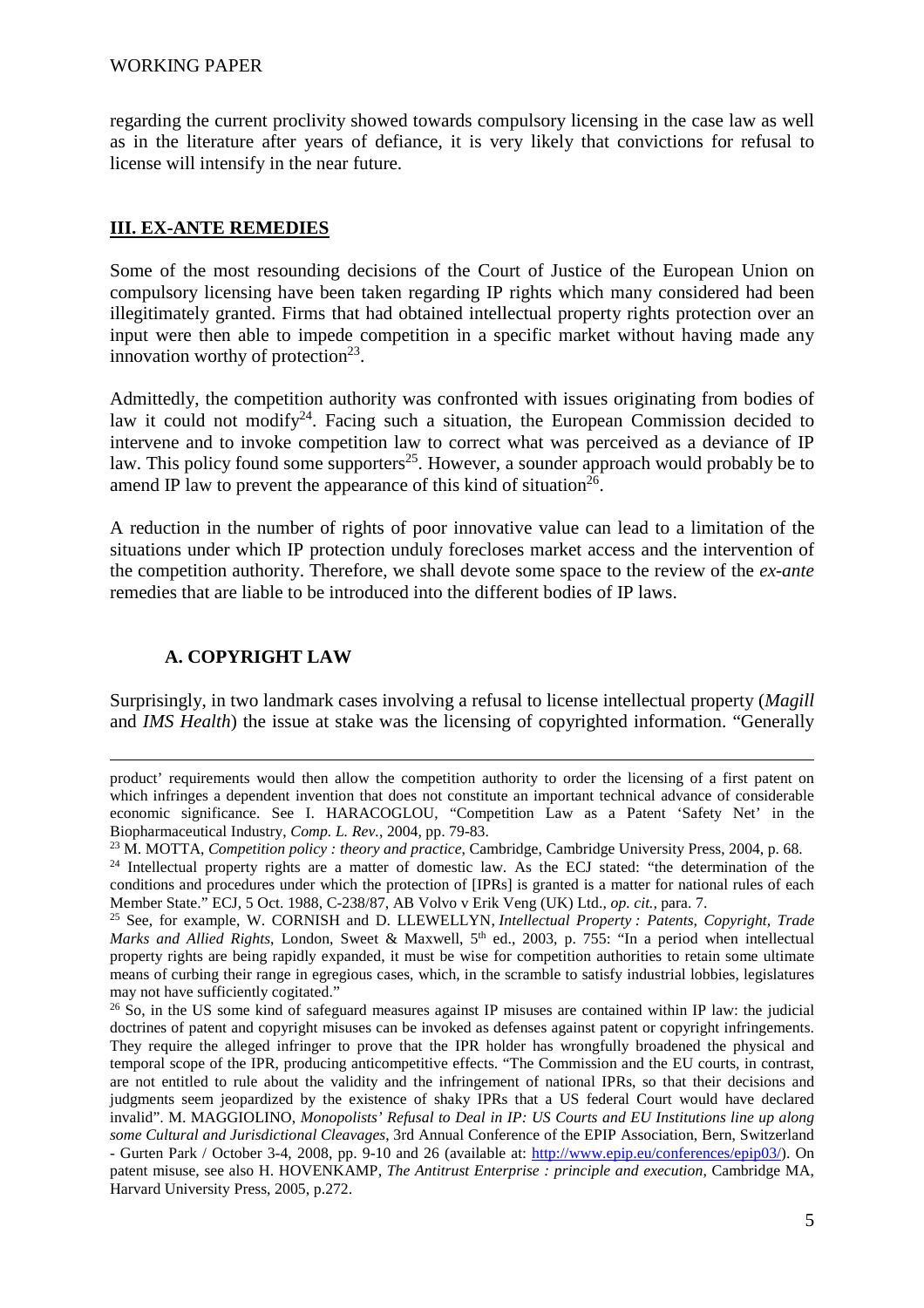speaking, the protection conferred by copyrights is severely limited in scope; in summary, copyrights protect the expression of an idea, not the idea itself. Consequently, it is very unlikely that copyrighted information can be an indispensable input. The circumstances of *Magill and IMS Health are indeed quite special.*"<sup>27</sup>

In *Magill*, the compiler of a comprehensive TV guide combining the contents of the three individual TV guides sold separately by the respective TV companies faced an infringement action. The TV companies claimed that the TV listings were protected under copyright and obtained the condemnation of Magill. Later, the compiler successfully complained to the European Commission that the TV companies' refusal to license the listings constituted an abusive conduct under Article 102 TFEU<sup>28</sup>.

IMS Health provided data on regional sales of pharmaceutical products in Germany to pharmaceutical laboratories. These data were formatted according to a 1860 brick structure, each brick corresponding to a designated geographic area. The brick structure, determined with the active participation of the undertakings of the pharmaceutical industry, became the normal industry standard to which the clients adapted their information and distribution systems. NDC Health made a complaint to the Commission claiming that the 1860 brick structure had become an essential facility to provide sales data services and that IMS's refusal to grant license on it constituted an infringement of Article  $102^{29}$ .

In both cases, the innovative value of the right at stake was limited. In both cases, the Commission issued an order to license.

Regarding the reform of copyright law, the main difficulty results from the fact that the conditions of legal protection are set by the national legislatures and therefore vary. For example, under UK law, the originality threshold has been set at a very low level<sup>30</sup>; the protection of mere TV listings was an "extension of copyright to subject-matter (straightforward factual information), which many Member States would consider not to justify intellectual protection in the first place"<sup>31</sup>. Such discrepancies within the various European bodies of law hinders any reform of the IP laws.

Fortunately, some harmonization measures have been taken under the internal market provisions of the EC Treaty<sup>32</sup>. These measures strengthen the innovative level required for copyright protection.

 $\overline{a}$ <sup>27</sup> C. AHLBORN, V. DENICOLÒ, D. GÉRADIN and A. JORGE PADILLA, *DG Comp's Discussion Paper on Article 82: Implications of the Proposed Framework and Antitrust Rules for Dynamically Competitive Industries*, 2006, pp. 47-48 (available at: www.ssrn.com).

<sup>&</sup>lt;sup>28</sup> ECJ, 6 April 1995, C-241/91 P and C-242/91 P, Radio Telefis Eireann (RTE) and Independent Television Publications Ltd (ITP) v Commission of the European Communities, *E.C.R.,* 1995 p. I-00743, para. 7-11.

<sup>29</sup> ECJ, 29 April 2004, C-418/01, IMS Health GmbH & Co. OHG v NDC Health GmbH & Co. KG., *op. cit.*, para. 3-11.

 $30$  Under UK copyright law a work is protected if it can be regarded as original. Originality is based on the degree of labour, skill or judgment shown by the author of the work and follows the 'sweat of the brow' doctrine: works of little originality can be protected if sufficient efforts have been expanded. See Walter v. Lane [1900] AC 539 and N. GRAVELLS, *"*Authorship and originality: the persistent influence of Walter v. Lane", *I.P.Q*., 2007, p. 270.

<sup>31</sup> W. CORNISH and D. LLEWELLYN, *op. cit.*, p. 755.

<sup>&</sup>lt;sup>32</sup> The harmonization Directives were taken on the basis of Article 95 EC.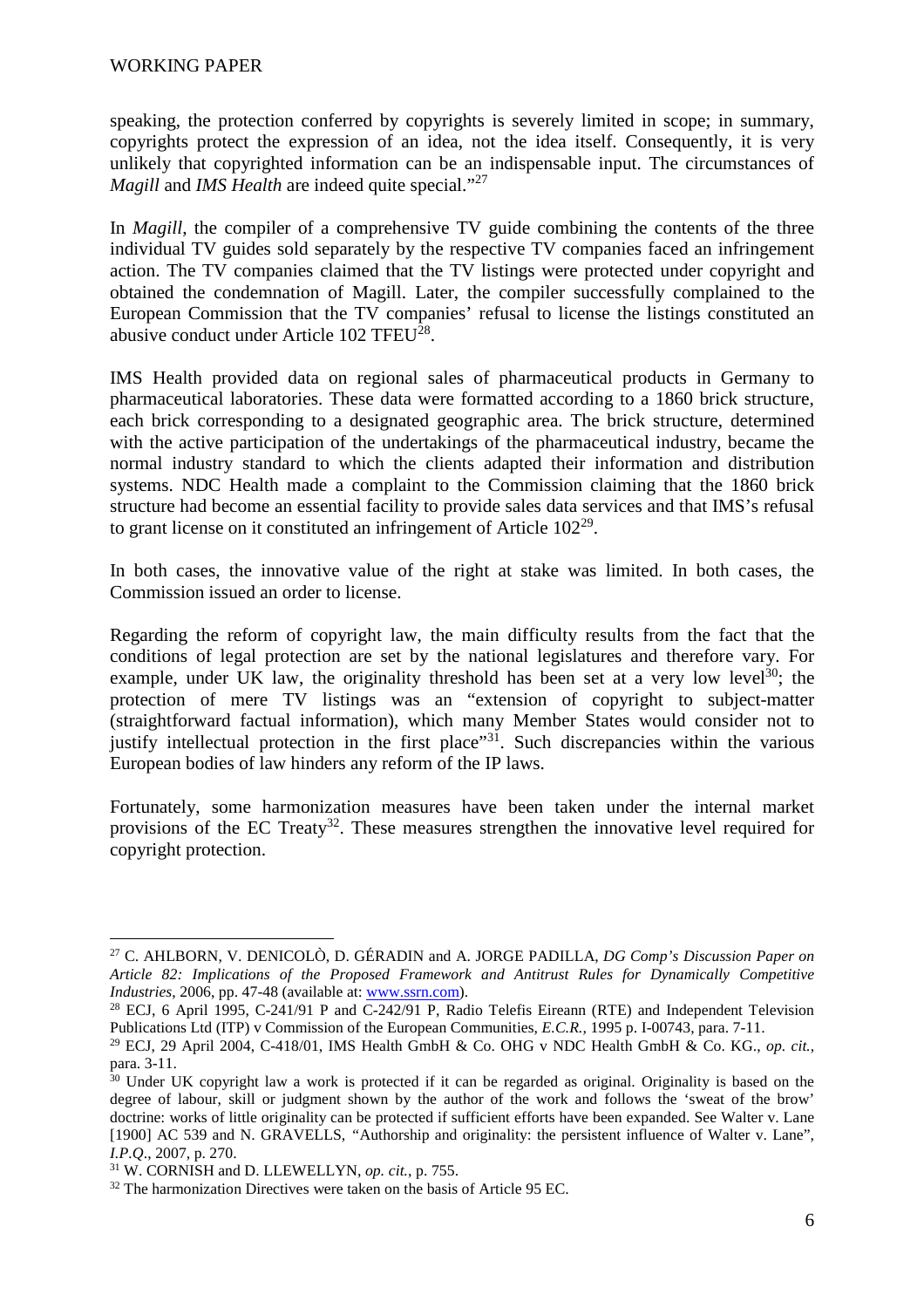For example, under the computer programs Directive, computer programs are legally protected if they are original in as much as the program "is the author's own intellectual creation"<sup>33</sup> .

In the same vein, databases are protected by copyright if they "constitute the author's own intellectual creation". The so-called "sui generis" right to prevent extraction and re-utilization of the contents of a database is acknowledged to the maker of a database "which shows that there has been qualitatively and/or quantitatively a substantial investment in either the obtaining, verification or presentation of the contents" 34.

It is broadly admitted that the introduction within the database Directive of the "author's own intellectual creation" criterion has raised the standard for copyright, at least in common law countries, where the "sweat of the brow" criterion confers too generous a protection. Actually, it seems that even the "substantial investment" standard of the sui-generis right is more demanding than the UK requirement of originality $35$ .

In our view, had these provisions been enacted at the time of the *Magill* case, no intellectual property right would have been acknowledged to the licensors. Indeed, the structure of the TV listings, organized on the basis of a chronological order, would probably not have fulfilled the "author's own intellectual creation" requirement for copyright protection. As for the sui generis right, it seems that since TV listings are the mere transcript of the programming of the different channels, it would be difficult to argue that substantial investments were made for their obtaining.

Regarding the *IMS* case, the domestic jurisdiction of Appeal (the *Oberlandesgericht Frankfurt am Main*) ruled on the IP rights of IMS Health in the running of the proceedings before the CJEU. The national Court established that the 1860 brick structure was a databank within the meaning of the German Copyright Act. However, the "copyright protection could not be extended to the modular structure in itself as an essential part of the data bank since it amounted to a mere ordering principle with no value when extracted from the creative work<sup>"36</sup>. The Court also held that German law affords sui generis protection for the contents – in opposition to the arrangement- of databases $^{37}$ .

Consequently, the Frankfurt Higher Regional Court concluded that competitors "could not simply be prohibited from developing freely and independently a brick structure that is similarly based on a breakdown by district, urban district and post-code district and for that

 $\overline{a}$ <sup>33</sup> Council Directive 91/250/EEC of 14 May 1991 on the legal protection of computer programs, *O.J.,* L 122/42, article 1.

<sup>&</sup>lt;sup>34</sup> Directive 96/9/EC of the European Parliament and of the Council of 11 March 1996 on the legal protection of databases, *O.J.,* L 77/20, articles 3 and 7. We note that according to article 1, 'database' means "a collection of independent works, data or other materials arranged in a systematic or methodical way and individually accessible by electronic or other means". The broadness of the terms used make us consider that even TV listings would fall within the scope of the Directive.

<sup>35</sup> R. CLARK, "*Sui generis* database protection: a new start for the UK and Ireland?", *Journal of Intellectual Property Law & Practice*, 2007, p. 97.

<sup>36</sup> E. AREZZO, "Competition policy and IPRs: an open debate over an ever-green issue", *Il Diritto d'Autore,* No. 3, 2004, p. 6 (available at: www.ssrn.com).

<sup>&</sup>lt;sup>37</sup> D. GITTER, "Strong Medicine for Competition Ills: the Judgment of the European Court of Justice in the IMS Health Action and its Implications for Microsoft Corporation", *Duke J. of Comp. & Int'l L.,* vol. 15, 2005, pp. 160-161 (available at: http://www.law.duke.edu/shell/cite.pl?15+Duke+J.+Comp.+&+Int'l+L.+153*).*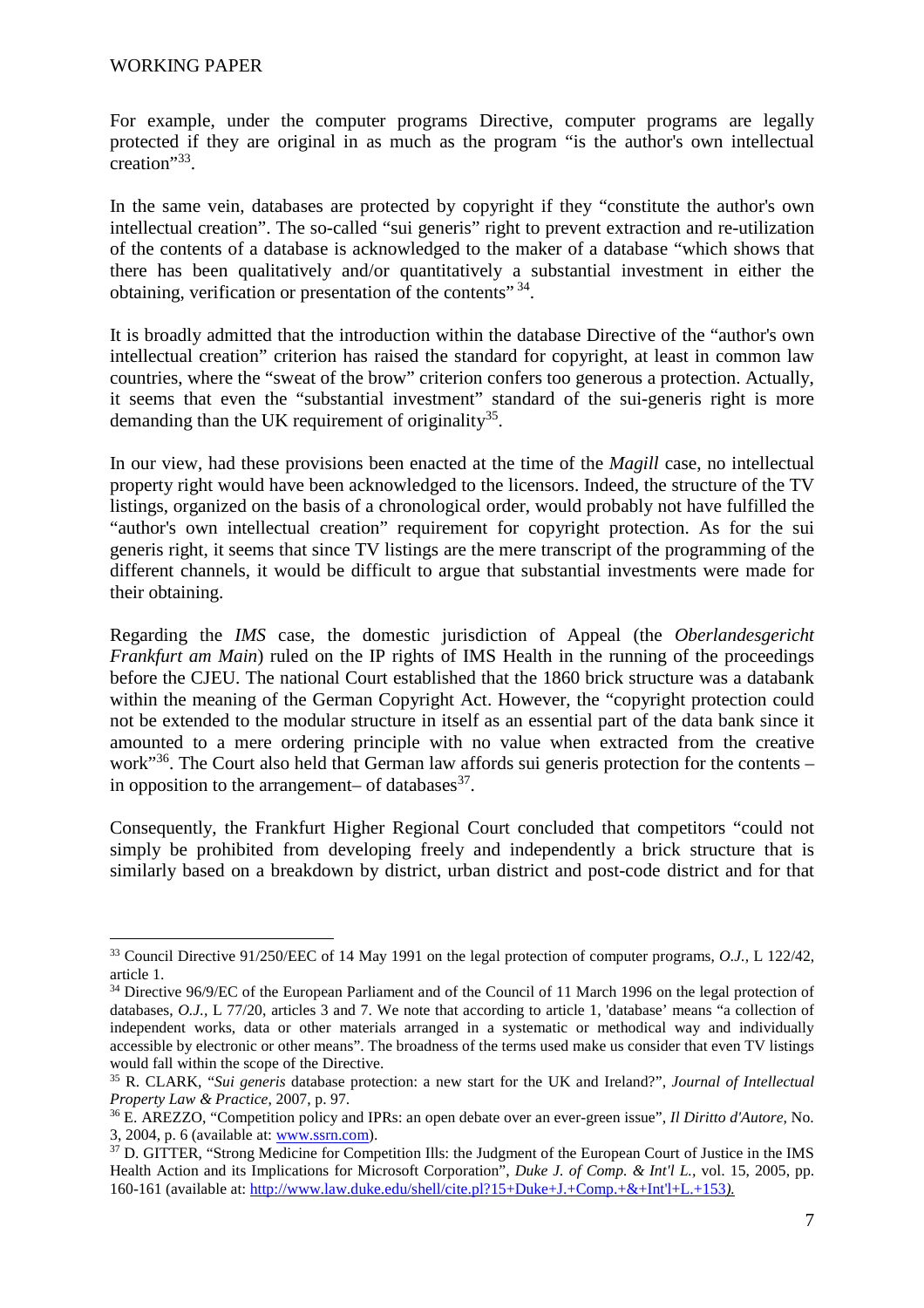#### WORKING PAPER

reason comprises more or less the same number of bricks"<sup>38</sup>. This judgment led to the Commission withdrawing the interim measures ordering IMS Health to license the 1,860 brick structure<sup>39</sup>.

Initiatives have been taken at the EU level to increase on specific points the requirements for copyright protection. As the *Magill* and *IMS Health* cases show, had these reforms been made earlier, the issuing of compulsory licenses would have been prevented. Therefore, global harmonization strengthening the conditions for copyright protection would be welcomed in order to diffuse the need for compulsory licensing in undue cases.

### **B. PATENT LAW**

### **1. Innovative Step**

The European patent system is subject to many strains: increasing demand for patent protection, adoption of defensive and assertive patenting strategies and constitution of patent thickets, introduction of newly patentable subject matters, etc. All these factors are known and contribute to an increase of the workload at the European Patent Office (EPO). We shall not here make a comprehensive analysis of all these trends; each of them plays a role in the worsening of the patent system. We shall focus on their global result, the deterioration of patent quality, and on possible remedies.

To prevent the granting of trivial patents (i.e. patents for insignificant inventions), the simplest answer would be to require a rise of standards for the inventive step requirement. Fewer patents would then be granted and many inventions that today are protected would risk being copied. Consequently, it is argued that such a reform would deter innovation. Most academics and patent practitioners, however, support the opposite view. Higher patentability requirements would provide incentives to finance research and development programs of significant scale, which could lead to enhanced standards; conversely, too weak a patent system might deprive potential inventors of the necessary incentives. It is indeed worth noting that nowadays more and more companies are spending time and effort on patenting and trading rights, therefore diverting resources from actual innovation<sup>40 41</sup>.

 $\overline{a}$ <sup>38</sup> Nonetheless, the cease and desist order to use the 1860 brick structure was sustained against Pharma Intranet (later subsidiary of NDC) under the German Unfair Competition Act. See Oberlandesgericht Frankfurt am Main, 17 Sept. 2002, Pharma Intranet Information AG v. IMS Health GmbH & Co., 11 U 67/2000, 2/3 0 283/00, in *Computer und Recht*, 2003, p.50 (references quoted in E. AREZZO, *op. cit.*, p. 6).

<sup>&</sup>lt;sup>39</sup> Commission Decision of 13 August 2003 relating to a proceeding under Article 82 of the EC Treaty (Case COMP D3/38.044 — NDC Health/IMS Health: Interim measures), *O.J.,* L 268/69, para. 10 and 17.

<sup>40</sup> European Parliament, Scientific Technology Options Assessment (STOA), *Policy options for the improvement of the European patent system* (IP/A/STOA/FWC/2005-28/SC16), project managed by B. BEDSTER, 2007, pp. 29 and 32. See also, supporting the view that patentability requirements should be kept high and strictly applied, D. ENCAOUA, D. GUELLEC, and C. MARTÍNEZ, *The economics of patents: from natural rights to policy instruments*, EPIP Conference "New Challenges to the Patent System", Munich, EPO, 24/25 April 2003, p. 19 (available at: www.ssrn.com).

<sup>&</sup>lt;sup>41</sup> We note that the trend is to strengthen the patentability requirements. The US patent system suffers from similar weaknesses than the European patent system, even worsened by a non-obviousness test looser than its European equivalent. Voices have pleaded in favor of a raise of the standards for obtaining a patent (See J. BARTON, "Reforming the Patent System", *Science*, Number 5460, 17 March 2000, p. 1933 ; Federal Trade Commission (FTC), *To Promote Innovation: The Proper Balance of Competition and Patent Law and Policy*, Ex. sum., oct. 2003, p. 4 (http://www.ftc.gov/os/2003/10/innovationrpt.pdf)). Consequently, the US Supreme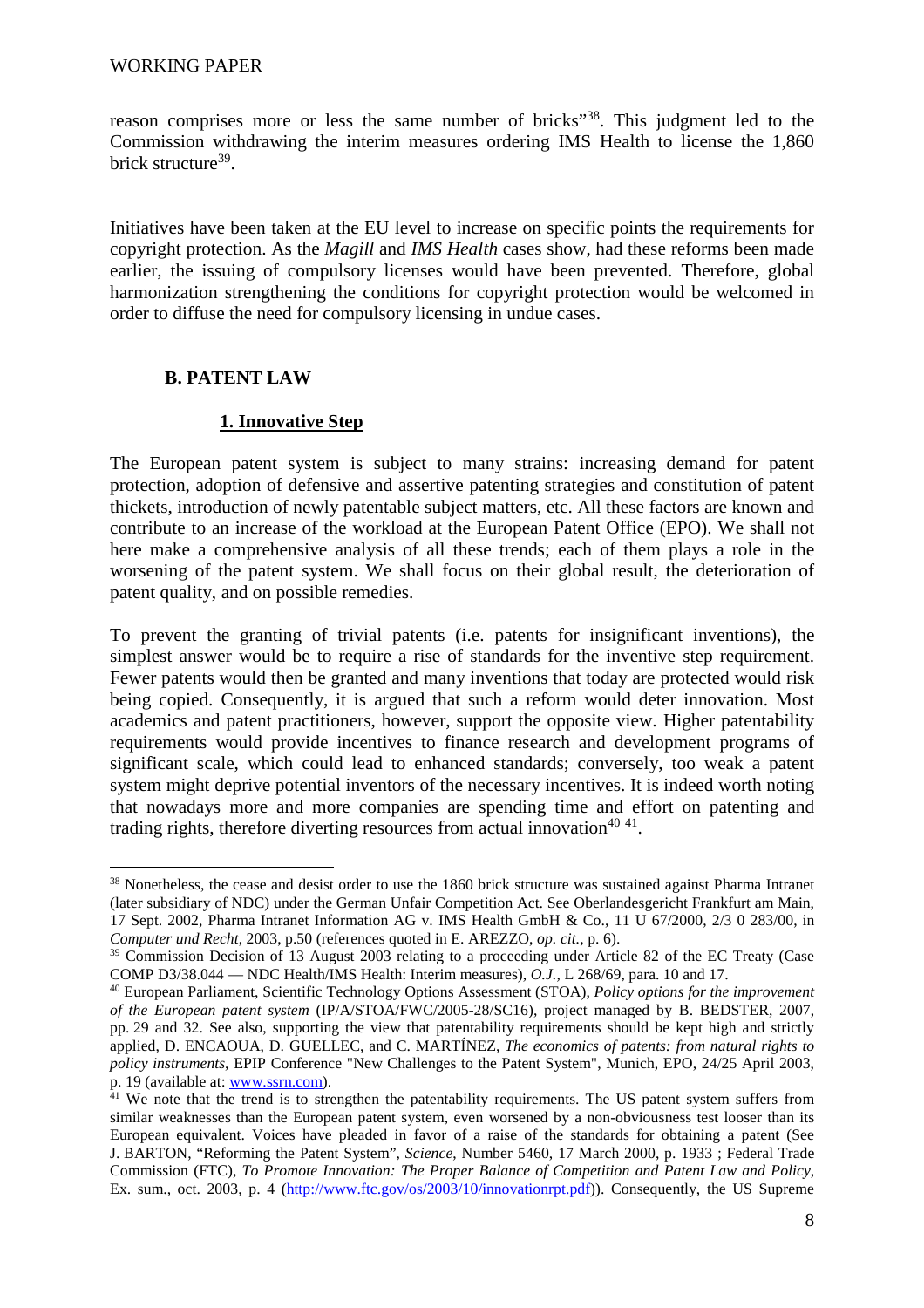-

The implementation of higher patentability standards is not only a matter of legal policy. It is also a matter of financial means. Indeed, a modification of the practice of the EPO would require an adaptation period and training sessions for the examiners. Second, as the granting of a patent does not have to be motivated whereas the reasons for refusing applications have to be properly justified to the applicants, it is generally more difficult and time consuming from the perspective of the EPO to reject an application than to grant a patent<sup>42</sup>. Under these circumstances, the opportunity to reform the patent system would depend on the global interest of the modifications. Only if the harm (market foreclosure, and avoidable judicial costs) caused by the granting of undue patents exceeds the costs of improvement of the patent system should the reform be achieved.

### **2. Institutional Issues**

Let us remember that the European patent system is governed by the European patent Convention  $EPC)^{43}$ , a multilateral treaty originally drafted in the context of the Council of Europe. The EPC institutes the European Patent Office (EPO), which is distinct from the European Union. The EPO has 35 members, including all the EU-members States.

Amending the EPC is a difficult and cumbersome process. Any modification of the treaty is subject to the provision of Article 172, according to which the Convention can only be revised by a Conference representing at least three-quarters of the Contracting States. To adopt the revised text requires a majority of three-quarters of the Contracting States represented and voting at the Conference.

However, it seems that the reform needed does not require a modification of the Convention, but that mere changes in the implementation of the treaty by the services of the EPO would suffice. This could be done by modifying the Guidelines for Examination in the European Patent Office. Pursuant to Article 10 EPC, the President of the EPO is competent to take all necessary steps to ensure the functioning of the Office, including the adoption of internal administrative instructions. Therefore, modifying the Guidelines and the internal rules depends on the President, who is accountable for EPO activities to the Administrative Council.

Practically, pressure could be exercised through the Administrative Council to obtain the adoption of the above-mentioned measures on the strengthening of the patentability requirement. Along this line, various steps could be taken to coordinate the action of the EUmembers in the EPO Administrative Council. For example, a standing committee could be established within the European Parliament to improve patent awareness among parliamentarians<sup>44</sup>.

Court recently set a higher standard for establishing non-obviousness. See KSR International Co. v. Teleflex Inc. et al, 550 U.S. 398 (2007).

<sup>42</sup> European Parliament, STOA, *Policy options for the improvement of the European patent system*, *op. cit*, p. 37. The question of the resources is particularly relevant. Indeed, the incomes of the EPO depend on the number of patents granted, and so there are strong incentives for the EPO to grant as many patents as possible. Thus, a discussion on the quality of the patents should also include the question of the financing of the granting body. R. LALLEMENT, « Politique des brevets : l'enjeu central de la qualité face à l'évolution des pratiques », *Horizons stratégiques*, 2008, p. 107.

<sup>43</sup> Convention on the Grant of European Patents, signed in Munich on 5 October 1973.

<sup>44</sup> European Parliament, STOA, *Policy options for the improvement of the European patent system*, *op. cit*, p. 34.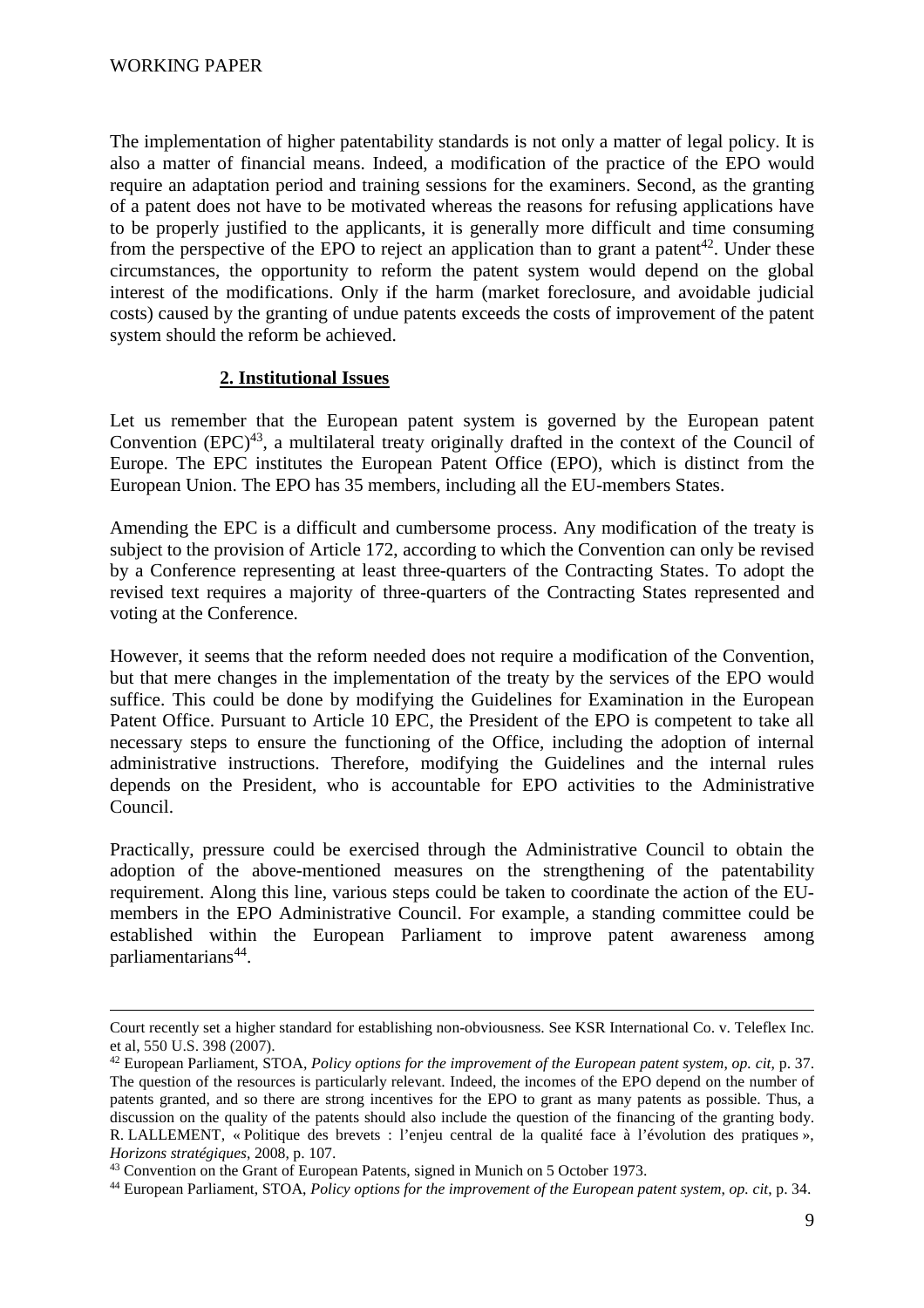#### WORKING PAPER

 $\overline{a}$ 

It appears, then, that much still needs to be done to reduce the probability of seeing patents of poor innovative value unduly restricting competition.

### **IV. COMPULSORY LICENSE**

Two main *ex post* remedies are available for abuse of refusal to license: the granting of compulsory licenses and structural remedies. Because of the many shortcomings of the injunction to divest<sup>45</sup>, the order to grant a license is in most cases preferred to the structural remedy. Therefore, the following lines will focus on the various issues raised by the grant of compulsory licenses.

In the few cases where an abuse for refusal to license intellectual property rights was acknowledged, the holder of the right was ordered to license its right on "reasonable and nondiscriminatory conditions", which includes a reward for the licensor. The definition of such licensing conditions raises many difficult issues. It is indeed "a trite statement that the IPR contribution to a product can vary from 0 to 100% (eg software). To make the case that any particular royalty level is reasonable for any particular product would require at the very least an extensive empirical analysis"<sup>46</sup>.

Facing such difficulties, in several cases the European Commission favored a solution according to which it was up to the concerned parties to negotiate an agreement on the terms of the license (*Magill*<sup>47</sup>, *NDC Health/IMS Health*<sup>48</sup>, *Newscorp/Telepiù*<sup>49</sup>). Only in the event the parties were not able to reach a compromise was the price to be determined on the basis of an analysis of the research costs of the IPR holder or, more frequently, on the basis of the market valuation of the asset. Recently, in *Microsoft*, the Commission adopted a novel strategy that ultimately led it to determine itself the proper remuneration due for the licensing of the technology at stake. In our opinion, such an outcome should be avoided. Instead, public authorities should accept to rely on the negotiations between the parties to determine the licensing conditions.

<sup>&</sup>lt;sup>45</sup> In a divesture remedy hypothesis, the basic idea is to split the company in two entities, so the entity which holds the indispensable asset is no longer active on the downstream market and is induced to license the indispensable technology. However, such an answer does not seem suitable: "As a matter of fact, structural remedies are unlikely to be appropriate in high-tech markets, where innovation can derive from synergies between complementary markets, and neat boundaries between markets are not easy to draw. Conversely, such remedies may have the effect of limiting research and development to a single product or within a sole market" (M. MONTAGNANI, "Remedies to Exclusionary Innovation in the High-Tech Sector: Is there a lesson from the Microsoft Saga ?", *World Comp.*, 2007, p. 635). In other words, the inefficiencies resulting from the division of the company would certainly outweigh the mere advantage of providing a proper evaluation of the IP right at stake. In consequence, the divesture remedy must be rejected in refusal to supply cases. See also R. CRANDALL, *The Failure of Structural Remedies in Sherman Act Monopolization Cases*, AEI-Brookings Joint Center Working Paper No. 01-05, 2001, 89 p.

<sup>46</sup> D. GERARDIN, M. RATO, "FRAND commitments and EC competition law: a reply to Philippe Chappatte", *European Competition Journal*, April 2010, p. 138.

<sup>&</sup>lt;sup>47</sup> Commission Decision of 3 July 2001 relating to a proceeding pursuant to Article 82 of the EC Treaty (Case COMP D3/38.044 — NDC Health/IMS Health: Interim measures), *O.J*., L 59/18.

<sup>48</sup> Commission Decision of 21 December 1988 relating to a proceeding under Article 86 of the EEC Treaty (IV/31.851 - Magill TV Guide/ITP, BBC and RTE), *O.J*., L 78/43.

<sup>49</sup> Commission Decision of 2 April 2003, declaring a concentration to be compatible with the common market and the EEA Agreement (Case No COMP/M. 2876 Newscorp / Telepiù) [hereinafter '*NewsCorp/Telepiù* Decision'].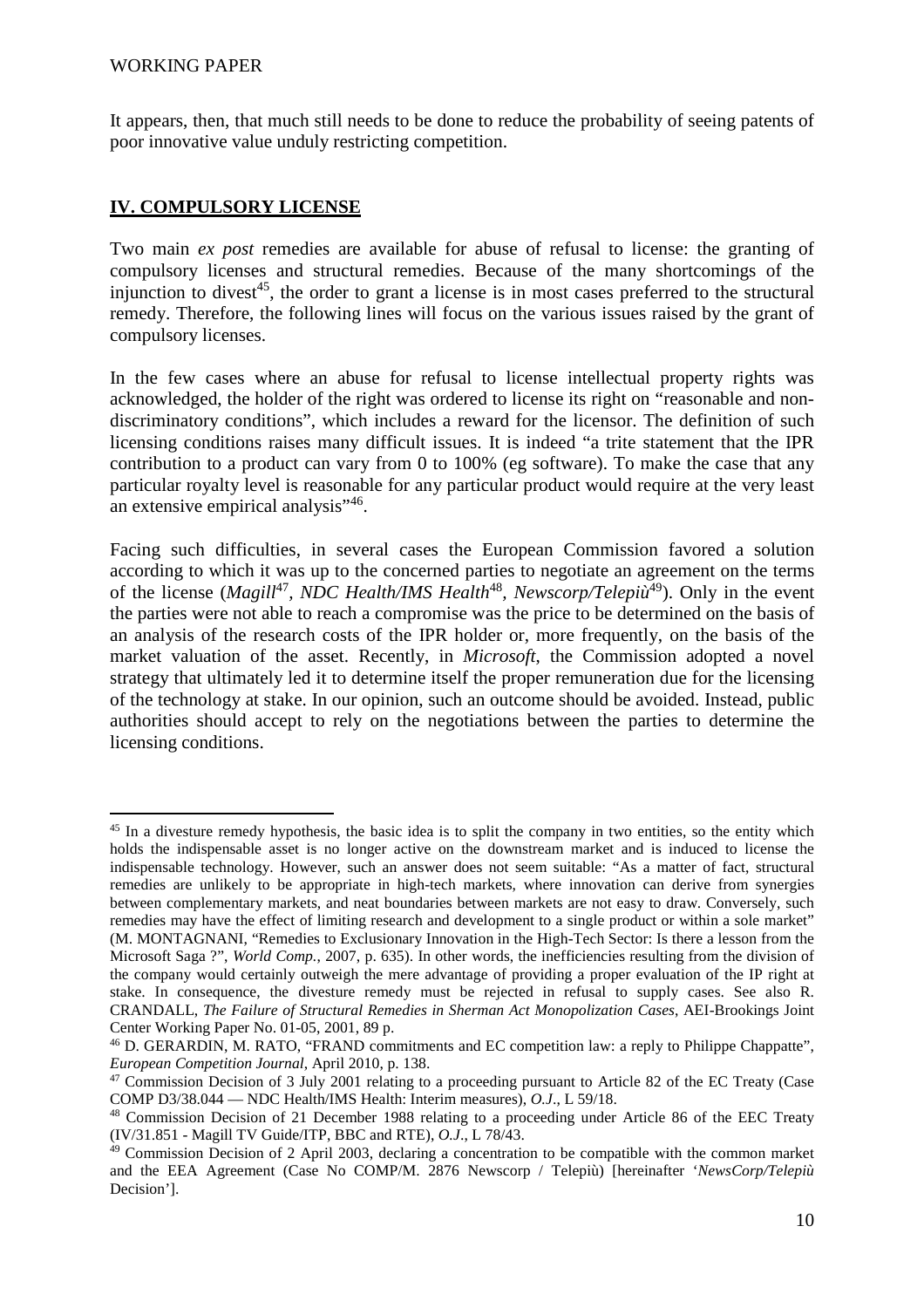### **A. REASONABLE AND NON-DISCRIMINATORY TERMS**

The order to supply will remain vain if the IP owner is able to impose conditions that no commercial partner is able to afford. This situation has been well understood by the Commission, as is clear from its *Microsoft* decision:

"Microsoft must not be allowed to render the order to supply ineffective by imposing unreasonable conditions with respect to the access to, or the use of, the information to be disclosed  $50$ "

Therefore, the Commission held that the terms of the license had to be "reasonable and nondiscriminatory".

Reference to the "reasonable and non-discriminatory" character of the terms of compulsory licenses, however, is not new. In its prior case law, the Commission had already highlighted the importance of the conditions to which the agreement was subordinated. In the *IBM* case, in *Magill*, *IMS* Health and *Newscorp/Telepiù*, in all these cases<sup>51</sup>, the Commission clearly stipulated that the license had to be granted on reasonable and non-discriminatory terms.

The central character of these notions requires that we examine their real consistency.

It is assuredly difficult not to make any link between the "reasonable and non-discriminatory" (RAND) requirements of the case law and the provisions of article 102 TFEU that states that an abuse of dominant position may consist of :

"(a) directly or indirectly imposing unfair purchase or selling prices or other unfair trading conditions; (…)

(c) applying dissimilar conditions to equivalent transactions with other trading parties, thereby placing them at a competitive disadvantage ;"

These provisions lie at the very basis of two theories: the prohibition of discrimination, of course, and the theory of excessive pricing. We shall return to these issues later. For the moment, let us just say that these two theories are among the most debated and the most criticized in competition law for the difficulties of implementation they cause and the uncertainty they create<sup>52</sup>.

It is common knowledge that RAND requirements are not invoked in essential facilities cases only. A systematic analysis commands that we inquire how the reasonable and nondiscriminatory requirements are dealt with in other fields of law.

 $\overline{a}$ <sup>50</sup> Commission Decision of 24 March 2004 relating to a proceeding under Article 82 of the EC Treaty (Case COMP/C-3/37.792 Microsoft) [hereinafter '*Microsoft* (2004) Decision'], para. 1005.

<sup>&</sup>lt;sup>51</sup>To be precise, in *NewsCorp/Telepiù*, the Commission did not make reference to reasonable terms, but to "fair, transparent (…) and non-discriminatory prices". *NewsCorp/Telepiù* Decision, Annex, Part II, para. 11.6.

<sup>&</sup>lt;sup>52</sup> On excessive pricing, see D. EVANS and A. PADILLA, "Excessive Prices : Using Economics to Define Administrable Legal Rules", *J. Comp. Law & Econ*., 2005, p.19: "There is no price-cost or profitability benchmarking rule that implements Article 82(a) (or its counterparts in the Member States) in a manner that satisfies the following two conditions: (a) objectivity and (b) efficiency". On non-discrimination, see D. GÉRARD, *Price Discrimination under Article 82 (2) (C) EC : Clearing up the Ambiguities*, 2005, p. 2 (available at: www.ssrn.com): "At last, an issue on which lawyers and economists seem to agree: price discrimination is an ambiguous concept. Its welfare effects on consumers are generally uncertain; the contours of its legality are unclear."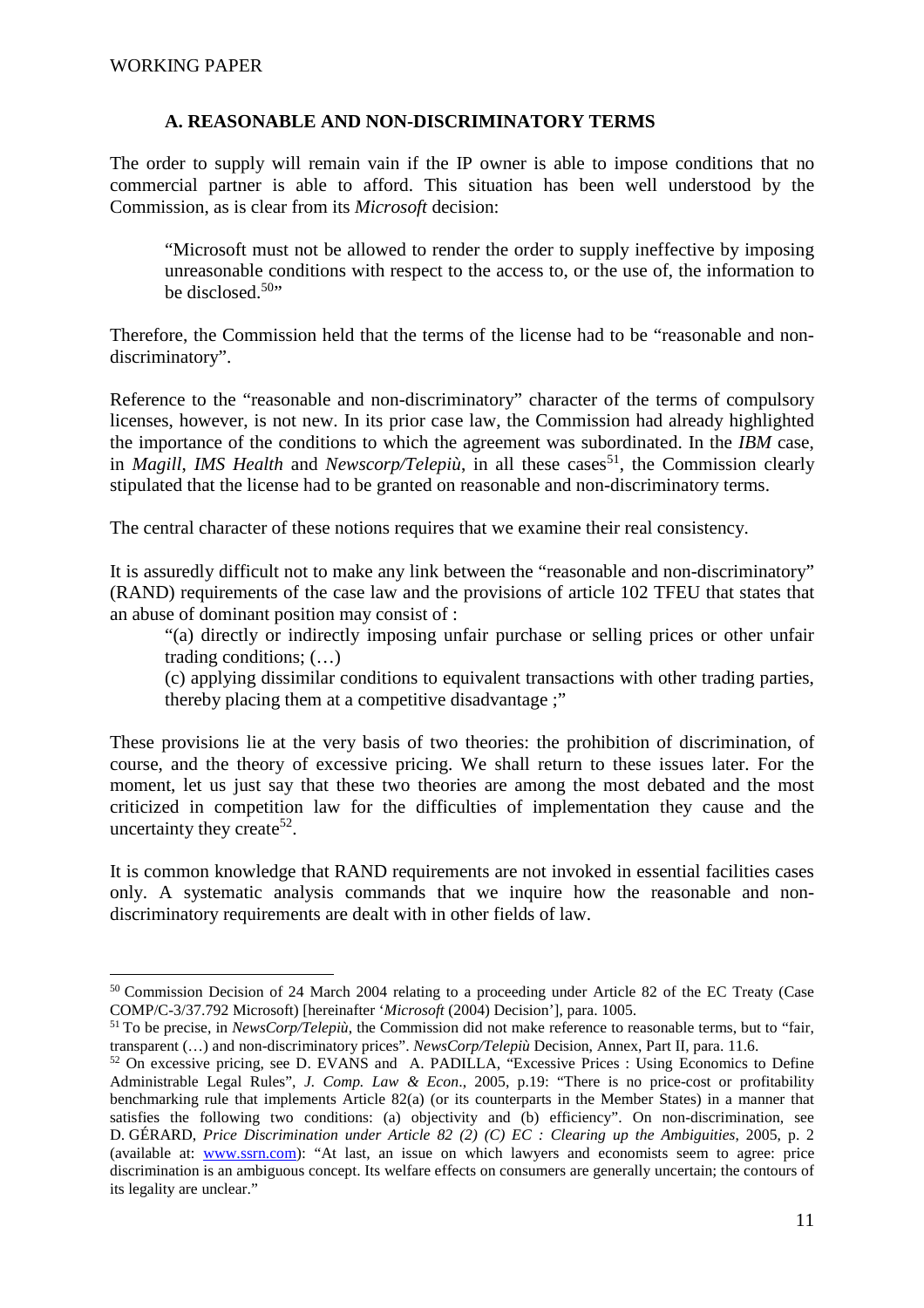## **1. Reasonable and Non-Discriminatory Terms in a Standard-Setting Context**

RAND terms are often referred to in the framework of standard-setting organizations (SSOs). However, in order to fully understand how licensing conditions are dealt with in SSOs, let's first take a step back and set the scene.

When different technologies compete, it is likely that one of them rises above the others and finally exclude them from the market. Indeed, high-tech markets are characterized by strong network effects known to make the market "tip" in favor of the competitor that has been able to reach a prevailing position, thereby transforming competition within the market into competition for the market<sup>53</sup>.

A winning technology can emerge from two different processes. The choice between rival technologies can be the result of the normal functioning of the market where firms vigorously compete to establish their own technology as the *de facto* standard; in such a case, the preferences of the consumers determine the outcome of the competition. However, according to their own choices and opportunities, competing businesses can also chose to collaborate by working through Standard Setting Organizations (SSO) in order to develop a standard that all firms, regardless of whether they participate in the process or not, can use in making products.<sup> $54$ </sup> Then, the different technologies susceptible of being incorporated in the standard compete within the SSO, prior to any introduction on the market, and are chosen by the concerned actors in the sector through negotiations and cooperation<sup>55</sup>.

The elaboration of standards within the framework of SSOs can produce substantial benefits: "by agreeing on an industry standard, firms may be able to avoid many of the costs and delays of a standards war, thus substantially reducing transaction costs to both consumers and firms"<sup>56</sup>. In the IT sector, more particularly, standards present the advantage of fostering the availability of interoperable products (i.e. interoperable chips or cell-phones).

But SSOs can also be the scene of patent ambushes: where the implementers of a standardized technology are unaware, prior to adoption of a standard, of the existence of potentially blocking patents, they may invest in implementing a standard that infringes hidden patents and then be faced with an  $ex$  *post* assertion of claims by the holder of the submarine patents<sup>57</sup>. The later is then able to extract extra rates from those manufacturers who have incurred sunk costs to adapt their manufacturing capacities, and therefore are locked-in the standard.

 $\overline{a}$ <sup>53</sup> See J. SCHUMPETER, *Capitalism, Socialism and Democracy*, New-York, HarperCollins Publishers, 1984 ed., 1942, p. 84.

<sup>54</sup> US Department of Justice & Federal Trade Commission, *Antitrust Enforcement and Intellectual Property Rights: Promoting Innovation and Competition*, 2007, p. 33. (available at: www.usdoj.gov/atr/public/hearings/ip/222655.pdf)

<sup>&</sup>lt;sup>55</sup> Interoperabilty standards for wireless LAN communication protocols provide a good example of standard established within the framework of an SSO. Conversely, a well-known illustration of standard established through fierce competition is the standard for Video Cassette Recorder. The standard battle was eventually won by Matsushita's VHS format to the detriment of Sony's Betamax technology.

<sup>56</sup> US Departement of Justice & Federal Trade Commission, *op. cit.*, p. 34.

<sup>57</sup> G. OHANA, M. HANSEN, and O. SHAH, "Disclosure and Negotiation of Licensing Terms Prior to Adoption of Industry Standards: Preventing Another Patent Ambush?", *E.C.L.R.*, 2003, p. 645.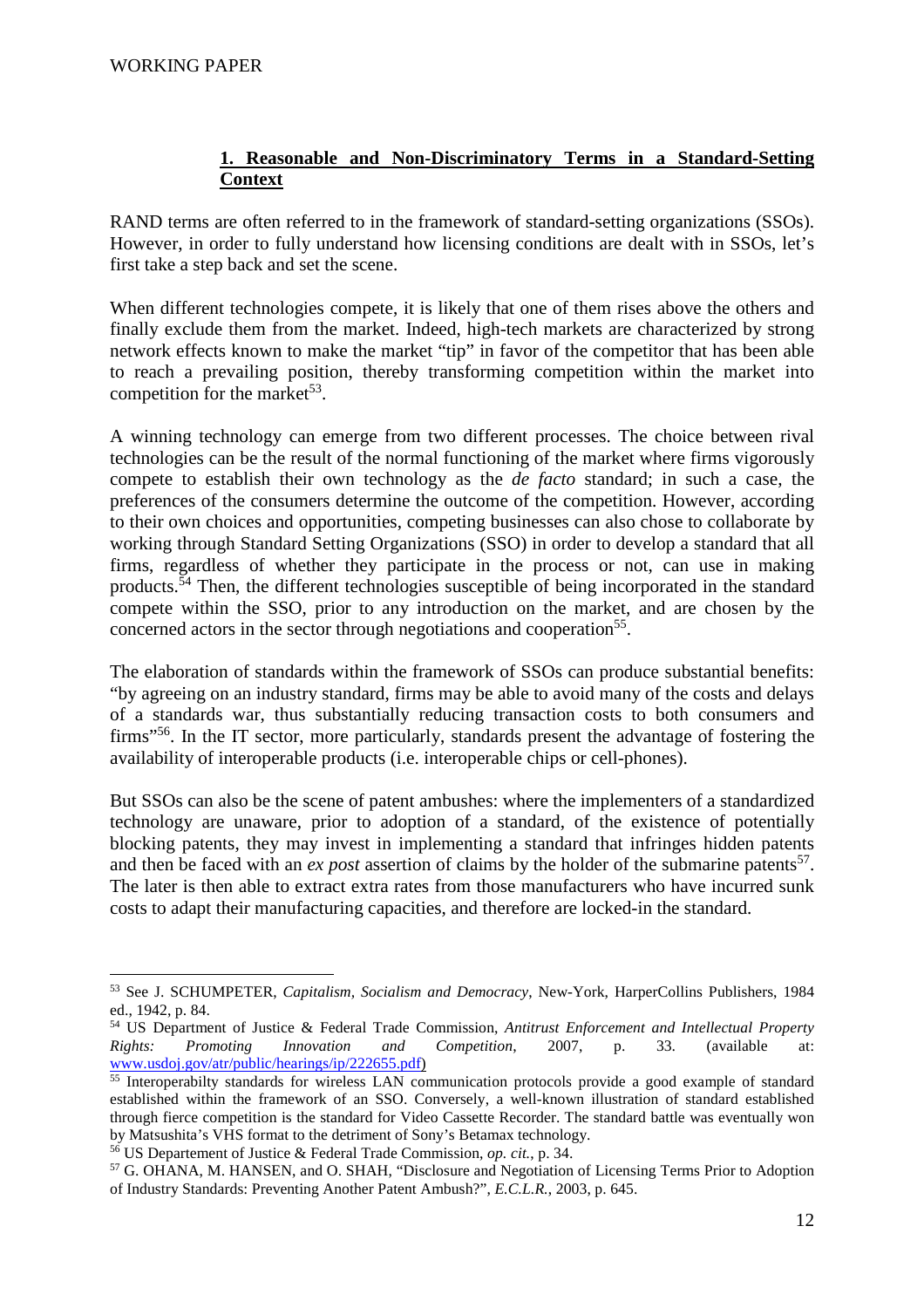In order to prevent participants who hold rights on the different components of the technology from taking control of the standard or imposing undue conditions, the policy of SSOs usually requires IP owners to disclose their rights and to later enter into negotiations with any willing actors, so as to license their rights on "reasonable and non discriminatory" terms<sup>58</sup>. Sadly, this kind of practice will not be much help to us in defining what RAND means, since the SSOs themselves find it hard to determine the obligations of their members. Many deplore this situation: "Unfortunately, these terms [RAND and FRAND] are not well defined. Ambiguity in the definition of 'FRAND' is, in our opinion, one of the core problem in the licensing of rights to patents essential for implementation of a written technical standard"<sup>59</sup>. Likewise, it has also been stated that "The typical SSO patent policy mandating that a royalty be 'fair, reasonable and non-discriminatory' gives little guidance for royalty determination because 'reasonable' can mean different things to a technology owner and a technology buyer"<sup>60</sup>.

The experience gained from the functioning of the SSOs is certainly valuable. However, no clear-cut rule can be retained to help us define the meaning of RAND, as the licensing policies of the best-known standardization organizations cautiously avoid providing any definition of the notion $61$ .

# **2. Remuneration Guidelines**

Straightforward rules for reasonable and non-discriminatory licenses are nonetheless available. Indeed, compulsory licensing is not applied in competition law cases only. Mandatory licenses are also granted in other fields, as for public health purposes.

For instance, it has been stated in Article 31 of the WTO TRIPS Agreement<sup>62</sup> that under specific circumstances governments can authorize non-voluntary use of patents as long as the patent holder is given "adequate remuneration" for such use.

Various tools have been put in place to determine how the conditions of the remuneration should be determined in such cases: for example, the United Nations and the World Health Organization have issued royalties guidelines<sup>63</sup>. These guidelines set simple rules recommending the use of a base royalty rate of the price of the final product that can be adapted upward or downward depending upon simple factors<sup>64</sup>. If the benefits of such an

 $\overline{a}$ <sup>58</sup> J. FARRELL, J. HAYES, C. SHAPIRO, and T. SULLIVAN, "Standard Setting, Patents, and Holp-up", *Antitrust Law Journal,* 2007, p. 624 (available at**:** http://faculty.haas.berkeley.edu/shapiro/standards2007.pdf).

<sup>59</sup> L. GOLDSTEIN and B. KEARSY, *Technology Patent Licensing: An International Reference on 21st Century Patent Licensing, Patent Pools and Patent Platforms,* Boston, Aspatore Books, 2004.

<sup>60</sup> R. RAPP, and L. STIROH, "Standard Setting and Market Power", comments submitted before the Joint Hearings of the US Department of Justice and Federal Trade Commission on Competition and Intellectual Property and Policy in the Knowledge-Based Economy, 18 April 2002. p. 9 (available at: http://www.ftc.gov/opp/intellect/020418rappstiroh.pdf).

<sup>61</sup> M. VÄLIMÄKI, "A Flexible Approach to RAND Licensing", *E.C.L.R.*, 2008, p. 687.

<sup>&</sup>lt;sup>62</sup> Agreement on Trade-Related Aspects of Intellectual Property Rights. The TRIPS Agreement is Annex 1C of the Marrakesh Agreement Establishing the World Trade Organization, signed in Marrakesh, Morocco on 15 April 1994.

<sup>63</sup> But other –national– authorities such as Canada and Japan have also issued their own pricing guidelines.

<sup>64</sup> According to the Guidelines developed in the 2001 UNDP Human Development Report (HDR), the basic rate of 4% can be increased or decreased by 2% if the medicine is particularly innovative or according to the origin of the R&D funds. See in general, the report written for the WHO by J. LOVE, *Remuneration Guidelines for non-voluntary use of a patent on medical technologies*, Health Economics and Drugs TCM Series, No. 18, 2005, 104 p. (available at: http://www.who.int/hiv/amds/WHOTCM2005.1\_OMS.pdf). According to EU law, a similar solution (rate of 4% of the total price to be paid by the importing country) is used as a basis for the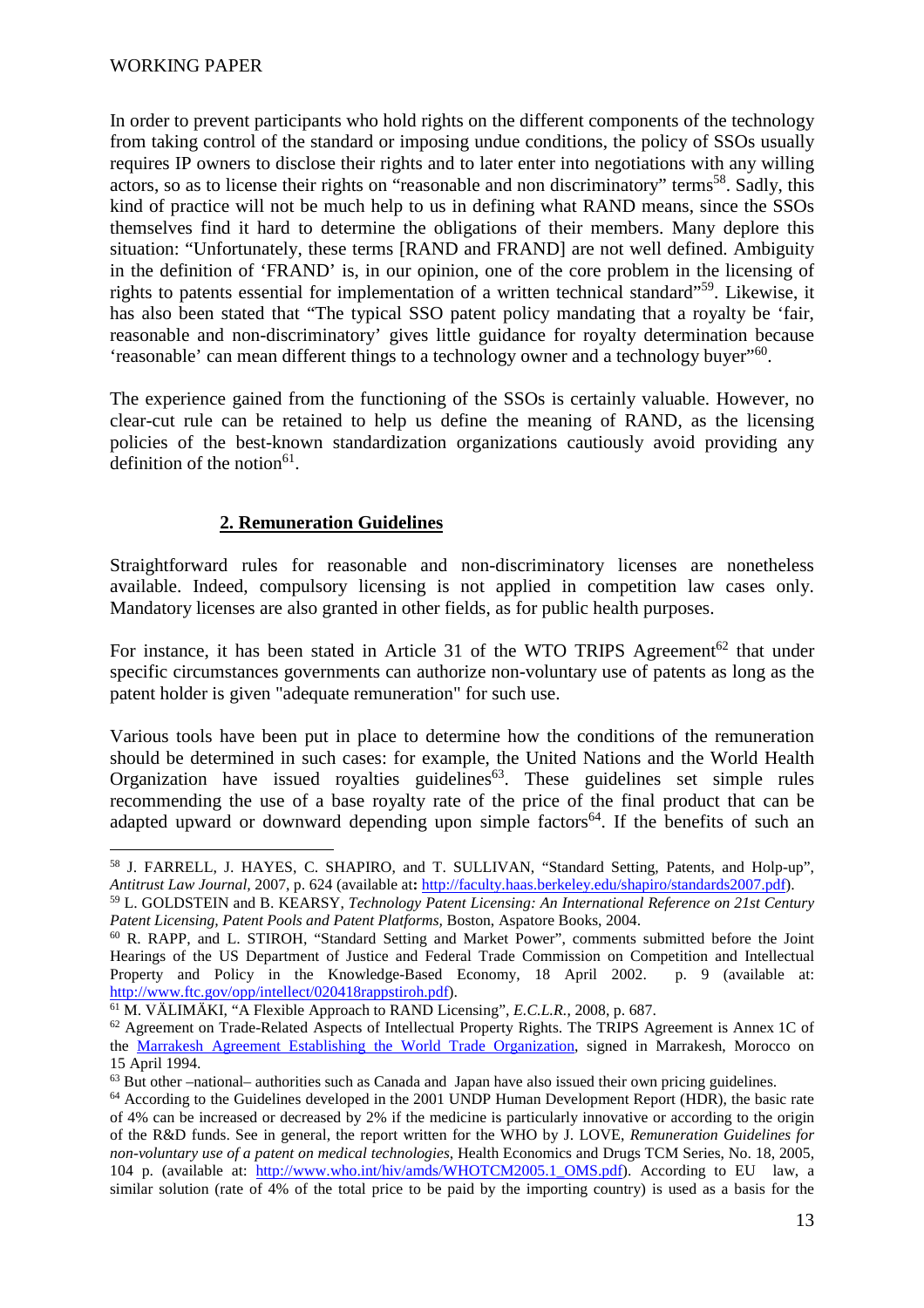<u>.</u>

approach are obvious (simplicity, predictability, ease of administration, …), we doubt whether a similar pricing method should be adopted for the calculation of RAND terms when the grant of the compulsory license is required under competition law.

Indeed, these guidelines are purposefully tailored to ensure that the level of the royalty is low enough not to constitute a barrier for access to medicines. More broadly, the safeguard of public health can justify some shortcuts in the calculation of the royalties that are not justified in competition law cases: public health requires the prevalence of allocative efficiency, so the vital needs of a maximum of customers are fulfilled, while competition law commands to balance allocative efficiency with the long-term objectives of dynamic efficiency and the rewarding of research and development efforts. As Advocate General Jacobs put it in the *Bronner* case: "In the long term it is generally pro-competitive and in the interest of consumers to allow a company to retain for its own use facilities which it has developed for the purpose of its business. For example, if access to a production, purchasing or distribution facility were allowed too easily, there would be no incentive for a competitor to develop competing facilities. Thus, while competition was increased in the short term it would be reduced in the long term. Moreover, the incentive for a dominant undertaking to invest in efficient facilities would be reduced if its competitors were, upon request, able to share the benefits"<sup>65</sup>. Thus, particular attention must be paid to the fact that ordering compulsory licenses rewarded with low or insufficient royalties is very likely to send a negative message to innovators and reduce the *ex ante* incentives to engage in research programs.

### **3. Reasonable Royalties in Patent Infringement Cases**

The concept of reasonable royalty is also often used in patent infringement cases. In particular, US case law refers to the notion of reasonable award when it attempts, by means of a suppositious meeting between the parties, to calculate what the parties would have agreed to as a fair licensing price at the time that the misappropriation occurred. The reasonable royalty is then defined as the amount "which a person, desiring to use a patented article, as a business proposition, would be willing to pay as a royalty and yet be able to use the patented article at a reasonable profit"<sup>66</sup>. A bracket of prices would thus correspond to the notion of reasonable royalty.

To help determine the amount of the reasonable royalty, US case law listed fifteen factors that could be taken in consideration for the evaluation of the payment that would compensate for a patent infringement. However, the utility of these so-called Georgia-Pacific factors<sup>67</sup> in

<sup>66</sup>*Faulkner v. Gibbs*, 199 F.2d 635, 639 (9th Cir.1952). See also *Vermont Microsystems Inc. V. Autodesk, Inc*., 138 F.3d 449 (2nd Cir. 1998).

payment of adequate remuneration to the rights-holder, when compulsory licenses are issued to permit the manufacture in Europe of products exported to face national emergency or other circumstances of extreme urgency: see Article 9 of Regulation No 816/2006 of the European Parliament and of the Council of 17 May 2006 on compulsory licensing of patents relating to the manufacture of pharmaceutical products for export to countries with public health problems, *O.J.*, L 157/1.

<sup>65</sup> Opinion of Mr. Advocate General Jacobs delivered on 28 May 1998, C-7/97, Oscar Bronner, *ECR*, 1998 p. I-07791, para. 57 (available at: http://eurlex.europa.eu/LexUriServ/LexUriServ.do?uri=CELEX:61997C0007:EN:HTML).

<sup>67</sup> *Georgia-Pacific Corp. v. U.S. Plywood Corp.,* 318 F. Supp. 1116, 1121 (S.D.N.Y. 1970). For a complete listing of these factors, see Annex A.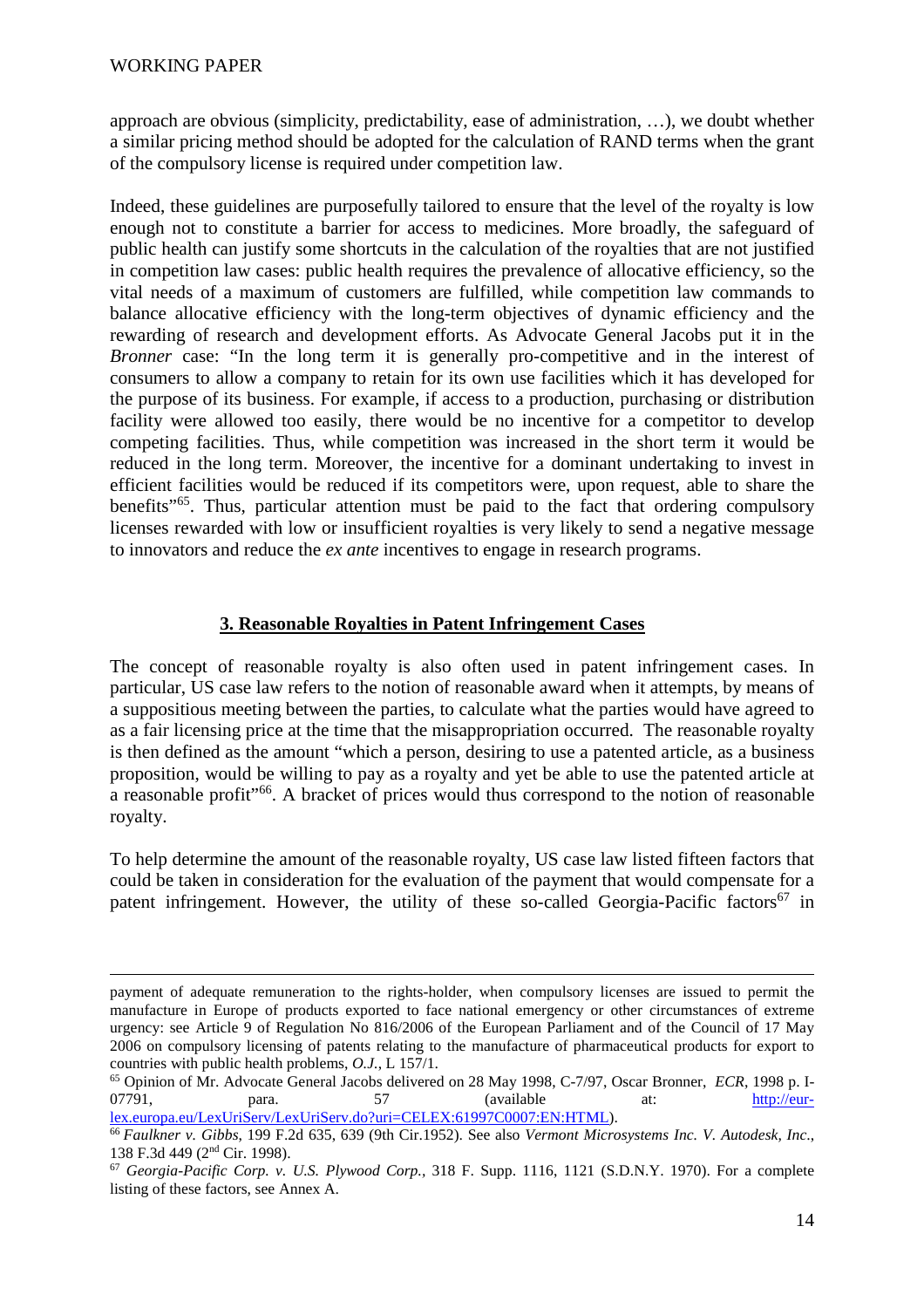compulsory licensing cases is dubious<sup>68</sup>. There is no weighting of importance and no guidance is provided concerning the priority that should be given to any one of these factors. Neither do they prescribe any method for quantifying the appropriate remedy.

## **4. The Contribution of Economic Theory**

More accurate tools are needed to calculate what reasonable and non-discriminatory terms and rewards could be. Economic theory has been asked to provide answers to this question and offers a number of mathematical formulae and equations that can shed light on the concept of RAND royalty.

For example, it has been said that a license should be established mainly on the basis of the superior degree of innovation that the technology at stake has revealed.

According to this idea, the royalty =  $c + (V_1 - V_2)p$ 

where the variable c is the incremental costs of licensing (comprising the transaction costs and any fee for related services),  $(V_1 - V_2)$  measures the gains for users who choose the best technology over the second-best, and the variable p represents the probability of the patent being valid.

If we assess that c is negligible and that the patent is valid, the reasonable royalty will be equal to the difference in the value of the technologies for users. According to its supporters, this formula defines the reasonable royalty as non-deterrent: "users will only be willing to adopt the best technology if the amount of the royalty does not exceed the gain it offers over the alternative, second-best technology"<sup>69</sup>.

However, we can seriously question whether this theory is of any use to calculate a RAND royalty. First, the formula is based on the difference of value between two competing technologies, when compulsory licensing requires the asset under consideration to be indispensable, i.e. non replaceable by any other asset<sup>70</sup>. But what is most striking in our view

 $\overline{a}$ <sup>68</sup> "It would be an affectation of research to cite the countless cases which simply reiterate the Georgia-Pacific factors to be considered in determining a reasonable royalty…To set out those fifteen factors would also needlessly burden this decision". Judge GLASSER in *Gasser Chair Company, Inc. v. Infanti Chair Manufacturing Corp*., 943 F. Supp. 201 (1996), quoted in A. SAHA and R. WEINSTEIN, *Beyond Georgia-Pacific: The Use of Industry Norms as a Starting Point for Calculating Reasonable Royalties,* Unpublished, (available at: http://www.micronomics.com/articles/intellectualproperty\_x.pdf).

<sup>69</sup> "This royalty amount enables the owner of the superior technology to reap the entire gain of its innovation for users. This is the role of patents as an incentive to innovate: the temporary monopoly enables the owner to extract most of the wealth generated by its invention for society. In other words, a reasonable royalty amounts precisely to the market power authorized by the patent". F. LÉVÊQUE and Y. MÉNIÈRE, "Technology Standards, Patents, and Antitrust", *Competition and Regulation in Network Industries,* Vol. 9, N° 1, March 2008, p. 41 (available at: http://brunnen.shh.fi/portals/studymaterial/2007-2008/helsingfors/handelsratt/3741/material/handouts/ leveque.pdf).

<sup>&</sup>lt;sup>70</sup> However, some commentators seem to consider that the opinion of the Commission has evolved in the Microsoft case to shift from an essential facilities doctrine to a new convenient facilities doctrine (access could be obtained to an asset without which rivals would need to offer customers a better product in order to overcome the advantages of the incumbent). D. RIDYARD, "Compulsory Access Under EC Competition Law – A New Doctrine of 'Convenient Facilities' and the Case for Price Regulation", *E.C.L.R.*, 2004, p. 670.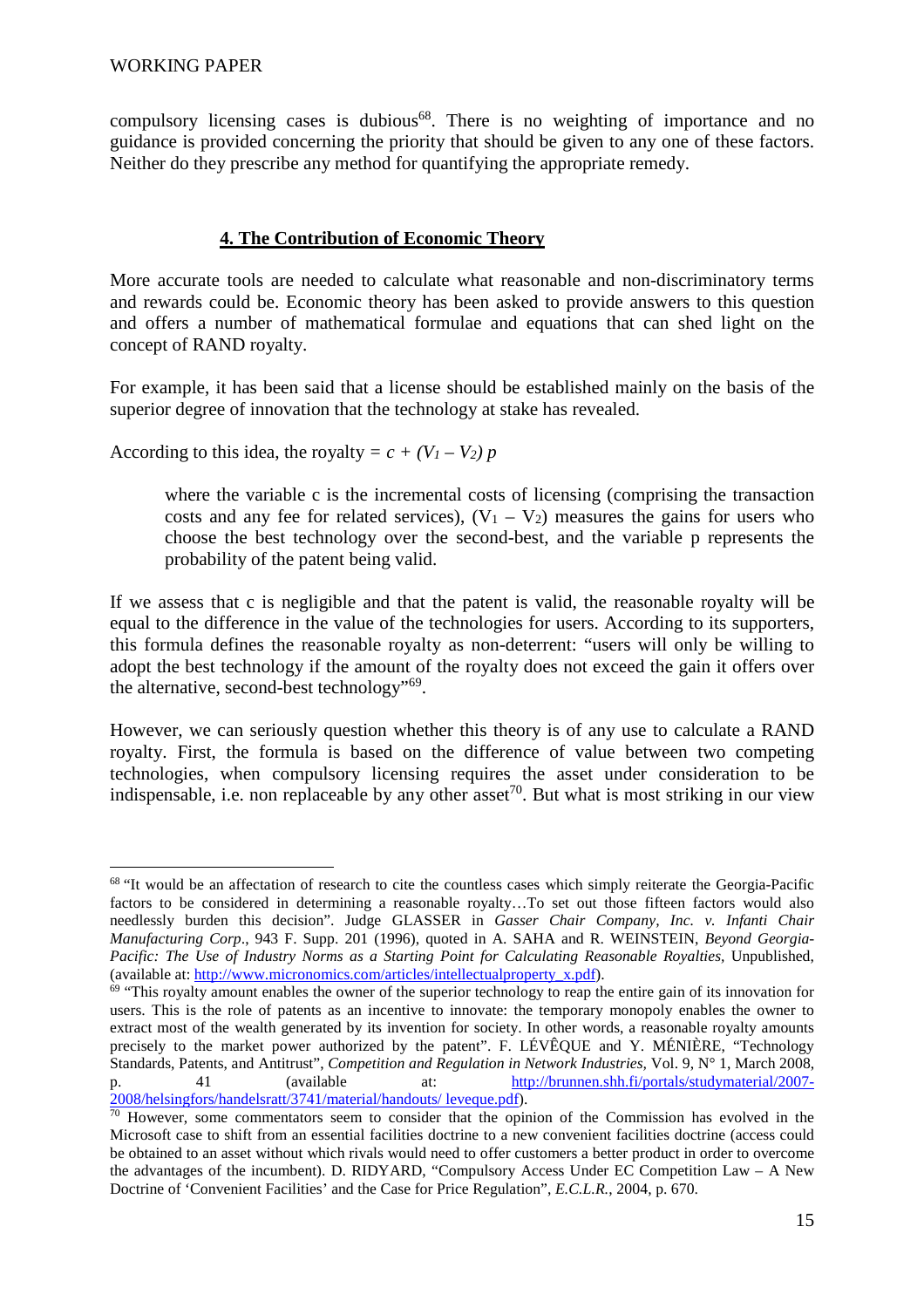is that no clue is given as to how we should appreciate the value gap that exists between two competing technologies. This means the theory is of little help and of little value<sup>71</sup>.

To determine reasonable royalties, economic analysis offers many different answers. What we have discussed is one of the most useful ones. Other reasoning, other formulae, one more clever than the other<sup>72</sup>, have also been imagined. However, we shall not review them all here. In fact, all these abstract models share a common flaw: they do not help define RAND terms when it comes to concrete issues.

One last point needs to be stressed, though. Interestingly, economic theory arrives at a similar conclusion as the US case law on infringement. When it comes to define the meaning of RAND terms, economic analysis, like the case law, does not point to an unique answer, but also refers to the notion of reasonable royalty as a "range of acceptable values rather than a unique number $"^{73}$ .

In consequence, the next lines will be devoted to reviewing the few practical tools that could help us determine the amount of RAND royalty comprised within this acceptable bracket of prices.

### **B. HOW TO CALCULATE RAND ROYALTIES ?**

### **1. The Cost-Based Approach**

### **(a) Marginal Costs**

Typically, the price that has to be paid for the use of a good is calculated on the basis of the marginal cost (or incremental cost) of production. Based on historical cost accounting, this method usually provides a welcomed certainty in the assessment of the value of the assets. However, it is acknowledged that such an approach has many shortcomings, which are especially exacerbated when intellectual property rights are at stake. Indeed, innovation and research programs generate very high fixed costs, while the marginal costs of granting a

<sup>71</sup> Beyond its unworkable character the suggested formula is theoretically flawed. *See* D. GERADIN, M. RATO, "Can Standard-setting Lead to Exploitative Abuse? A Dissonant View on Patent Hold-up, Royalty-stacking and the Meaning of FRAND", *European Competition Journal*, 2007, Vol. 4, p. 132.

<sup>72</sup> See for example : D. SALANT, " Formulas for fair, reasonable and non-discriminatory royalty determination", *MPRA Paper*, No. 8569, 2007, 9 p. (available at: http://www.iprstrust.org/document/formulas-fair-reasonableand-non-discriminatory-royalty-determination) reviewing four different solution concepts to fairly share the "surplus value" resulting from IPR. See also M. I. KAMIEN, "Patent Licensing", in R. AUMANN and S. HART, (ed.), *Handbook of Game Theory with Economic Applications*, Amsterdam, Elsevier, 1992, pp. 331- 354.

 $73$  "In bilateral negotiations between a buyer and a seller, there is usually an interval of values that come to an agreement. The lower value is the minimal amount that the seller is willing to accept and the higher value is the maximal amount that the buyer is willing to offer." According to the author, if the parties have not been able to reach an agreement, it is because the lower boundary was set at a too high level, as the IPR holder includes in its expected reward the undue benefit resulting from the abuse of dominance. The reasonable fee would then be comprised within the range of values whose lower boundary would be the minimal amount that an hypothetical IPR holder that does not abuse of its dominant position would be willing to pay. F. LÉVÊQUE, « Quel est le prix raisonnable d'une licence obligatoire ? », *Concurrences*, 2004, p. 17.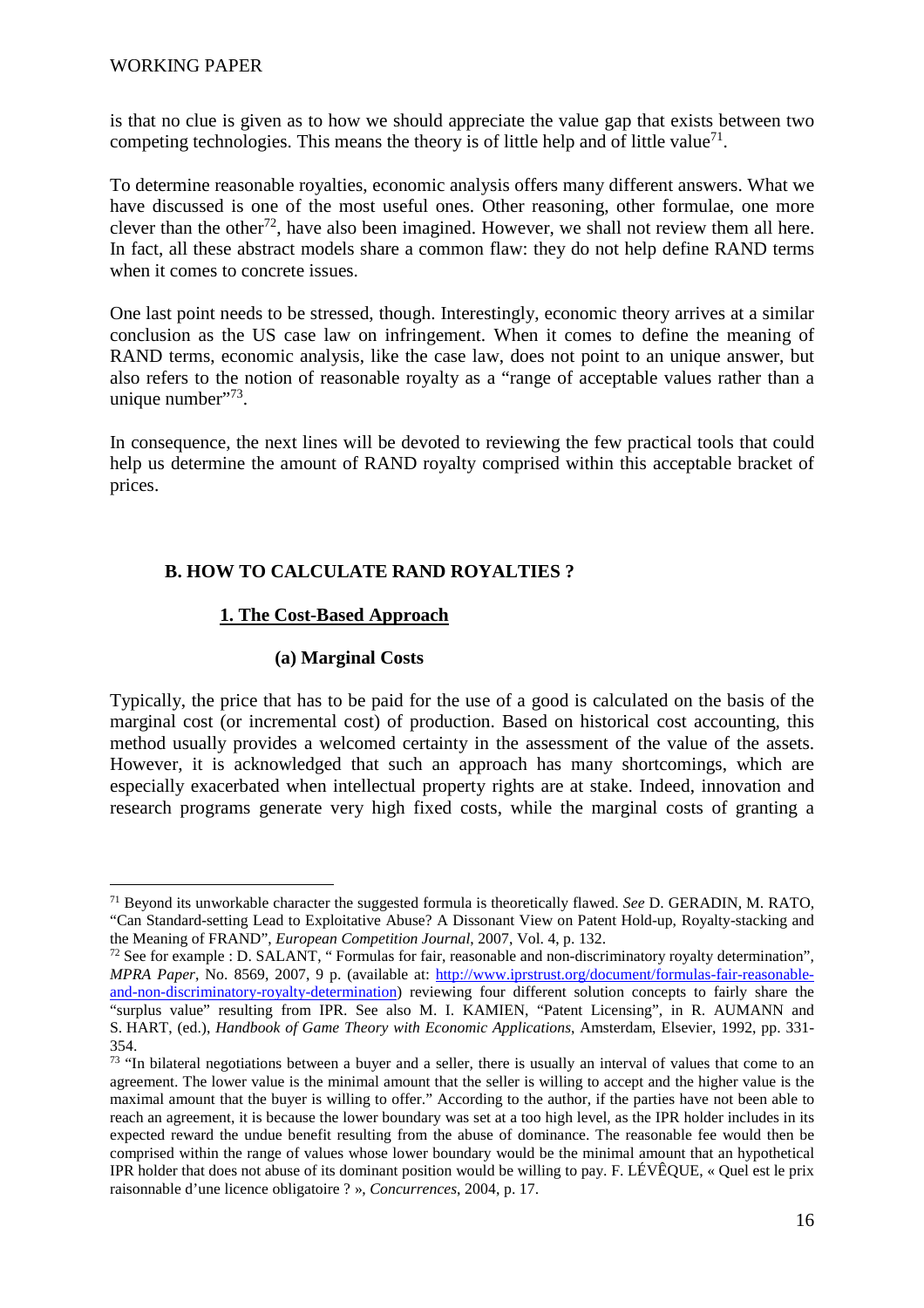single license are equal or close to zero<sup>74</sup>. Thus, relying on marginal costs for the pricing of the license would not make much sense as it would not allow the innovative firm to recoup its investments in any way<sup>75</sup>.

### **(b) Fixed Costs**

The normal reaction would then be to focus on the fixed costs to determine what the correct reward should be. The requirement to license on reasonable terms would then result in the payment of the incremental costs and a reasonable contribution to the fixed costs. However, such an approach rapidly betrays its limits. First, no clear rule would permit to determine which R&D costs should be taken into account. Beyond the costs of the projects that have led to the successful technology, the costs of failed projects should probably also be considered, as innovative firms usually have to engage in multiple research programs to develop one positive result. Moreover, if the innovative firm also intervenes on a downstream manufacturing market, it is likely that many costs will be common to the two activities. Hence, while only part of these costs should be allocated to licensing activities, "finding the adequate allocation key between manufacturing and licensing activities may prove insuperable"<sup>76</sup>.

More fundamentally, the amount spent in the development is rarely equal to the value of the property. "Cost does not equal value"<sup>77</sup>.

Lastly, we would like to stress one important point. A pricing method based on historical fixed costs may be contemplated only if sufficient information is available. However, since accounting rules require no sufficient desegregation of the costs, the identification of the relevant information is not always feasible<sup>78</sup>. Actually, it seems that the undertakings themselves are not always able to say what their own costs are<sup>79</sup>. Under such conditions, the use of a cost-oriented approach seems to be definitely compromised.

### **(c) The Efficient Component Pricing Rule**

Another theory that is widely discussed in the literature is the Efficient Component Pricing Rule (ECPR). Guided by the consideration that "the supplier of a product component should not be forced by government intervention to receive for it less than the price that makes that supplier indifferent as to whether the other components of the final product are provided by

<sup>&</sup>lt;sup>74</sup> D. GÉRADIN, *Abusive pricing in an IP licensing context : An EC competition law analysis*,  $12<sup>th</sup>$  EU Competition Law and Policy Workshop : A Reformed Approach to Article 82 EC, European University Institute, Florence, 8-9 June 2007, p. 14 (available at: www.ssrn.com).

<sup>75</sup> J. F. DUFFY, "The Marginal Cost Controversy in Intellectual Property", *University of Chicago Law Review,*  2004, p. 38.

<sup>76</sup> D. GÉRADIN, *Abusive pricing in an IP licensing context : An EC competition law analysis*, *op. cit.*, p. 15.

<sup>77</sup> For example, "The millions of dollars spent in the 1950s researching nuclear powered aircraft yielded the US Government intellectual property with zero value. Similarly, thousands of dollars could be spent building sand castles along the beach." R. PARR, "Royalty Rate Economics", *EIPR*, 1990, p. 133.

<sup>78</sup> « [A]ccounting guidelines and corporate disclosure rules do not require firms to break out IPR-related revenues from other source of income » S. KAMIYAMA, J. SHEEHAN, and C. MARTINEZ, "Statistical Analysis of Science, Technology and Industry", in OECD, *Valuation and Exploitation of Intellectual Property*, STI Working Paper 2006/5, p. 13 (available at: http://www.oecd.org/dataoecd/62/52/37031481.pdf).

<sup>79</sup> M. MARTINEZ, *Some Views on Pricing and EC Competition Policy*, p. 6 (available at: http://ec.europa.eu/competition/speeches/text/sp1998\_060\_en.pdf).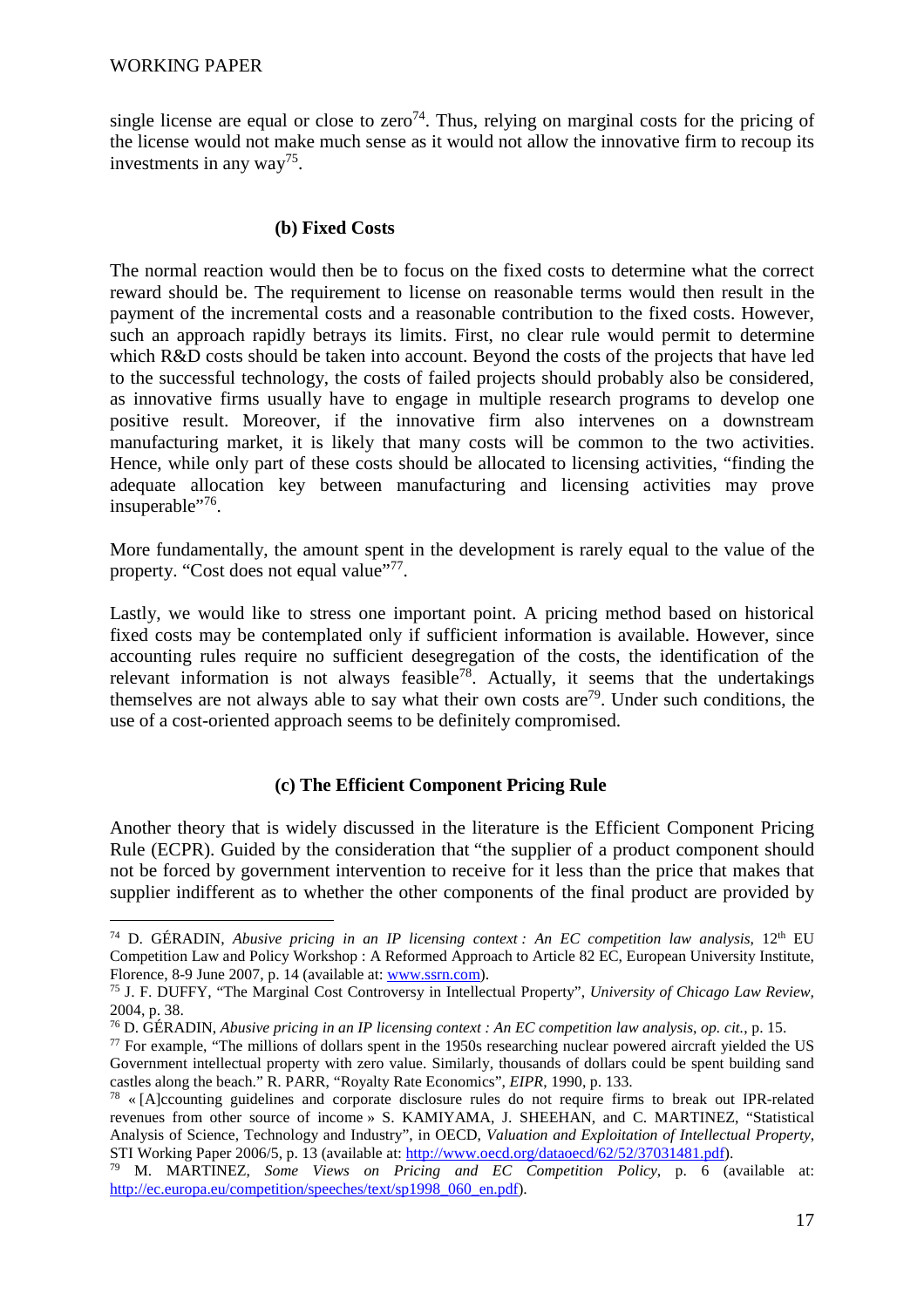itself or others"<sup>80</sup>, the ECPR suggests that the RAND terms be those that the firm that is active on both the innovative and the manufacturing markets charges itself internally for the use of the bottleneck input. However, the price the patent holder really charges itself for the use of the invention is far from clear so that the price must be tracked through another  $proxy^{81}$ .

To make sure the incumbent has no economic reason for refusing to license the intangible input, the ECPR requires the implementation of a pricing rule that "compensates the IP owner both for the incremental costs of licensing IP and the opportunity cost of licensing the technology"<sup>82-83</sup>.

Such an approach apparently produces some very interesting advantages. First, as the coverage of the opportunity costs makes sure that every sale lost by the IPR holder is compensated, the licensing price preserves the profits of the incumbent and does not deter innovation. Second, as the potential competitors will only be able to make profits once they have paid the opportunity costs of the licensor, the ECPR ensures that only operators more efficient than the incumbent enter the market $84$ .

However, the drawbacks of the ECPR pricing method are not negligible. If the intellectual property right owner earns excess profits in the final product market, the ECPR will not correct the situation: it is only if the licensee is more efficient than the incumbent and passes efficiency gains to the consumers that the prices will be reduced for the consumers. More fundamentally, the assumption that each call handled by the new entrant is traffic diverted from the incumbent could have an undesirable effect on the calculation of the license fee. Indeed, the quality of the goods and services supplied by the new entrant may expand the number of calls. In these circumstances, "calculating the ECPR as the incumbent's retail price minus the so-called avoided costs would overstate the incumbent's compensation"<sup>85</sup>.

Despite the difficulties that raises the use of the ECPR, we note that this pricing method has been considered to be sufficiently reliable to be applied in telecommunication interconnection pricing cases<sup>86</sup>.

<sup>80</sup> M. DOLMANS, *Standards for Standards*, ABA, Section of Antitrust law, Spring meeting 2002, Session on Trade Associations, Washington DC, p.32 (available at: http://www.ftc.gov/opp/intellect/020522dolmans.pdf).

<sup>&</sup>lt;sup>81</sup> Indeed, "A price may be specified in the firm's accounting records, but that is generally an artificial and arbitrary number that tells us nothing about what the owner really gives up financially (that is, what the firm really pays) when it supplies that invention input to itself." D. SWANSON and W. BAUMOL, "Reasonable and Nondiscriminatory (RAND) Royalties, Standards Selection and Control of Market Power", *Antitrust Law Journal*, 2005, p 30.

<sup>82</sup> A. LAYNE-FARRAR, A. JORGE PADILLA and R. SCHMALENSEE, *Pricing Patents for Licensing in Standard Setting Organisations: Making Sense of FRAND Commitments*, 2006, p. 16 (available at: www.ssrn.com).

<sup>83</sup> In other words, the ECPR "links the access price to monopoly infrastructure (e.g. railway line, local loop) to the end price of the services that use it (e.g., train tickets, telephone calls). The ECPR thus sets an access price that is equal to the operator's end price minus the incremental cost of all the inputs other than the access consumed by the operator. This amounts to allowing the integrated operator to price access at the operating cost, i.e. the financial loss from losing customers to the new entrant)". F. LÉVÊQUE and Y. MÉNIÈRE, *op. cit.*, p. 44.

<sup>84</sup> D. GÉRADIN and M. KERF, *Controlling Market Power in Telecommunications. Antitrust vs Sector-Specific Regulation*, Oxford, Oxford University Press, 2003, p. 39

<sup>85</sup> *Ibid.*, pp. 40-41. As a final point, it should be added that the ECPR is a complex regulatory process requiring "constant monitoring of the incumbent's costs and profits, and the revisions of the (interconnection) price when changes occur".

<sup>86</sup> Privy Council, 1995, Clear v. New Zealand Telecom, 1 *NZLR* 385.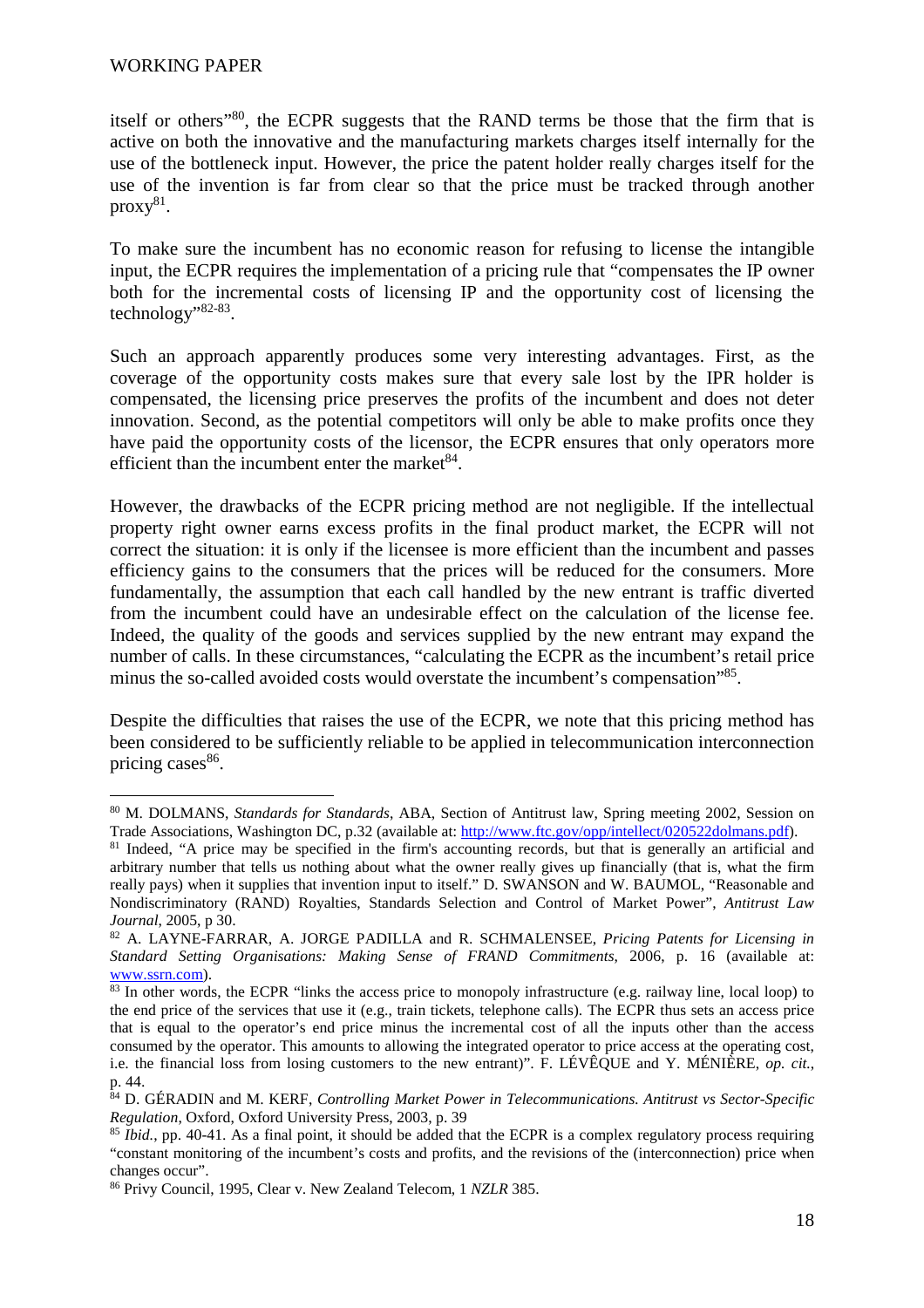## **2. The Market-Based Approach**

A market based method relies on the use of a benchmark to determine the rate of the reasonable royalty. Typically, when the price of a good must be defined for any market transaction, the price is determined in comparison with the value of similar goods. For example, in public expropriation cases, the compensation paid by the public authority is set by a real-estate expert considering the prices at which comparable buildings have been sold in the same area, their size, etc. Possibly, if the expert cannot rely on recent data, he will consider the evolution of the market in time, and consequently adapt the prices.

Regarding the licensing of intellectual property rights, the situation is far more complex. Indeed, IPR is by definition unique so that the finding of a relevant point of comparison is fairly improbable<sup>87</sup>.

### **(a) The "Rule of Thumb"**

These difficulties have led certain practitioners to favor the use of a "rule of thumb". A royalty rate is then adopted on an arbitrary basis as a shortcut to avoid a more thorough analysis of what should be paid. Two different rules can be relied on: the "25% rule" grants the licensor one-quarter of the licensee's pre-tax profit derived from the sale of the goods integrating the IPR; the "5% rule" allocates five percent of the sales price of the final-good to the innovator.

These rules of thumb have been appropriately criticized as being unrefined and often not related to the real value of the innovation. The resulting royalty is then either too large or too small; similar results could have been obtained by relying on royalty guidelines such as those put in place to reward the innovator in the case of a license being issued for public health reasons. Moreover, further analysis reveals that the 25% rule and the 5% rule are not mutually compatible. They only yield equivalent results when the licensee's profit margin is  $20\%$ <sup>88-89</sup>.

#### **(b) Sectorial Databases :**

The appropriate royalty can also be defined by comparison with what is practised in the industrial or scientific sector concerned. Some organizations<sup>90</sup> constitute royalty databases. These are derived from previous licenses negotiated for comparable products. They result in

 $\overline{a}$ <sup>87</sup> G. LEONARD, and L. STIROH, "Economic Approaches to Intellectual Property Policy, Litigation, and Management", *PLI/Pat*, 2008, p. 456.

<sup>88</sup> J. EPSTEIN and A. MARCUS, "Economic Analysis of the Reasonable Royalty : Simplification and Extension of the Georgia-Pacific Factors*"*, *Journal of the Patent and Trademark Office Society*, 2003, p. 574 (available at: http://www.royepstein.com/epstein-marcus\_jptos.pdf).

 $89$  We note that in certain cases the rule of thumb has been applied in Courts and nuanced by an application of the Georgia-Pacific factors. See G. NEWMAN, R. GERING AND J. PRESS, "How Reasonable Is Your Royalty?", *Journal of Accountancy*, September 2008, (available at: http://www.journalofaccountancy.com/Issues/2008/Sep/How%20Reasonable%20Is%20Your%20Royalty).

 $\frac{90}{90}$  See the lists of royalty rates published by the Association of Technology Managers (AUTM) (http://www.autm.net/AM/Template.cfm?Section=Surveys) and the Licensing Executives Society (LES) (http://www.lesi.org/Article/Home.html).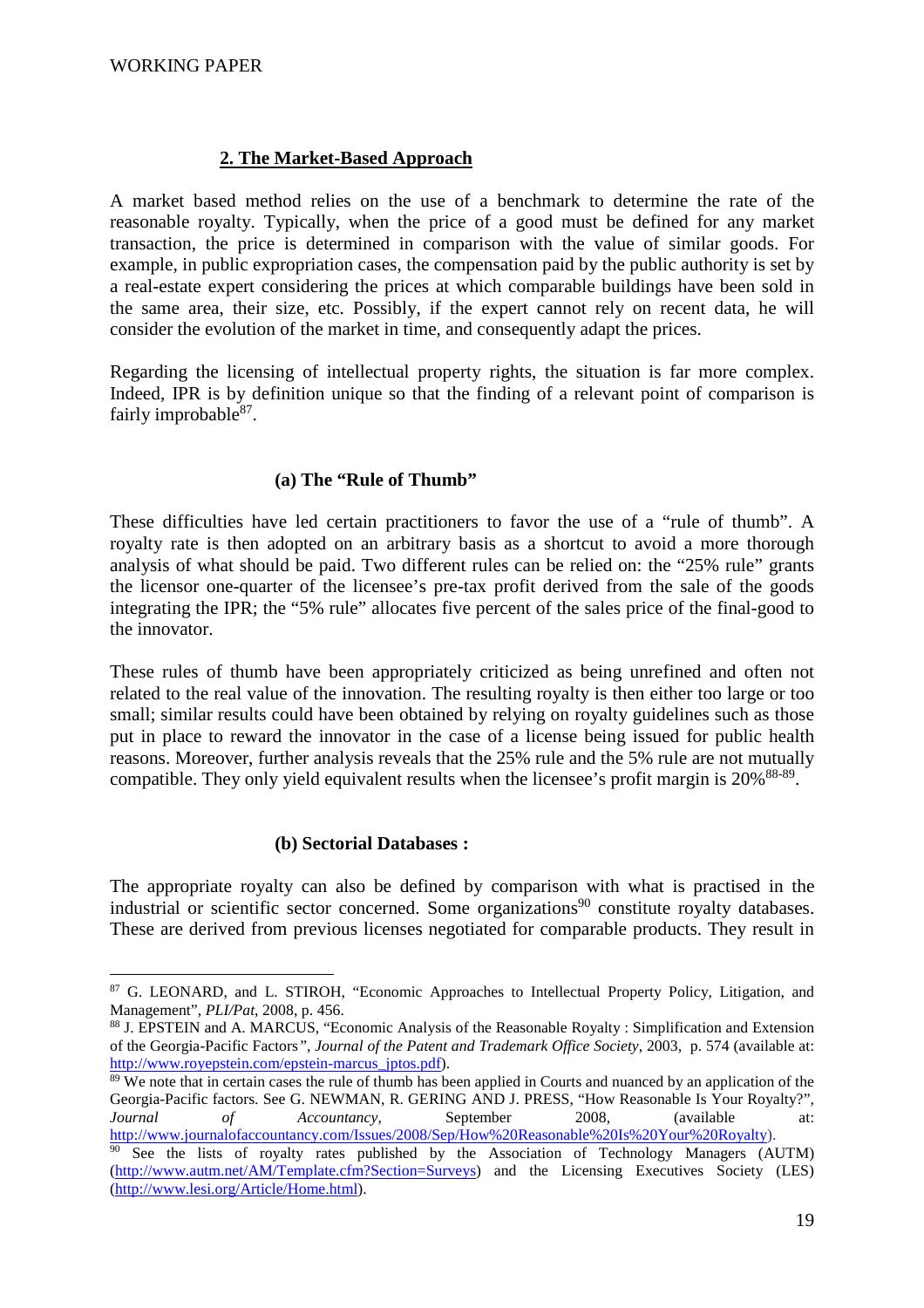statistical analyses that reflect the profitability of particular industry segments which could be used to determine the royalty rate.

However, even if a royalty database can provide more reliable results than rules of thumb, it is still not really appropriate: "Often, such royalty guides provide some range of royalty rates for certain technologies, e.g., a rate of 4%-12% for technologies related to therapeutical products. Even so, what does this tell you about *your* therapeutical product ? Should the rate that is applied be 12% ? Or should it be no more than 4%? Or should you go halfways and fix it at 8% ?"91

This method provides too broad results and so a more specific benchmark must be found.

## **(c) Case-by-Case Benchmarking :**

A solution might be to review royalties realized by other firms in competitive markets conditions for the few IPR that share sufficient comparable features with the intangible good at stake. However, even if such a similar IPR could be found (which appears to be unlikely in a compulsory licensing case), many additional factors could still undermine the comparability of a given license to measure the stand-alone value of the technology at stake: cross-licensing, licensing of portfolios of patents, or contribution of know-how and product support could confuse the analysis $92$ .

The best option seems to be to examine the licensing conditions agreed upon earlier by the innovative firm. Indeed, a comparison with the terms of a license concerning the same technology must surely be more relevant. However, conclusions should not be drawn too hastily. Even if an expired license agreement for a similar technology could be found, and even if the contractual difficulties already exposed in the prior paragraph could be circumvented, the evolution of the market must still be taken into account. In a number of dynamic industries, IP holders interested in fostering the take up of their technology may initially opt for a low-royalty policy, before increasing their royalty rates when the technology is well implanted. The consequences of such a strategy, termed "penetration pricing" must also be taken into consideration<sup>93</sup>.

A similar problem occurs if we rely on a geographical benchmark: even if the same technology has been licensed in another territory, the royalty agreed upon will be relevant only if the markets are comparable and if the price on the market of comparison is not in itself excessive<sup>94</sup>.

Though the different pricing techniques of the market-based approach provide some concrete answers to the question of how to define the royalty, they all suffer from approximations. Thus, good data and data projections are critical to limit these weaknesses as much as possible.

<sup>91</sup> S. ALBAINY-JENEI, "What's A Reasonable Royalty Rate ?", *Patent Baristas*, 17 nov. 2005, http://www.patentbaristas.com/archives/2005/11/17/whats-a-reasonable-royalty-rate/ (1 May 2009).

<sup>92</sup> J. EPSTEIN and A. MARCUS, *op. cit.*, p. 573.

<sup>93</sup> D. GÉRADIN, *Abusive pricing in an IP licensing context : An EC competition law analysis*, *op. cit.*, p. 16.

<sup>94</sup> D. GÉRADIN, *The necessary limits to the control of "excessive" prices by competition authorities – A view from Europe*, 2007, p. 12 (available at: www.ssrn.com). The author adds that the identification of distinct geographic markets is unlikely in an IP context as technology markets are often EU-wide or worldwide.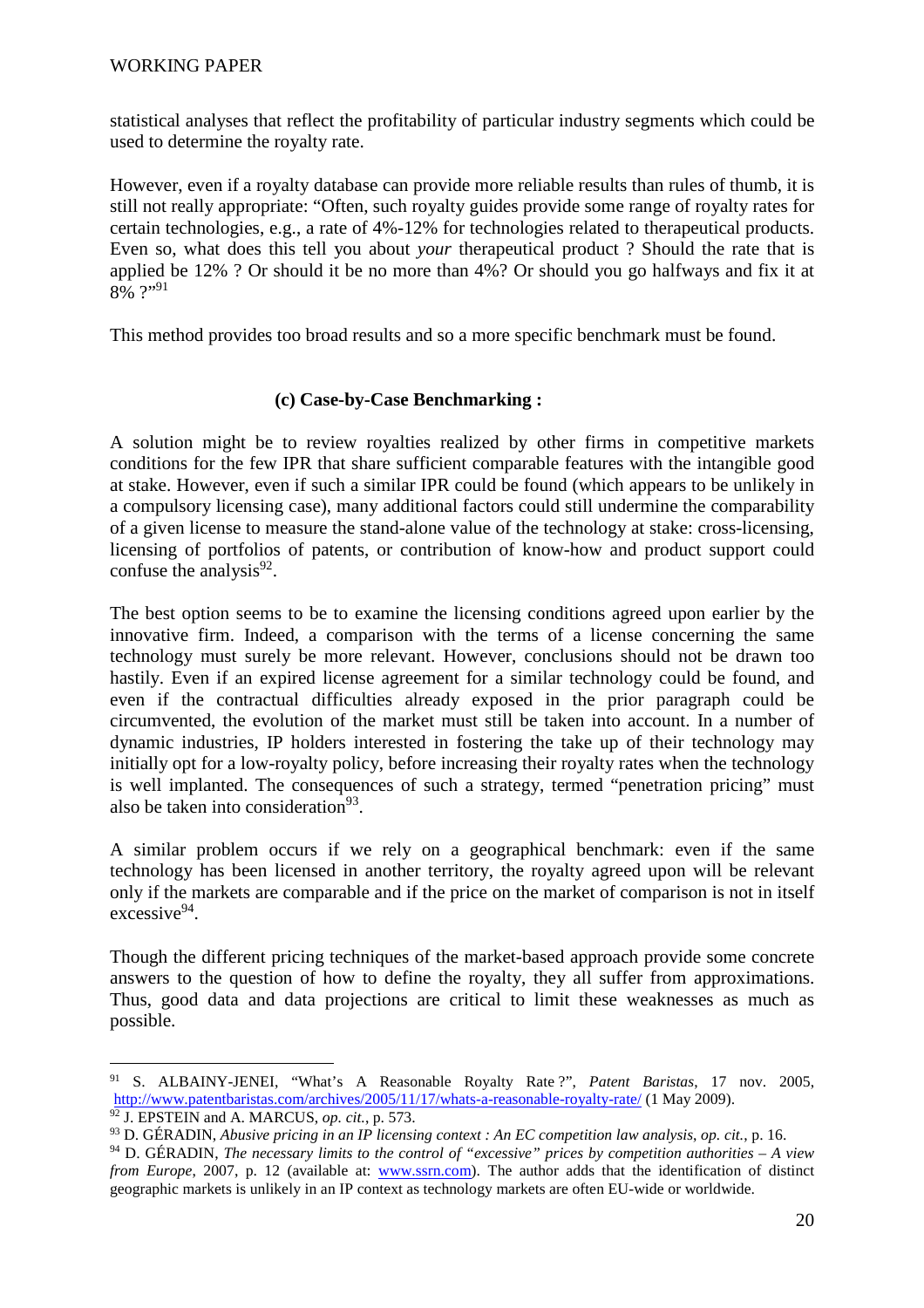## **3. The Income-Based Approach**

A third method is sometimes referred to: the profit-based approach. According to this last approach, the royalty should be determined depending on the estimated revenues the technology is susceptible to produce.

It requires a valid initial estimate of the net value of projected cash flows of the patent, including all the costs yet to be incurred to file, maintain and enforce the patent up to possible opposition and litigation. Estimating future cash flow is the major difficulty. "If not readily available from real or forecasted cash flow directly associated with the patent, such estimates can only be based on industry averages of royalties paid by licensees for similar IP rights. But this would lead to the same shortcomings as the market-based approach. Therefore, while the theoretical and consistency of income-based patent valuation methods are superior to others for they focus on future earnings, they still require subjective allocations"<sup>95</sup>.

This approach, necessitating strong economic analysis power and intense speculations, should in consequence be avoided<sup>96</sup>.

### **4. The Stock Market-Based Approach**

This alternative method consists in "deducting the value of the patented product of a firm from the market value of the firm subtracted of the book value of all known asset". If this approach can give an interesting approximate value of the intangible asset at stake, it betrays rapidly its limits<sup>97</sup>.

Indeed, if the firm holds various intellectual property rights whose value is unknown –what is quite likely regarding the current proclivity of firms to fraction the patent applications made for what could be regarded as one and only invention– , a necessarily questionable allocation key will have to be applied. In addition, this method rely on the arguable assumption that the stock market has perfect information and methods to value the company's IP assets.

#### **5. The Auction**

Finally, we would like to mention a specific tool. During the US proceedings of the *Microsoft* case, a proposal was made to let the market reveal the price of the license: the idea was to allow an auction mechanism to set the price of the license via the competitors' bidding game<sup>98</sup>. Unfortunately, the opportunity to rely on such a mechanism was not explored further ahead. The following lines will question the possibility to determine the price of an IP right through the use of the auction.

<sup>95</sup> D. GUELLEC and B. VAN POTTELSBERGHE de la POTTERIE, *The Economics of the European Patent System*, New York, Oxford University Press, 2007, p. 109.

<sup>96</sup> M. DOLMANS, *op. cit.*, p. 31.

<sup>97</sup> Method developed described by R. PARR, "Fair Rates of Return", *Patent World*, 1988, pp. 36-41, referred to by D. GUELLEC and B. VAN POTTELSBERGHE de la POTTERIE, *op. cit.*, p. 108.

<sup>98</sup> H. HOVENKAMP, *The Antitrust Enterprise. Principle and Execution*, Cambridge MA, Harvard University Press, 2005, p. 301.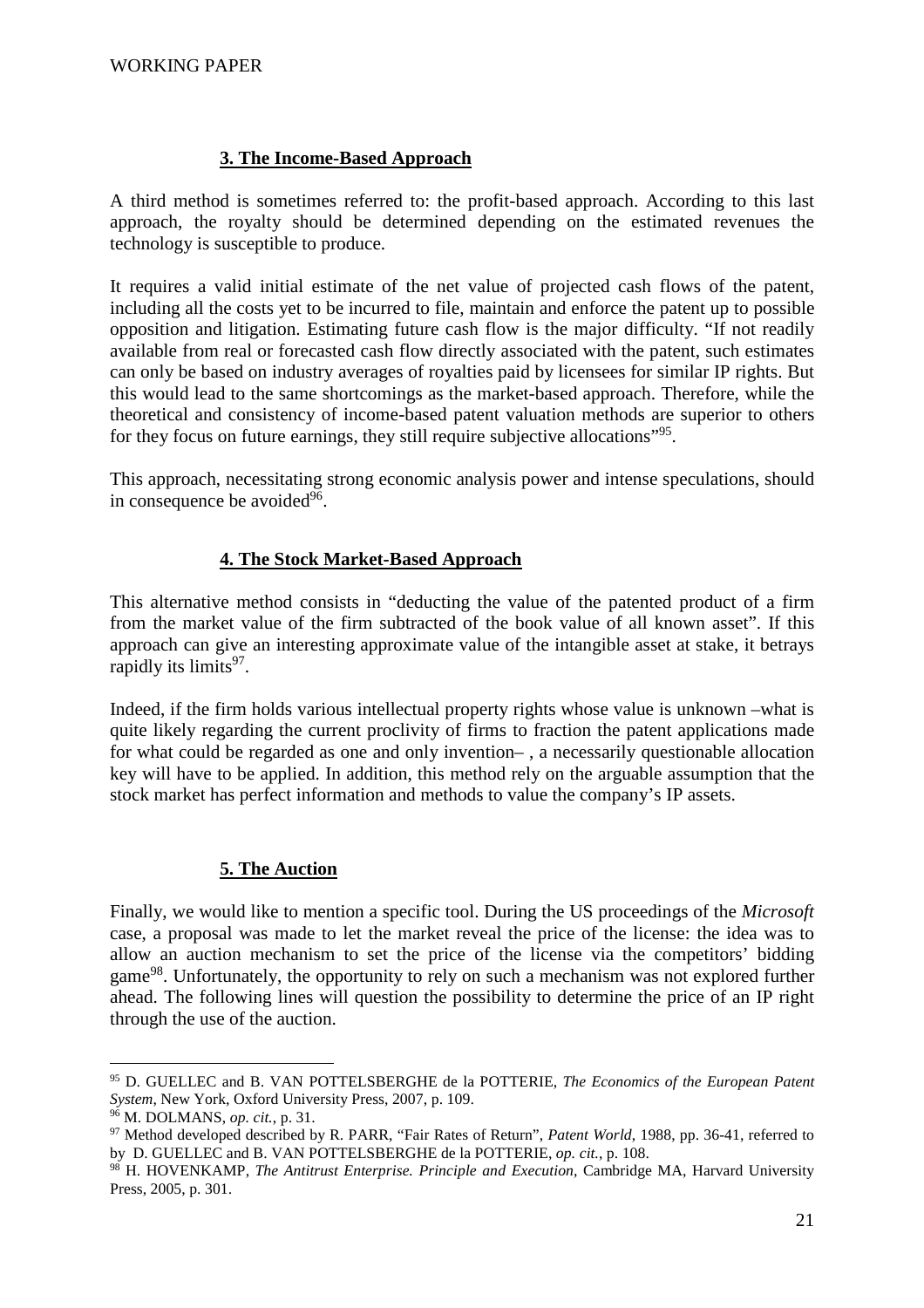There are many different types of auctions<sup>99</sup>. Each of them presents different properties that have to be taken into account to determine what would be the most efficient allocation mechanism<sup>100</sup>. Indeed, "the allocation procedure is *not* an isolated event. By determining what is allocated and to whom to allocate, the government fixes important ingredients that shape the aftermarket. Hence, it may attempt to design the allocation mechanism in such a way that the market after the players are selected operates efficiently." <sup>101</sup> Therefore, the structure of the auction has to be carefully tailored according to the different objectives pursued by the competition authority.

### **(a) Features of the Auction**

What are the goals of the public authority in abuse for refusal to license cases ? The goals are, on the one hand, to open the foreclosed market, and on the other hand to use the auction to force the competitors to reveal their reservation price<sup>102</sup>. These goals will be better achieved through the setting of a sealed bid auction procedure rewarding multiple bidders.

Generally speaking, auctions are organized on a "winner takes all" basis: the asset is a scarce resource –a tangible and indivisible good, or an intangible but limited resource, such as radiofrequencies–, and allocative efficiency commands that the asset be granted to the bidder who values it the most, i.e. the operator that makes the highest bid. But this constraint does not exist with IP rights. Potentially, any operator willing to acquire the technology at stake can be served. However, the objective to license the technology to as many applicants as possible in order to open the market and create fierce competition on it is at odds with the competition process inherent to any auction mechanism. Only if the bidders face the risk not to be served will they be induced to compete effectively. Therefore, a new type of auction has to be organized, one rewarding a plurality of bidders but still excluding a significant percentage of them. Thus, the first difficulty of the competition authority will be to determine a percentage of bidders to exclude that will not be rewarded with the licensing of the IP right. If the percentage is too high, many potential competitors will be excluded in vain. If the percentage is too low, the poor risk to be excluded will not induce the bidders to bid effectively. Each bidder would pay its own price, except those who made too low bids and constitute the quota of bidders to exclude<sup>103</sup>.

<sup>&</sup>lt;sup>99</sup> The most common and basic kinds of auction are unquestionably the ascending bid auction, the descending bid auction and the sealed bid auction. In ascending auction, the price is successively raised until one bidder remains that wins the object at the final price. In descending auction, the auctioneer starts at a very high price and lowers the price continuously until one bidder stops the clock and calls out it accepts the current price. In sealed bid auction, each bidder independently submits a single bid, without seeing other's bids, and the object is sold to the bidder who makes the highest bid. P. KLEMPERER, *Auction Theory : A Guide to the Literature*, pp. 4-5 (available at: http://www.gqq10.dial.pipex.com/).

<sup>&</sup>lt;sup>100</sup> See T. BÖRGERS and E. VAN DAMME, « Auction Theory for auction design », in M. JANSSEN (ed.), *Auctioning Public Assets. Analysis and Alternatives*, Cambridge, Cambridge University Press, 2004, pp. 19-63.

<sup>101</sup> M. JANSSEN, "Introduction", in M. JANSSEN (ed.), *Auctioning Public Assets. Analysis and Alternatives*, Cambridge, Cambridge University Press, 2004, p. 3.

<sup>102</sup> "A –properly implemented– bidding process ensures less predictability, meaning that the undertakings can never be certain about the offers of competitors, so they have to design their offers accordingly and ensure that they hand in the best offer they can or are willing to do." P. SZILGÁYI, "Bidding Markets and Competition Law in the European Union and the United Kingdom – Part I", *E.C.L.R.*, 2008, p. 17.

<sup>&</sup>lt;sup>103</sup> Obviously, the auction cannot permit to define a royalty, as it would not make any sense to compare percentages of the price of different final products. The reward would have to consist in a lump sum.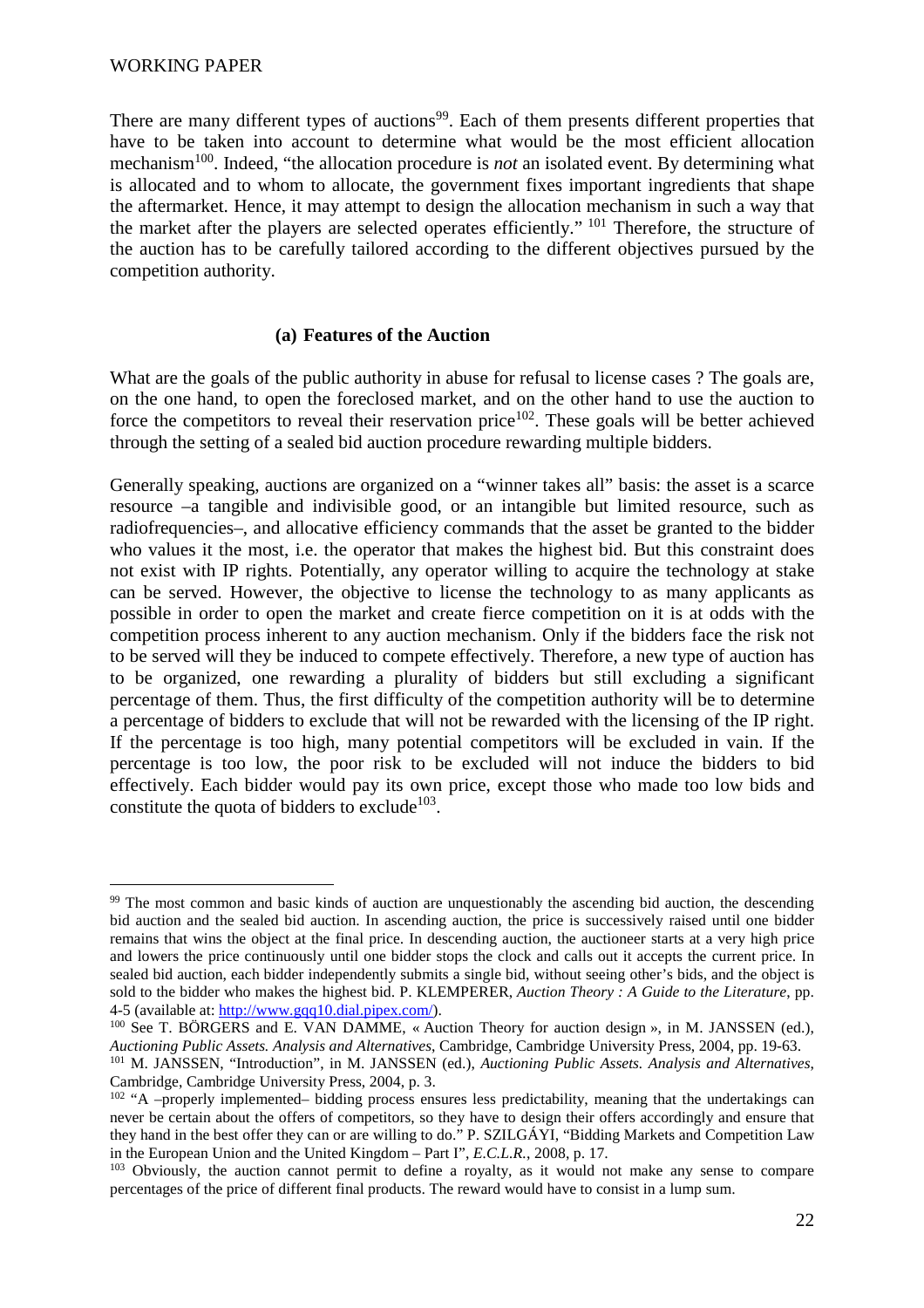In our view, the appropriate auction would be a sealed bid auction. So, the confidentiality of the bids would compel each bidder to make its own assumption of the value of the asset at stake instead of relying upon the evaluation made by its competitors, whereas public bids or series of rounds of bids would prevent the normal running of the auction and allow the participants to stop raising their offers as soon as it is known that the quota of unlucky bidders has been fulfilled.

### **(b) Issues related to the Auctioning of IP Rights**

Rely upon an auction mechanism raises still many supplementary issues. If many of them can be circumvented or weakened, the organization of the auction would force the public authority to make several difficult policy choices.

First, the auction mechanism depicted above (a sealed bid auction mechanism with a quota of excluded bidders) would have the disadvantage of preventing some applicants at least from accessing the input. Depending on the kind of structure the competition authority wants to promote for the market at stake, such an instrument would not always be suited. For instance, the competition authority should not rely on auctioning if it considers that the number of competitors active on the downstream market should not be limited, as could be the case in software markets, where even small and medium firms can enter and innovate. On the contrary, oligopolistic markets –such as the telecommunications market– could be considered more suitable for auction procedures, except where the too small number of applicants does not allow for one of them to be excluded from accessing to the IPR.

Second, a sealed bid auction tailored for the revelation of the reservation price of the different bidders would also inexorably lead to the payment of different royalties. This could be deemed inacceptable since the Commission invariably requires the terms of the compulsory license to be non-discriminatory<sup>104-105</sup>. However, some changes could be made to the pattern proposed to solve this issue and weaken the criticisms according to which the auction would distort competition on the downstream market: the offers made by the selected bidders could be averaged to set a common licensing price; unfortunate bidders could be offered the possibility to access to the asset and enter the market after some delay<sup>106</sup>.

Third, another important issue would be to determine the scope of the asset auctioned. New technologies often results from various industrial improvements which are individually protected under IP law. The public authority would have to determine whether these different rights –multiple patents, for example– are auctioned altogether or whether different auctions should be organized for each of them. Experience demonstrates that the needs of the operators willing to access to a specific market may vary according to various factors, such as the technology they already possess or the final product they intend to design. In light of these facts, sequential auctions would present the advantage of allowing the operators to bid for the only patents they need, what would permit them to reduce their costs and, hence, their prices, instead of paying for an "all in" package comprising useless licenses. However, sequential

<sup>104</sup> M. MONTAGNANI, *op. cit.*, p. 648.

<sup>105</sup> The inopportunity to condemn discriminatory prices will be addressed in details *infra*. See part IV, E, 2.

<sup>&</sup>lt;sup>106</sup> Of course, such a solution would reduce the number of applicants awarded with the indispensable technology: firms that have made a bid corresponding to their reservation price and that are not able to match the price resulting from the averaging of the various bids will not have access to the indispensable asset. This is the price to pay for formal equality.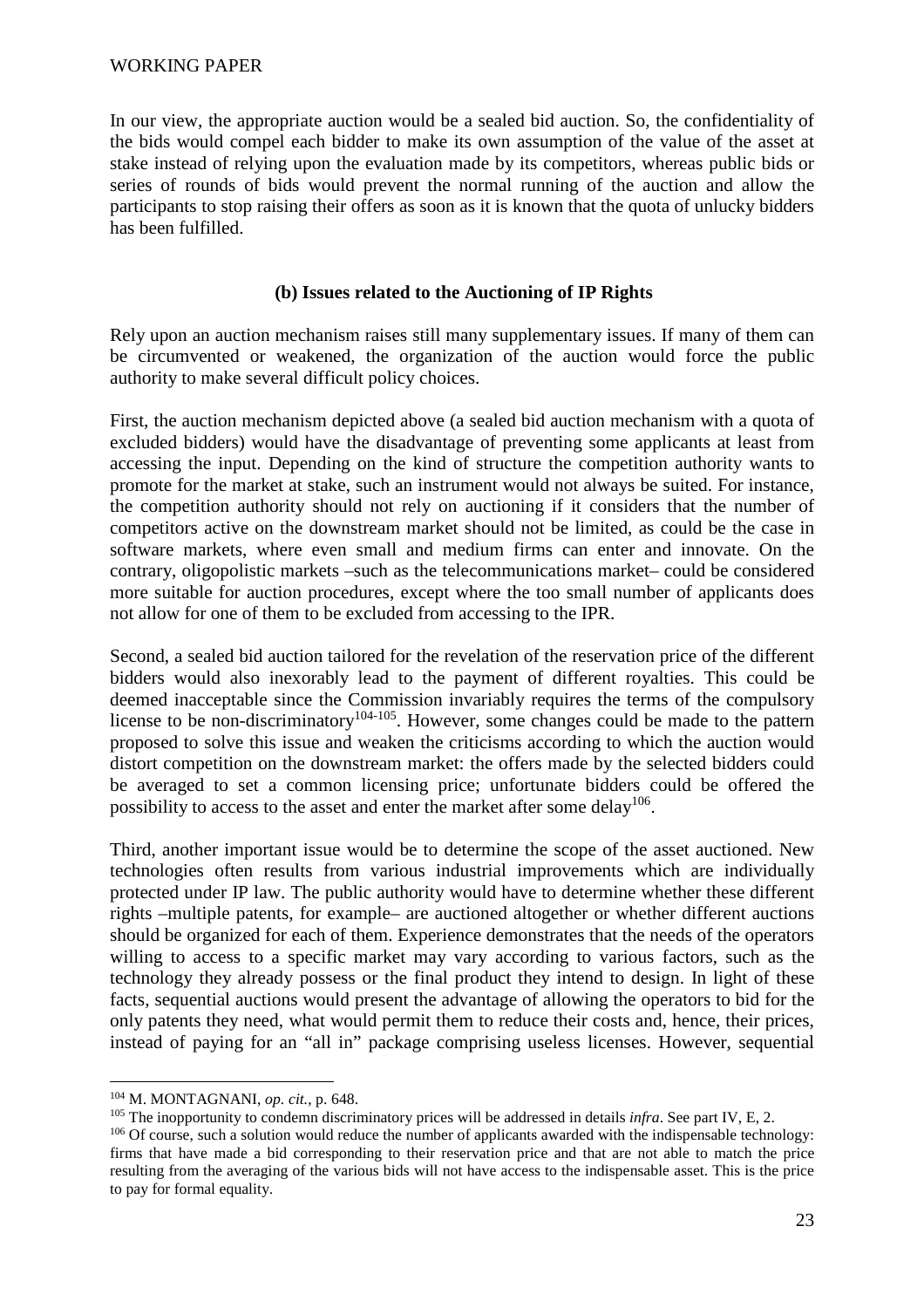auction is complex and resource consuming for the public authority. In addition, economic theory teaches us that sequential auctions get even more complicated if the different goods auctioned are complements (as it is the case when a bidder needs to win patent B in order to generate value from patent A it already owns): the bidder may need to bid very aggressively to be sure to win access to the last items, what could discourage competitors to take part to the auction, or, on the contrary, considering that the risk not to be able to gather all the patents it needs is too high, it may decide not to participate to the auction in the first place. As a consequence, sequential auctions for complement items are usually not seen as a good allocation mechanism<sup>107</sup>. However, the drawbacks characterizing traditional sequential auctions are weakened if a plurality of bidders are awarded, as we suggest it. Therefore, the competition authority should seriously assess the opportunity to organize such auctions for the licensing of IP rights.

Fourth, because of differences in market power and financial strength, the starting positions of the different bidders are not the same; the playing field is not level. The application of the auction mechanism we suggest could result in a situation in which the major competitors would be freed from competitive pressure as soon as they bid above the probable price of the most modest bidders whose participation would guarantee to the former the fulfillment of the quota. Under these circumstances, as ordinary auction in which all firms are treated symmetrically may not do very well in creating a competitive environment, the competition authority may wish to intervene to introduce asymmetries in the auction design<sup>108</sup>. This intervention could take different forms, but each of them would imply heavy intrusion in the market and contradict the non-discrimination principle. (For instance, certain bidders could be favoured by giving them bidding credits. "A bidding credit of *x* per cent means that if a disadvantaged bidder should win a license, he has to pay only  $(100 - x)$  per cent of his bid"<sup>109</sup>. Another efficient solution may be to sort the bidders according to their annual turnover (or any other criteria reflecting their financial standing), and organize auctions among bidders of similar size and economic power<sup>110</sup>.) Once again, the decisions to be taken require the competition authority to embark on regulatory engineering.

"In auction design, the devil is in the details"<sup>111</sup> Auctioning assets presents the considerable advantage of providing a concrete answer to the pricing issue. However, it is only if the competition authority is ready to make multiple and difficult policy choices related to the structure of the market it wants to see emerge that any auction mechanism should be considered.

#### **C. WHO SHOULD DETERMINE THE ROYALTY ?**

 $\overline{a}$ <sup>107</sup> T. BÖRGERS and E. VAN DAMME, *op. cit.*, p. 44.

<sup>108</sup> E. MAASLAND, Y. MONTANGIE, and R. van den BERG, "Levelling the playing field in auctions and the prohibition of state aid", in M. JANSSEN (ed.), *Auctioning Public Assets. Analysis and Alternatives*, Cambridge, Cambridge University Press, 2004, p.108.

<sup>109</sup> *Ibid*., p.110. "This form of asymmetry was used, for instance, in the United States, where Congress commissioned the Federal Communications Commission (FCC) to ensure that businesses owned by members of minority groups and women were given the opportunity to participate in the mobile telecommunications auctions"

<sup>110</sup> State aid issues, that appear when advantageous conditions are granted to a specific category of firms, are not likely to cause any difficulties here. If the advantage is conferred by the Commission or on its behalf, and not by a Member State, there is simply no room for State aid litigations.

<sup>111</sup> P. KLEMPERER, *Collusion and Predation in Auction Markets*, 2001, p. 26 (available at: www.ssrn.com).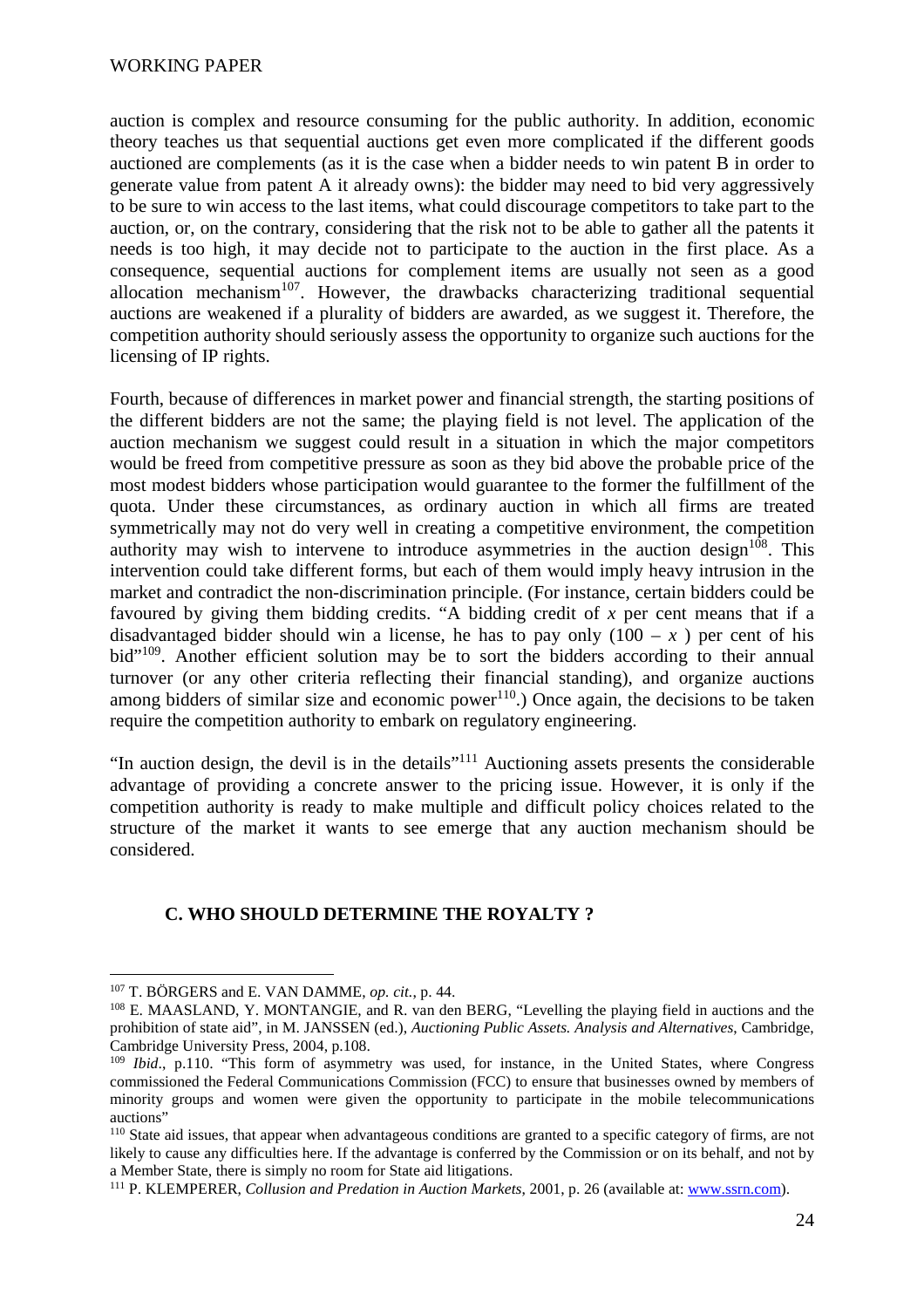In the previous paragraphs, we reviewed the different methods for calculating the amount of a reasonable royalty. We shall now turn to another difficult issue and draw a list of the various players that could be called upon to concretely determine what the licensing conditions should be. In the meantime, we shall address the question of how the decision should be monitored, since there is always a risk that the IPR holder will use the difficulties associated with implementing the order to license as a pretext not to comply.

As we have already explained, to define what constitutes 'reasonable and nondiscriminatory' licensing conditions is a daunting task. It requires a deep knowledge of the relevant market and a thorough understanding of the relevant technology. Good IP law knowledge and the economic skills needed to anticipate the future evolution of the market are also required. Under these circumstances, it seems unlikely that the Commission will always have the human resources needed – in house agents sufficiently skilled in the different fields at stake.

### **1. The role of Experts / Trustees after** *Microsoft*

To face these challenges, the Commission could be tempted to rely on the expertise of external specialists. This however could raise a number of institutional questions.

In the *Microsoft* case, for example, the Commission required the appointment of an independent monitoring trustee to assist in monitoring Microsoft's compliance with the Commission's decision. A trustee was thus appointed $112$  by the Commission after Microsoft had submitted a list of candidates<sup>113</sup>. All the costs associated with the appointment of the monitoring trustee, including the trustee's remuneration, had to be borne by the firm.

The primary responsibility of the trustee was to issue opinions on whether Microsoft complied with the decision (including the obligations to implement the remedies correctly and to authorize the use of the interoperability specification under reasonable and non-discriminatory terms). Moreover, the Commission insisted on the trustee playing a proactive role<sup>114</sup>.

Microsoft contested the decision of the Commission, which was partly annulled by the General Court. The GC considered that if the Commission could be allowed to obtain the assistance of an external expert to report or to provide advice when it investigated the implementation of the remedies, it could not compel Microsoft to grant powers which the Commission itself is not authorized to confer to a monitoring trustee – independent not only of Microsoft, but also of the Commission itself in so far as he was required to act on personal initiative and upon application by third parties. In other words, the delegation to an independent monitoring trustee of powers of investigation which the Commission alone can exercise is without legal basis $115$ .

<sup>&</sup>lt;sup>112</sup> Press Release, "Competition: Commission appoints Trustee to advise on Microsoft's compliance with 2004 Decision", IP/05/1215, 5 Oct 2005, (available at: http://europa.eu/rapid/pressReleasesAction.do?reference=IP/05/1215&format=HTML&aged=1&language=EN& guiLanguage=en).

<sup>&</sup>lt;sup>113</sup> The trustee had to be independent from Microsoft and had to show the necessary qualifications to carry out his mandate. The trustee had to be free to hire experts to second him. Provisions had to be established in order to guarantee that the monitoring trustee had 'access to Microsoft's assistance, information, documents, premises and employees to the extent that he may reasonably require such access in carrying out his mandate'. *Microsoft* (2004) Decision, para. 1048.

<sup>114</sup> *Microsoft* (2004) Decision, footnote 1317.

<sup>115</sup> GC, 17 September 2007, T-201/04, Microsoft v. Commission, *E.C.R.,* 2007, p. II-03601*,* para. 1268-1271.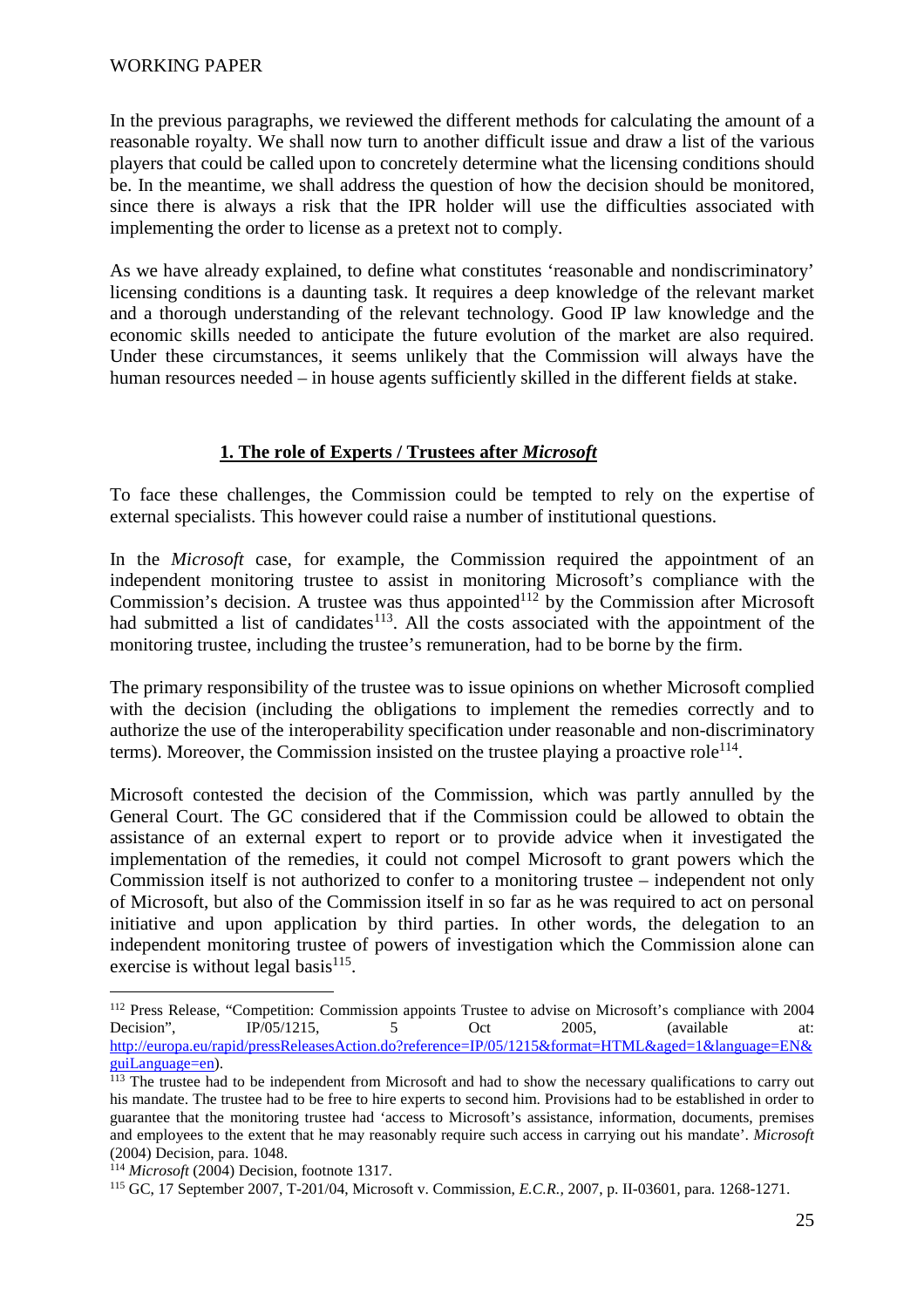This ruling does not depart from the prior case law of the CJUE that early dismissed the possibility of delegating wide discretionary powers. Indeed, according to the landmark *Meroni* case, Article 7 of the EC Treaty (now Article 13 of the Treaty on the European Union) that lists the institutions empowered to carry out the tasks entrusted to the EU embodies a principle of "institutional balance" of fundamental importance. Thus, according to the case law, delegations of powers are subject to strict limitations: first, a delegating authority cannot confer upon the authority receiving the delegation, powers different from those which it has itself received under the treaty; second, it is not possible to delegate powers involving a wide margin of discretion, as such delegation would replace the choices of the delegator by the choices of the delegate, and would bring about an actual transfer of responsibility<sup>116</sup>. The delegation is limited to "clearly defined executive powers the exercise of which can, therefore, be subject to strict review in the light of criteria determined by the delegating authority"<sup>117</sup>, and cannot involve discretionary power whose delegation would render ineffective the guarantees resulting from the institutional structure of the European Union<sup>118</sup>. Issued under the former institutional regime, these principles are not challenged by the Lisbon treaty<sup>119</sup>. Consequently, the legality of the appointment of external experts by the Commission depends on the tasks attributed to them. If their mission is limited to reporting, giving advice on the implementation of the remedies, and providing technical support, the Commission will be authorized to rely on their assistance<sup>120</sup>, but no investigation or enforcement power can be delegated to them: only the Commission may require an undertaking to bring an end to infringement of Article 102 TFUE; only the Commission has investigative powers, and EU law does not authorize any delegation of these prerogatives $121$ .

 $\overline{a}$ <sup>116</sup> ECJ, 13 June 1958, C-9/56, Meroni v. High Authority, *E.C.R.*, 1957/1958, pp. 150 and 152. <sup>117</sup> *Ibid.*

<sup>118</sup> The *Meroni* doctrine stands for 50 years now and continues to be applied in current jurisprudence (see the analysis of P. CRAIG, *EU Administrative Law*, Oxford, Oxford University Press, 2007, pp. 161 and 162), despite the fact that the requirements of the modern welfare state lead to a general withdrawal of the legislature in favour of the administration (E. VOS, *European Administrative Reform and Agencies*, Florence, European University Institute, 2000, p. 9). Taking note of the US practice, many legal observers plead for a flexible application of the principles of delegation. The idea defended is that delegation of powers lightens the EU Institutions workload and may improve the quality of the decision-making process. See D. GERADIN and N. PETIT, *The Development of Agencies at EU National Levels : Conceptual Analysis and Proposal for Reform*, p. 14 (available at: www.ssrn.com) : "The transfer of technical issues to experts may thus improve the institution's capability to respect their original Treaty mandate and allow them to focus on their traditional tasks. The institutional balance would thus be well respected and eventually improved with delegation".

<sup>&</sup>lt;sup>119</sup> Articles 290 TFEU establishes the conditions under which the Parliament and the Council may delegate power to the Commission. The new rules are essentially in line with the case law: the essential elements of an area shall not be subject to delegation and the delegating bodies retain control over the exercise of the delegated powers.

<sup>&</sup>lt;sup>120</sup> The assistance of external experts, even limited to advice and technical guidance is still highly valuable for the Commission that relied on it till recently. Indeed, the Commission modified the monitoring of the *Microsoft* decision a few months ago and did not exclude to rely on the ad hoc support of technical consultants in the future. Press release, "Antitrust: Commission adapts nature of monitoring of 2004 Microsoft Decision", 4 March 2009, **IP/09/349** (available at:

http://europa.eu/rapid/pressReleasesAction.do?reference=IP/09/349&format=HTML&aged=0&language=EN&g uiLanguage=en).

 $121$  At the time of adoption the contested decision, the power of investigation and enforcement of the Commission where mainly its power under Articles 3(1), 11, 14 and 16 of Council Regulation 17/62, First Regulation implementing Articles 85 and 86 of the Treaty, *O.J*., P 13/204. Regulation 1/2003 does not seem to be more flexible and reserves these powers to the Commission only (see Articles 4, 7 and 17 to 21 of Council Regulation (EC) No 1/2003 of 16 December 2002 on the implementation of the rules on competition laid down in Articles 81 and 82 of the Treaty, *O.J*., L 1/1).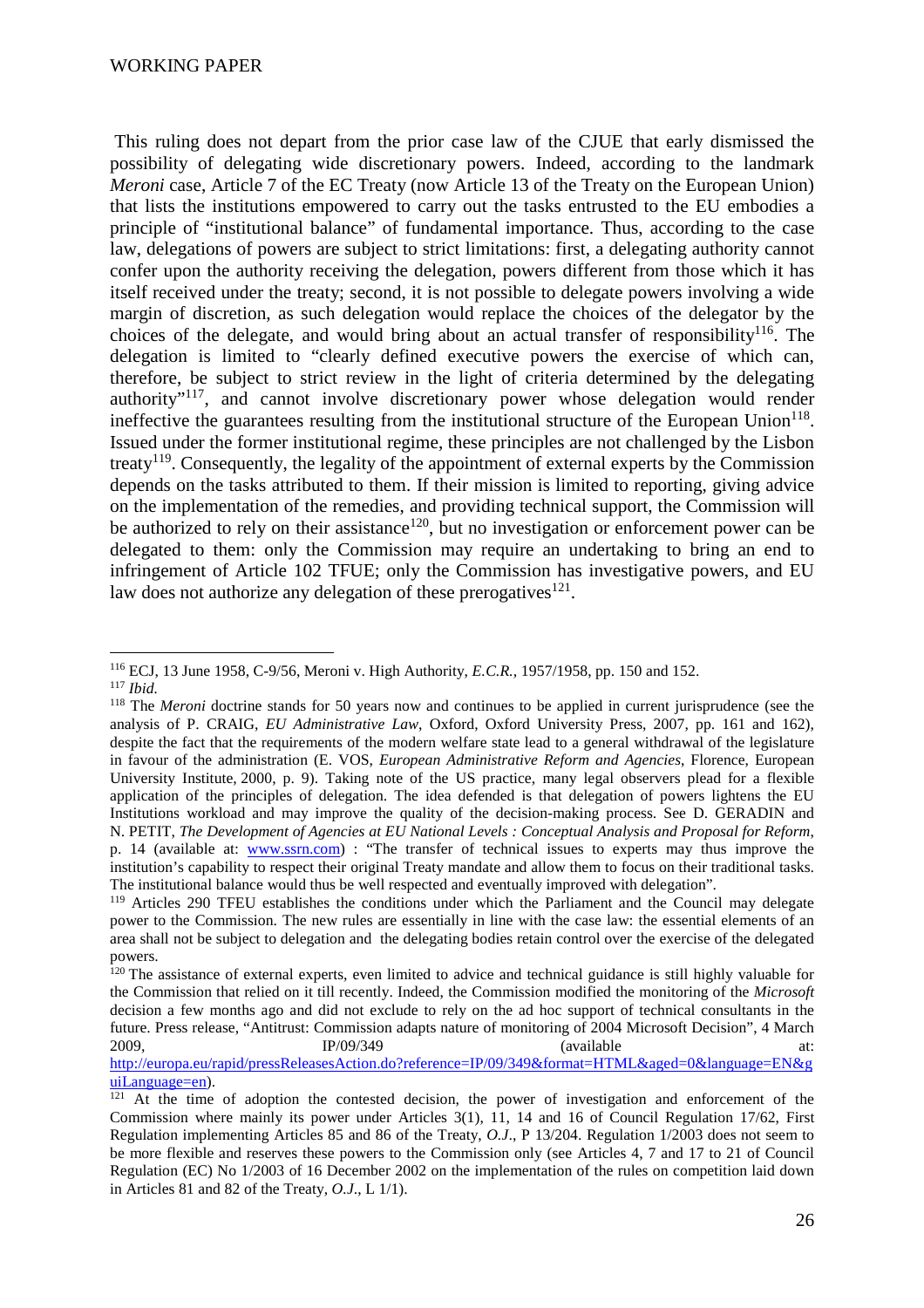Practically, if the Commission does not have in-house specialists sufficiently skilled to investigate and monitor compliance with its decisions, the limitation set by the GC can have two different outcomes.

In the first hypothesis, the Commission shows particular diligence in organizing its work. In this case, every time the Commission considers ordering the granting of a license it should take care to open a hiring process in the running of the proceedings against the dominant undertaking, and to integrate in advance the needed expert as an agent. The second outcome, less legitimate, more liable to lead to contestation before the GC, but one that could be used in emergencies cases, could be for the Commission to adopt a borderline behavior. In such a hypothesis, the Commission would appoint an external expert to "give advice on the remedies", but who would in fact lead the monitoring efforts, taking great care that any act, any decision, is formally taken by the Commission itself.

In any case, following the GC decision not to allow the costs and trustee remuneration to be charged to the dominant firm, the Commission will not be able to avoid distracting these amounts from other budget headings $^{122}$ .

It seems that in order to allow the delegation of powers to an independent trustee, the sole solution for the Council is to adopt formal amendments to Regulation  $1/2003^{123}$ .

### **2. Merger Cases and Commitments**

The solution opted for by the Commission in the *Microsoft* case was directly inspired by its practice in merger cases in which the appointment of an independent trustee is common practice<sup>124</sup>. Under these circumstances, the Commission makes it clear that the clearance decision is subordinated to the submission of appropriate commitments, among which the undertaking that the enforcement of these commitments will be monitored by an independent trustee $^{125}$ .

The difficulties related to the appointment of an independent monitoring trustee could thus be circumvented by integrating the appointment in a Commission decision formalizing the dominant firm's own "voluntary" commitment $126$ . In the future, the Commission could then try to enter into negotiations with the innovative firm in order to obtain acceptance of the monitoring mechanism. However, as the result of this kind of negotiations greatly depends on

<sup>122</sup> F. ZIVY, " Un mandataire indépendant peut assister la Commission, mais pas assurer à sa place le suivi de l'exécution d'un remède", *Concurrences*, 2007, p. 124.

<sup>123</sup> C. DUVERNOY and S. VÖLCKER, *Nothing New under the Sun ? A Slightly Contrarian Reading of the CFI's Microsoft Judgment*, 24 September 2007, http://www.wilmerhale.com/publications/whPubsDetail.aspx?publication=8025) (1 May 2009).

 $124$  "The Commission may attach to its decision conditions and obligations intended to ensure that the undertakings concerned comply with the commitments they have entered into vis à vis the Commission with a view to rendering the concentration compatible with the common market" (Article 6(2) and 8(2) of Council Regulation No 139/2004 of 20 January 2004 on the control of concentrations between undertakings, *OJ*, L 24/1). <sup>125</sup> A. RENSHAW, *Trustees: who, why and what?*, XII<sup>th</sup> GCLC lunch talk, 31 May 2005, p. 6, http://www.coleurop.be/template.asp?pagename=gclclunchtalkarchive&sub=20050531.

 $\frac{126}{126}$  Article 9 of Regulation 1/2003 expressly refers the acceptance of commitments that are made bindings by decision of the Commission. Companies that have offered commitments involving a monitoring trustee are then unlikely to challenge the trustee requirement in court. See C. DUVERNOY and S. VÖLCKER, *op. cit*.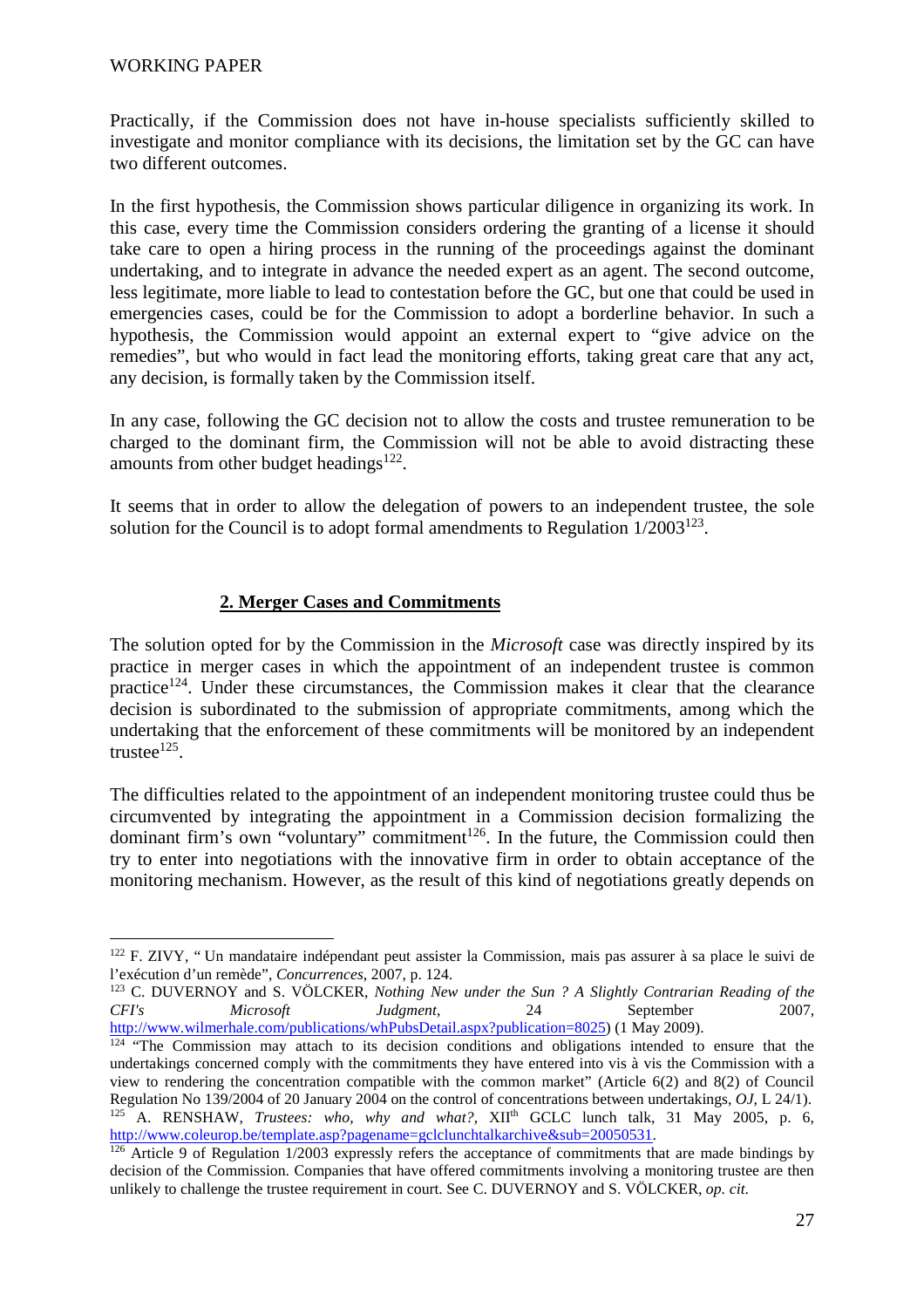the pressure the Commission can exercise as a result of the clearance decision, such a favorable outcome seems to be reserved for merger cases.

In the *Newscorp/Telepiù* case, for instance, the observance of the firms' obligations was monitored by a monitoring trustee. In the meantime, it was established that disputes related to the licensing terms of the tangible and intangible assets, which could not have been resolved though negotiations between the interested parties, had to be submitted for settlement to a regulatory body<sup>127</sup>, the Italian Communications Authority (ICA)<sup>128</sup>.

### **3. A Regulatory Authority :**

This gives us the opportunity to question whether the intervention of an external expert, who acts on a temporary basis, is the best conceivable solution. Indeed, some commentators argue that mere individuals, even if they have technical skills and a good understanding of the market at stake, could not efficiently address all the challenges of pricing: "It is doubtful whether one or a limited number of experts will be able to analyze all the data required to adopt a pricing decision (…) For instance, rate cases in regulated industries typically involve dozens of experts and several months (or years) of evaluation"<sup>129</sup>. Moreover, as the choice of a pricing method will often requires policy choices, and as in many cases, prices should be reset depending on the evolution of the market, it is deemed that only dedicated regulators would be able to handle such price revisions $130$ .

We think that this criticism should be moderated. Indeed, it seems that nothing prevents the Commission from appointing a sufficient number of external experts to provide the technical support needed; furthermore, the Commission seems to have more legitimacy than any other regulatory body to determine which pricing policy should be chosen to reward the innovator and open the market. Nonetheless, we agree with the idea that pricing decisions should best be taken by a regulatory authority. Beyond the obvious practical benefits that would result from the intervention of a regulatory body (no appointment process would have to be organized for each novel decision), a permanent institution would gain experience in time and accumulate relevant market data, two advantages particularly valuable to help face the difficulties of pricing intangible goods.

Unfortunately, it seems that no regulatory solution will emerge in the near future. We note that the recent proposal<sup>131</sup> to establish the first EU regulatory authority misses the opportunity to temper the principles set in Regulation 1/2003 that reserves the monitoring power of its

<sup>127</sup> *NewsCorp/Telepiù* Decision, Part II, para. 15 (a).

<sup>128</sup> Italian Communication Authority, or *Autorita per le Garanzie nelle Comunicaxioni*, established by Law n. 249 of 31 July 1997 (www.agcom.it/eng/eng\_intro.htm).

<sup>129</sup> D. GÉRADIN, "Limiting the Scope of Article 82 EC : What can the EU Learn from the US Supreme Court's Judgment in *Trinko* in the Wake of *Microsoft*, *IMS*, and *Deutsche Telekom* ?", *CML Rev.*, 2004, p.1544.

<sup>130</sup> *Ibid*., p. 1544-1545. Justice Scalia in *Trinko* (540 U.S. 398 (2004)), made the same observation : "Effective remediation of violations of regulatory sharing requirements will ordinarily require continuing supervision of a highly detailed decree. We think that Professor Areeda got it exactly right: "No court should impose a duty to deal that it cannot explain or adequately and reasonably supervise. The problem should be deemed irremedia[ble] by antitrust law when compulsory access requires the court to assume the day-to-day controls characteristic of a regulatory agency (…) An antitrust court is unlikely to be an effective day-to-day enforcer of these detailed sharing obligations."

<sup>&</sup>lt;sup>131</sup> Proposal for a Regulation of the European Parliament and of the Council establishing the European Electronic<br>Communication Market Authority, COM(2007) 699 rev 2 (available at: Communication Market Authority, COM(2007) 699 rev 2 (available at: http://ec.europa.eu/information\_society/policy/ecomm/doc/library/proposals/reg\_eecma\_en.pdf ).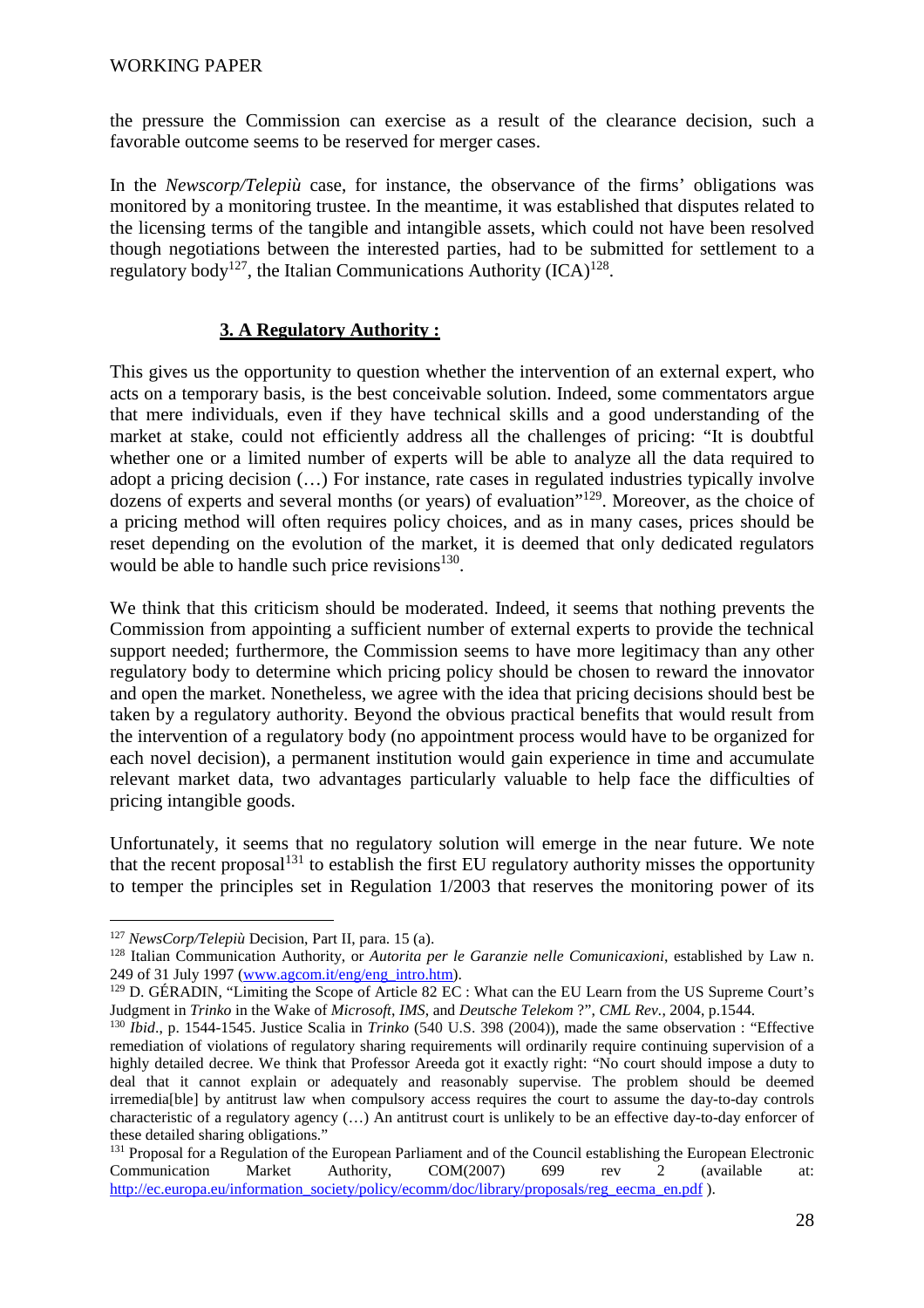decisions to the Commission. On pricing issues, the intervention of the European Electronic Communication Market Authority seems to be limited to the provision of advices $132$ .

## **4. Negotiations between the Parties**

Finally, we must also seriously consider a final possibility. We must ask ourselves whether the amount of royalty should not best be determined by the parties themselves through negotiations. Many arguments can be invoked in favor of this thesis.

We have already assessed how important the knowledge of relevant market data is to infer the value of intangible assets. In this view, the interested parties, active on the relevant or on the directly adjacent markets, are naturally well placed to determine what should be the licensing price while, by comparison, the public authorities suffer from an asymmetry of information that leads them to spend a great amount of efforts and resources simply to collect only a part – necessarily incomplete– of this information.

The main shortcoming of such a method is of course that the parties are not likely to reach a compromise<sup>133</sup>. The IP owner will certainly try to limit or delay the effects of an order to license that has been decided against his will, while the potential licensee will invoke the decision that establishes that the IP holder has taken advantage of its dominant position, in order to gain access to the essential facility under very favorable conditions.

However, these issues should not be overstated. Indeed, it is common for parties, in the heat of ongoing negotiations, to try to obtain "more for less", or to obtain the best conditions possible. Moreover, allowing parties to negotiate to reach an agreement, while the mere principle of concluding a contract was initially excluded, is a solution that is often retained in IPR infringement cases. The Courts then choose to promote negotiations between the conflicting parties to set the level of royalties, before endorsing the agreed solution<sup>134</sup>.

The decision to rely on the negotiations of the parties is a choice that has often been made in compulsory license case law. However, case law has also known some jolts, as is illustrated by the recent decision of the Commission in the *Microsoft* case. Consequently, we shall now systematically review which indications have been given as to how the licensing conditions have to be calculated in the rare cases where the obligation to license on "reasonable and nondiscriminatory terms" is not the unique requirement.

# **D. CASE LAW ON REMEDY**

<sup>&</sup>lt;sup>132</sup> The broadness of the terms of Article 3 of the Proposal is certainly sufficient to legally justify the intervention of the Authority to provide to the Commission such advice on pricing.

<sup>&</sup>lt;sup>133</sup> "Free negotiations cannot be expected to provide a satisfactory solution. If the essential facility is indeed a monopoly, the outcome of free negotiation between a monopoly asset owner and a competitive complainant must also be unsatisfactory. Indeed, refusal to supply or deal is itself equivalent to the asset owner setting an access price that is prohibitively high, and any asset owner subject to free negotiation will be able to replicate this outcome by quoting a sufficiently high price". D. RIDYARD, « Essential Facilities and the Obligation to Supply Competitors under UK and EC Competition Law », *E.C.L.R.*, 1996, p. 450.

<sup>&</sup>lt;sup>134</sup> See for example the case law of the UK Copyright Tribunal. Among many: Copyright Tribunal, 27 Dec. 1991, CT 6/90, British Hotels, Restaurants and Caterers' Association v. Performing Right Society Limited, Unpublished.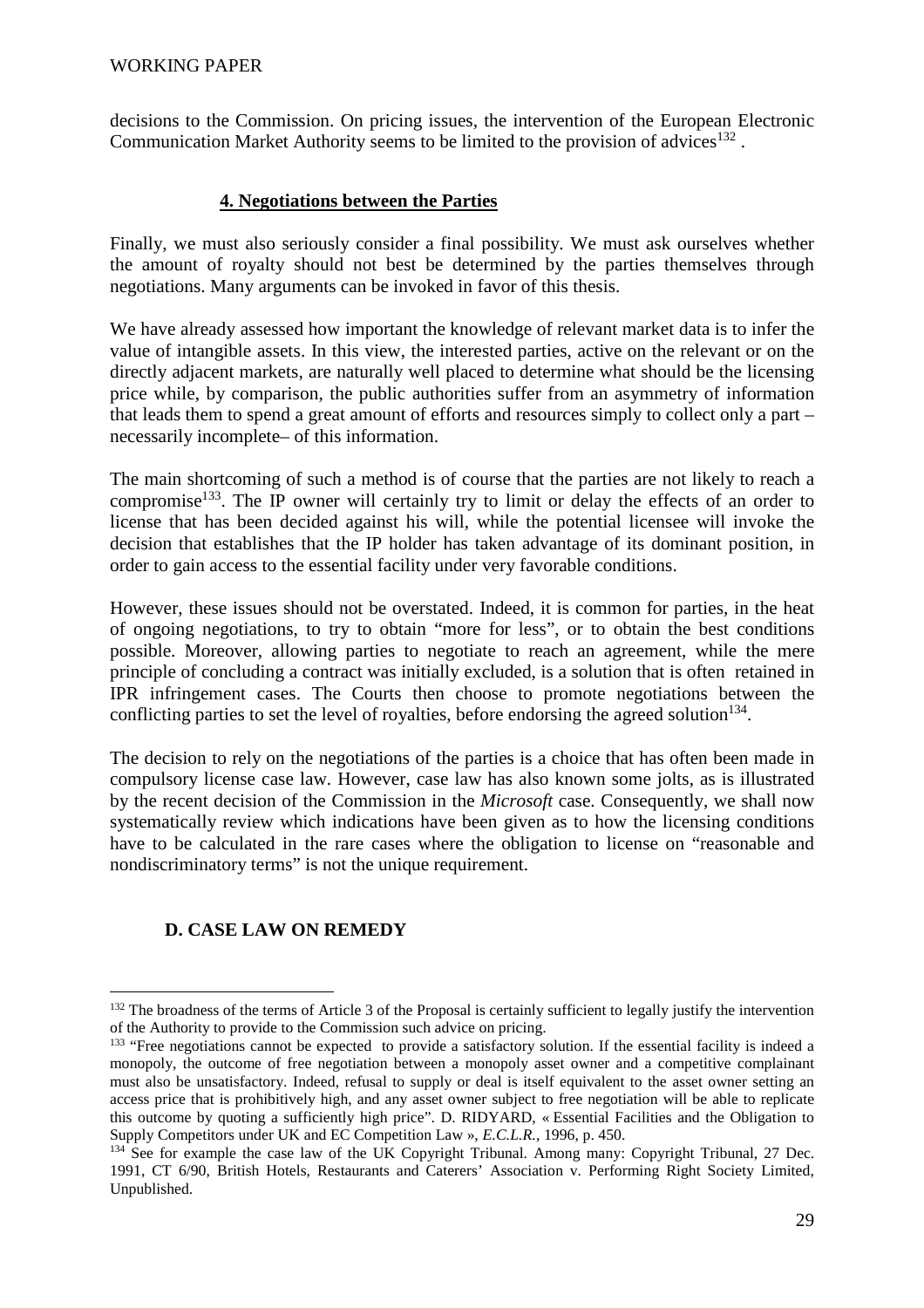#### WORKING PAPER

Not many decisions on remedies for abuse of refusal to license have been issued. As stated<sup>135</sup>, the few decisions providing hints as to how to determine the conditions of a compulsory license mainly favored the negotiation of the parties (*Magill*<sup>136</sup>, *NDC Health/IMS Health*<sup>137</sup>, *Newscorp/Telepiù*<sup>138</sup>). However, two rulings recently delivered have opted for a market-based approach to determine the value of IP rights. The following lines will be devoted to the discussion of these two cases.

### **1. In the matter of Rambus Inc., Opinion of the FTC on Remedy**

### **(a) The Opinion on Remedy :**

The *Rambus* case is a typical case of patent ambush in standard-setting context<sup>139</sup>.

The Federal Trade Commission ("FTC") found that Rambus had engaged in unlawful monopolization by concealing the patents it owned to the JEDEC standard setting organization in order to impose royalty obligations of its own choosing once the SSO members had no other choice but to pay for the license or face important costs to switch to another standard $140$ .

The FTC issued an opinion on the way this act of deception had to be remedied $141$  and ordered the grant of RAND patent licenses $142$ .

To determine which royalty rates would probably have resulted from *ex ante* negotiations, the Commission decided to look at "real-world examples of negotiations involving similar

 $\overline{a}$ 

<sup>139</sup> On SSO's, see part IV.A.1.

<sup>&</sup>lt;sup>135</sup> See footnotes 47 and following.

<sup>&</sup>lt;sup>136</sup> The Commission opted for a decision that allowed the IPR owners to take the initiative to determine what had to be the proper reasonable royalty; the Commission exercised a controlling power through a right of approval. Commission Decision of 21 December 1988 relating to a proceeding under Article 86 of the EEC Treaty (IV/31.851 - Magill TV Guide/ITP, BBC and RTE), *O.J*., L 78/43, para. 27.

<sup>&</sup>lt;sup>137</sup> The Commission opted for a mixture of measures. At first, it was up to the parties to reach an agreement on the license terms. To do so, logically, the Commission did not narrow down the parties' freedom of negotiations by imposing guidelines to determine the level of the royalty. In the event the parties could not reach an agreement, it was provided that experts would intervene to set the price under the supervision of the Commission. However, it seems that if the parties had reached an agreement alone, the result of the negotiations would not have been reviewed by the competition authority. Commission Decision of 3 July 2001 relating to a proceeding pursuant to Article 82 of the EC Treaty (Case COMP  $D3/38.044$  — NDC Health/IMS Health: Interim measures), *O.J.*, L 59/18, para. 215.

<sup>&</sup>lt;sup>138</sup> The Commission favored a solution where the concerned parties had the opportunity to settle on price. However, the negotiating process was affected by a provision requiring the adoption of the lowest of the prices resulting from a cost-based approach and a market-based approach. Commission Decision of 2 April 2003, declaring a concentration to be compatible with the common market and the EEA Agreement (Case No COMP/M. 2876 Newscorp / Telepiù), Annex, part II, para. 11.5 and 11.6.

<sup>&</sup>lt;sup>140</sup> FTC, Opinion of the Commission, In the Matter of Rambus, Inc., Docket No. 9302, Aug. 2, 2006, p. 118 (available at: http://www.ftc.gov/os/adjpro/d9302/index.shtm). In order to exercise its remedial powers in the most responsible manner, the FTC asked the parties to address as much information as possible on means for the Commission to determine reasonable royalty rates for licensing the relevant technologies covered by Rambus patents.

<sup>&</sup>lt;sup>141</sup> FTC, Opinion of the Commission On Remedy, In the Matter of Rambus, Inc., Docket No. 9302, Feb. 5, 2007 (available at: http://www.ftc.gov/os/adjpro/d9302/index.shtm) [hereinafter '*Rambus* Remedy Opinion'].

<sup>&</sup>lt;sup>142</sup> We consider that some lessons can be drawn from the Opinion on Remedy on how to determine the amount of a reasonable reward, despite the fact that the D.C. Circuit court overturned the FTC's findings on liability (*Rambus, Inc. v. Federal Trade Commission*, 522 F.3d 456, 464 (D.C. Cir. 2008)).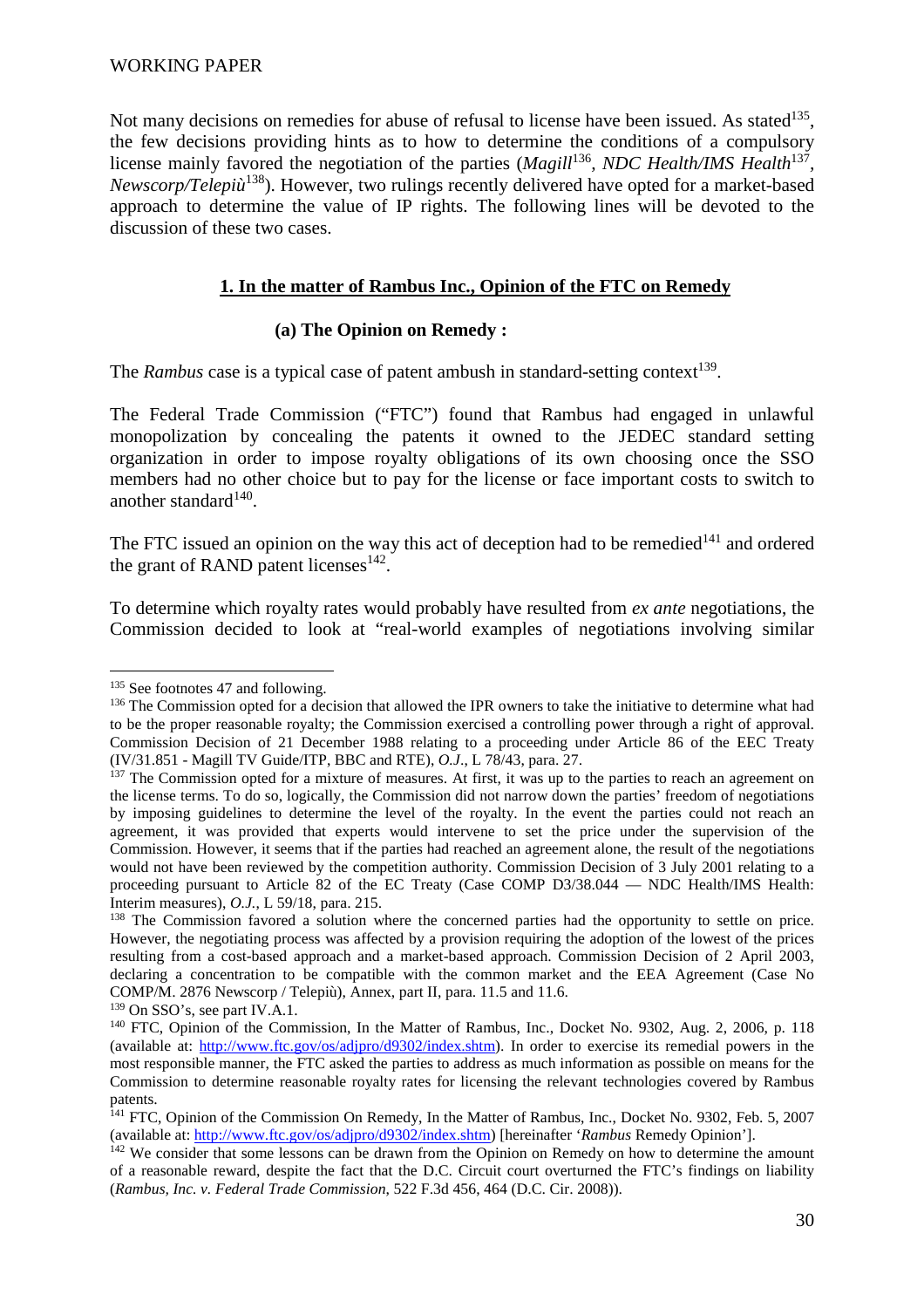technologies", a methodology that we have criticized, since the use of outwardly "similar" agreements can lead to misguided conclusions. However, the Commission, aware of these risks, took great care to analyze any condition relevant for the reenactment of the reasonable price.

Interestingly, the Commission first pointed to the weaknesses and the negotiation power of the parties at stake, noting that Rambus was desperate to have its technology incorporated into the standard, while, on the other hand, that JEDEC had a well-known preference for open, patent-free standards, and that its members were highly cost-sensitive<sup>143</sup>.

The Opinion then focused on the terms of the licenses concluded by Rambus for its RDRAM technology, a parent technology comparable to the SDRAM and DDR SDRAM technologies at stake. The RDRAM royalty rates being the product of "individual, arm's length negotiations between Rambus and manufacturers of DRAM chips and DRAM-compatible components", these licensing agreements were considered as the best available evidence on which to base the estimate of the reasonable royalty.

The examination of various licensing documents led the Commission to hold in a first time a 1-2% average royalty rate for use in DRAM chips. Several factors pointed to an even lower royalty rate. So, the Commission stressed the fact that the "RDRAM licenses covered substantially more technologies than those relevant here". Second, the Commission took into consideration the reaction of the market to the RDRAM royalties: according to the FTC if the RDRAM technology failed to ever achieve a major presence in the market, it was because market participants perceived the asking price as too high. Third, as DRAM royalty rates typically declined substantially for high volumes and with the passage of time (in certain cases, all the way to zero) ), SDRAM and DDR SDRAM royalty rates had to follow a similar inflection. And fourth, Rambus's own unlawful conduct being at the origin of all uncertainty, the Commission stated that plausible doubts had to be resolved against Rambus.

On the other hand, the FTC did not forget to include the fact that RDRAM technologies had been rewarded with royalties, but also with up-front, lump-sum payments of licensing fees. The matter had to be taken in consideration: "We deem appropriate to trade off compensation payable up-front and compensation based on future usage, with an increase in one compensating for a decrease in the other"<sup>144</sup>.

These factors put together led the Commission to judge that the proper rate had to be set at a level substantially below the 1-2% RDRAM range. All in all, it concluded: "Thus, starting at  $1\%$  – (...) the lower end of the RDRAM licensing range – and accounting for the factors presented above, we find that a maximum royalty rate of .5% for DDR SDRAM, for three years from the date the Commission's Order is issued and then going to zero, is reasonable and appropriate".<sup>145.146</sup>

<sup>143</sup> *Rambus* Remedy Opinion, pp. 13 and 18.

<sup>144</sup> *Rambus* Remedy Opinion, p. 21-22.

<sup>&</sup>lt;sup>145</sup> The rate for SDRAM is justified by a similar rhetoric, based on the choice of royalty made for DDR SDRAM: "We also find that a corresponding .25% maximum rate for SDRAM is appropriate. Halving the DDR SDRAM rate reflects the fact that SDRAM utilizes only two of the relevant Rambus technologies, whereas DDR SDRAM uses four". *Rambus* Remedy Opinion, pp. 22-23 and footnote 130.

<sup>&</sup>lt;sup>146</sup> Despite the fact that the compensation for the license is defined by the FTC, the Final Order required the designation of a compliance officer to implement and monitor the remedy. The compliance officer had to be employed and paid by Rambus; his appointment being subject to the approval of the Commission. The compliance officer had the mission to communicate existing and potential patent rights related to any standard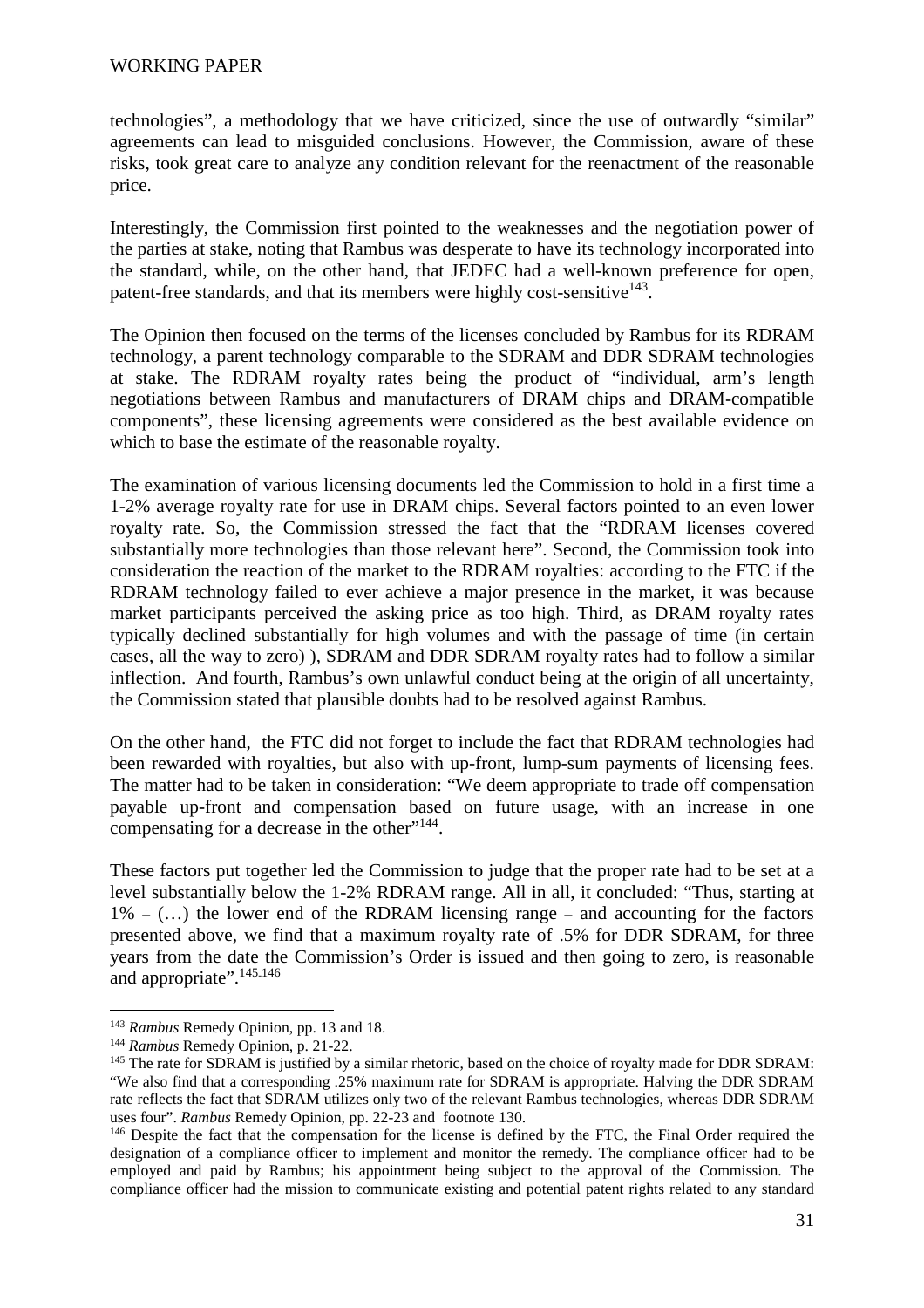### **(b) Comments :**

From the considerations above, we can make a few observations.

To determine what should be a reasonable reward for a mandatory license, the FTC opted for an approach based on the search for a relevant benchmark. However, the chosen benchmark could not as such be used to determine the appropriate reasonable royalty – how could it ? The rates taken into consideration were rates related to another, neighboring and out-of-date technology, so the rates had to be adapted.

To adapt the benchmark, the Commission examined different factors that could influence its average rate and determined the global direction towards which it had to curb the benchmark. There being more arguments in favor of lowering rather than raising the rate, the Commission decided to reduce it.

Unfortunately, on some occasions the Commission based its reasoning on poor rhetorical arguments. For example, when it considered that "RDRAM licenses covered substantially more technologies than those relevant here" to support the argument that RDRAM royalties provided too high an estimate for the technologies at stake, the Commission seemed to count the *number of patents* protecting Rambus technology<sup>147</sup>, even though it is widely acknowledged that the number of patents is not a relevant criteria to assess the value of a technology as two patents can have two very different values (depending on their wording, the scope of the claims, etc.) $148$ .

We also note that the Commission stated that any doubts on the pricing of the mandatory license had to be resolved against Rambus as the litigation originated from its unlawful conduct. It seems to us that the relevance of this kind of consideration to determine what would have been the result of *ex ante* negotiations is questionable. *A fortiori*, it is dubious that such considerations should be regarded by a competition authority in abuses for refusal to supply cases. Indeed, if the bad faith that usually characterizes patent ambushes could justify that any doubt on pricing should be resolved against whoever has acted in breach of the policy of an SSO, no similar circumstance exists when an IPR holder merely exercises its right to exclusively exploit its own invention. This is especially true when the "exceptional circumstances" that command the grant of a compulsory license are so difficult to assess. At most, the consequences of the unlawful conduct could be considered for the calculation of the royalty in some clear-cut cases in which the "exceptional circumstances" are more obviously met, as in termination of an existing supply relationship cases.

The opinion issued by the Commission is globally characterized by its approximations, and its motivation is often flawed by shortcuts in the reasoning. Such an opinion can only leave the Commission exposed to criticism for involving itself in inappropriate speculative price

<u>.</u>

under consideration by an SSO in which Rambus could take part and to verify and supplement the contents of Rambus' periodic reports to the Commission on compliance with the Order. We can thus observe that the FTC, like the Commission in the *Microsoft* case, felt the need to rely on external assistance, opting here for a remedy quite intrusive of the freedom of Rambus. FTC, Final Order, In the Matter of Rambus, Inc., Docket No. 9302, Feb. 5, 2007 (available at: http://www.ftc.gov/os/adjpro/d9302/index.shtm).

<sup>147</sup> See footnote 145.

<sup>148</sup> See for example, D. MARTIN and C. DE MEYER, *Patent Counting, A Misleading Index Of Patent Value : A Critique of Goodman & Myers and its Uses*, 2006, 26 p. (available at: www.ssrn.com).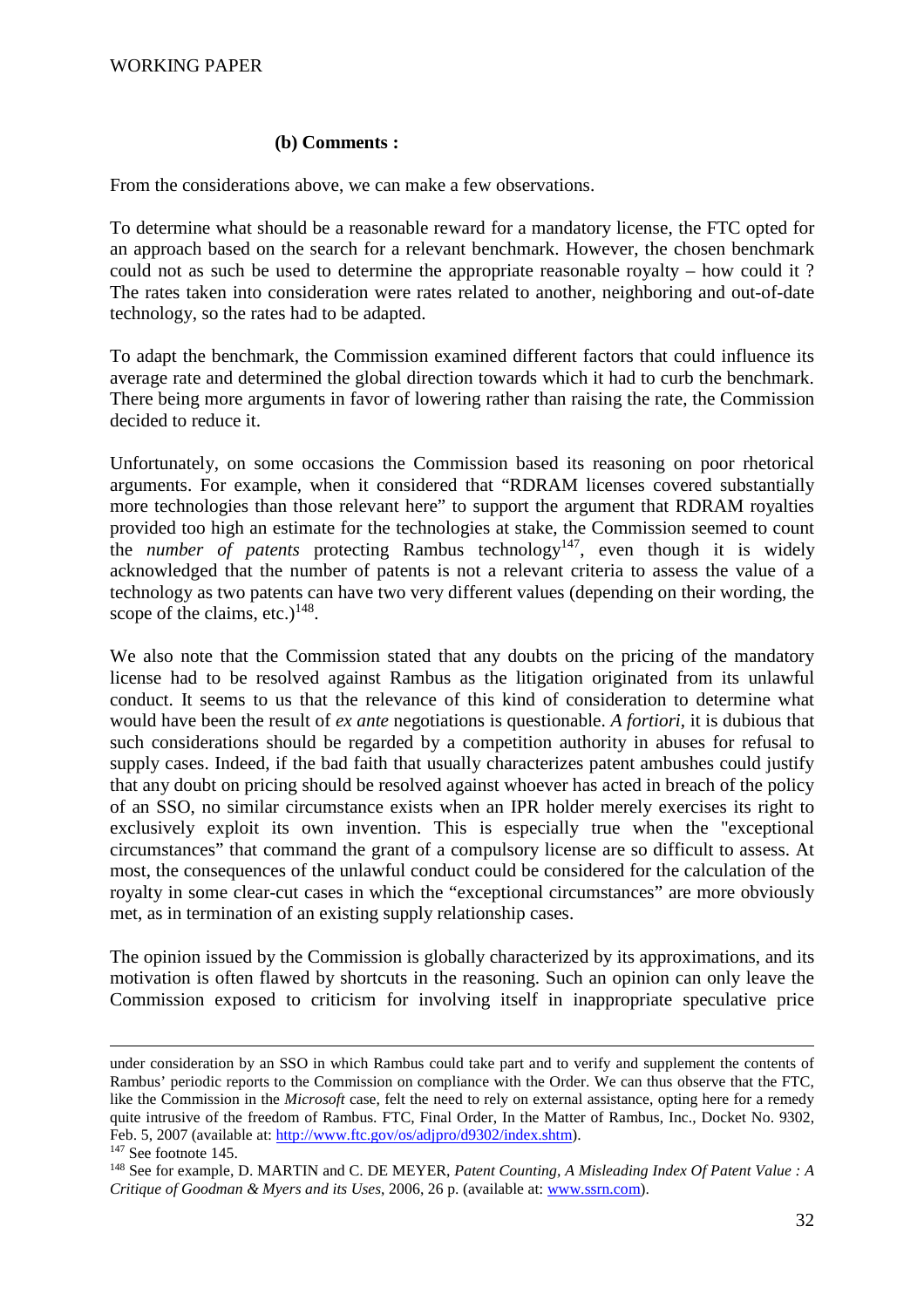#### WORKING PAPER

administration<sup>149</sup>. However, the FTC showed its willingness to grasp the value of the technologies at stake. Having invited the parties to produce every document that could be relevant to ground its decision, it then systematically screened the data available and tried to understand the idiosyncrasies of the market and the evolution of the value of the licensed technology in time. All these efforts allowed the Commission to perceive the global trend that had to guide its opinion on pricing.

In the end, in the words of the Commission, the sole question that matters is whether the methodology that was applied has allowed a reward to be determined within the range of values that could constitute a reasonable royalty: "It is true that we cannot calculate to the penny the downward adjustment from 1%. Yet these royalties certainly are within the range of reasonableness in approximating the result drawn from what we know of the *ex ante* negotiating positions of Rambus and the other JEDEC members."<sup>150</sup>

### **2. Microsoft, Decisions of the European Commission of March 24, 2004 and February 27, 2008**

#### **(a) The Decisions :**

In *Microsoft*, the European Commission was careful once again to specify that the dominant undertaking was not allowed "to render the order to supply ineffective by imposing unreasonable conditions" for the use of interoperability information. Besides, this information had to be disclosed on a non-discriminatory basis to prevent the introduction of any new distortion of competition<sup>151</sup>.

Beyond the generic requirements to license on RAND terms, the 2004 Commission decision also listed additional requirements which the terms of the licenses had to meet. So, the Commission made clear that regarding the remuneration Microsoft might charge to supply the interoperability information, "such a remuneration should not reflect the 'strategic value' stemming from Microsoft's market power in the client PC operating system market or in the work group server operating system market"<sup>152</sup>.

The early *Magill* case illustrates a similar issue. After the judgment of the CJEU, the question of appropriate compensation for the compulsory license was carried before the UK Copyright Tribunal. There, the copyright owners claimed that the licensing rates had to be set such as to compensate them for the anticipated loss of profits they could suffer from the admission of licensees as competitors in the downstream market of TV listings magazines. The prospective licensees, on the other hand, argued that the value of these IPR was due precisely to the monopoly the right holders enjoyed in their respective listing magazines, and that "this value

<sup>&</sup>lt;sup>149</sup> Statement of Commissioner J. Thomas Rosch, Concurring in Part and Dissenting in Part. In the Matter of Rambus, Inc., Docket No. 9302, Feb. 5, 2007, p. 10 (available at: http://www.ftc.gov/os/adjpro/d9302/index.shtm).

<sup>150</sup> *Rambus* Remedy Opinion, p. 23

<sup>151</sup> *Microsoft* (2004) Decision, para. 1005-1006.

<sup>152</sup> *Microsoft* (2004) Decision, para. 1008.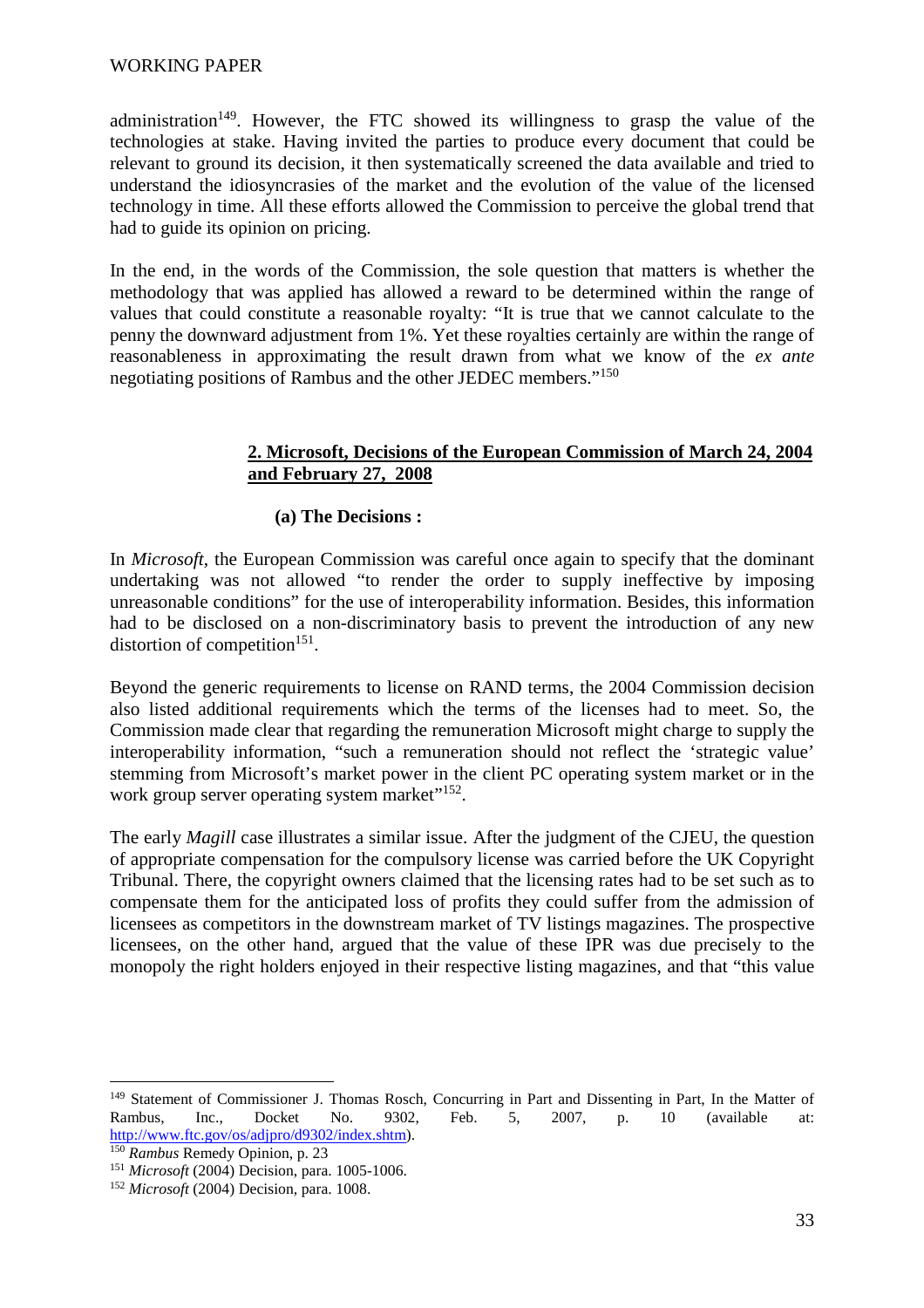would disappear as soon as the market was served by a number of competing listings publications" <sup>153</sup>.

This case provides an almost textbook example of the necessity of rejecting any valuation of the strategic value. The IPR holders were determined to take advantage of their strategic position, despite the widely acknowledged fact that the poor innovative value of TV listings should not result in the payment of any substantial licensing fee. The Copyright Tribunal resolved the dispute in favor of the licensees.

As was pointed out by the GC, the Interoperability Information, which is indispensable to viably compete with Microsoft in the work group server operating system, is necessarily of great value to the competitors who wish access to  $it^{154}$ . Thus, the risks are high that the IPR holder will use this advantage to leverage its market power. To prevent such an outcome, the Commission stated that the remuneration charged by Microsoft for the interoperability information had to be justified by showing that the competitors could viably compete with Microsoft's work group server operating system and that the charge represented a fair compensation for the value of the technology transferred, beyond the mere ability to interoperate<sup>155</sup>.

Following several discussions and exchanges of view, the Commission services obtained from Microsoft the adoption of the Work Group Server Protocol Program (WSPP) Agreement, which granted development and distribution rights and included principles to price the Interoperability Information disclosed by Microsoft. These WSPP Pricing Principles<sup>156</sup> establish that, should Microsoft and a potential licensee be unable to achieve agreement on pricing after good faith efforts, Microsoft will agree to submit the matter for review by a Trustee. In this hypothesis, the Trustee will take care that the remuneration (i) enables implementation of the protocols by a licensee in a commercially feasible manner, and (ii) reflects value conferred upon the licensee to the exclusion of the strategic value stemming from Microsoft's market power. In order to determine appropriate pricing, the Trustee should then, in particular, consider:

- "- whether the protocols described in the specifications are Microsoft's own creations  $(\ldots);$
- whether these creations by Microsoft constitute innovation;
- and, a market valuation of technologies deemed comparable, excluding the strategic value that stems from the dominance of any such technologies."

In parallel to this undertaking, Microsoft continued to make various proposals concerning what it considered to be reasonable terms for the licenses. On numerous occasions, Microsoft reduced the compensation rate of its proposals; every time, the proposals were rejected. Faced with the issue of a Statement of Objections for non compliance, Microsoft explicitly asked the Commission itself to prescribe the exact remuneration rates. The Commission refused, considering that is was "not for the Commission to prescribe the precise remuneration rates

<sup>153</sup> Judgment of the Copyright Tribunal in the *Magill* case, as reported by D. RIDYARD in "Competition Access Under EC Competition Law – A New Doctrine of 'Convenient Facilities' and the Case for Price Regulation", *op. cit.*, p. 672.

<sup>154</sup> GC, 17 September 2007, T-201/04, Microsoft v. Commission, *E.C.R.,* 2007, p. II-03601, para. 694.

<sup>&</sup>lt;sup>155</sup> Commission Decision of 27 February 2008 fixing the definitive amount of the periodic penalty payment imposed on Microsoft Corporation by Decision C(2005)4420 final (Case COMP/C-3/ 34.792 – Microsoft) [hereinafter 'Microsoft (2008) Decision'], para. 107.

<sup>156</sup> See Annex B for the full text of the WSPP Pricing Principles.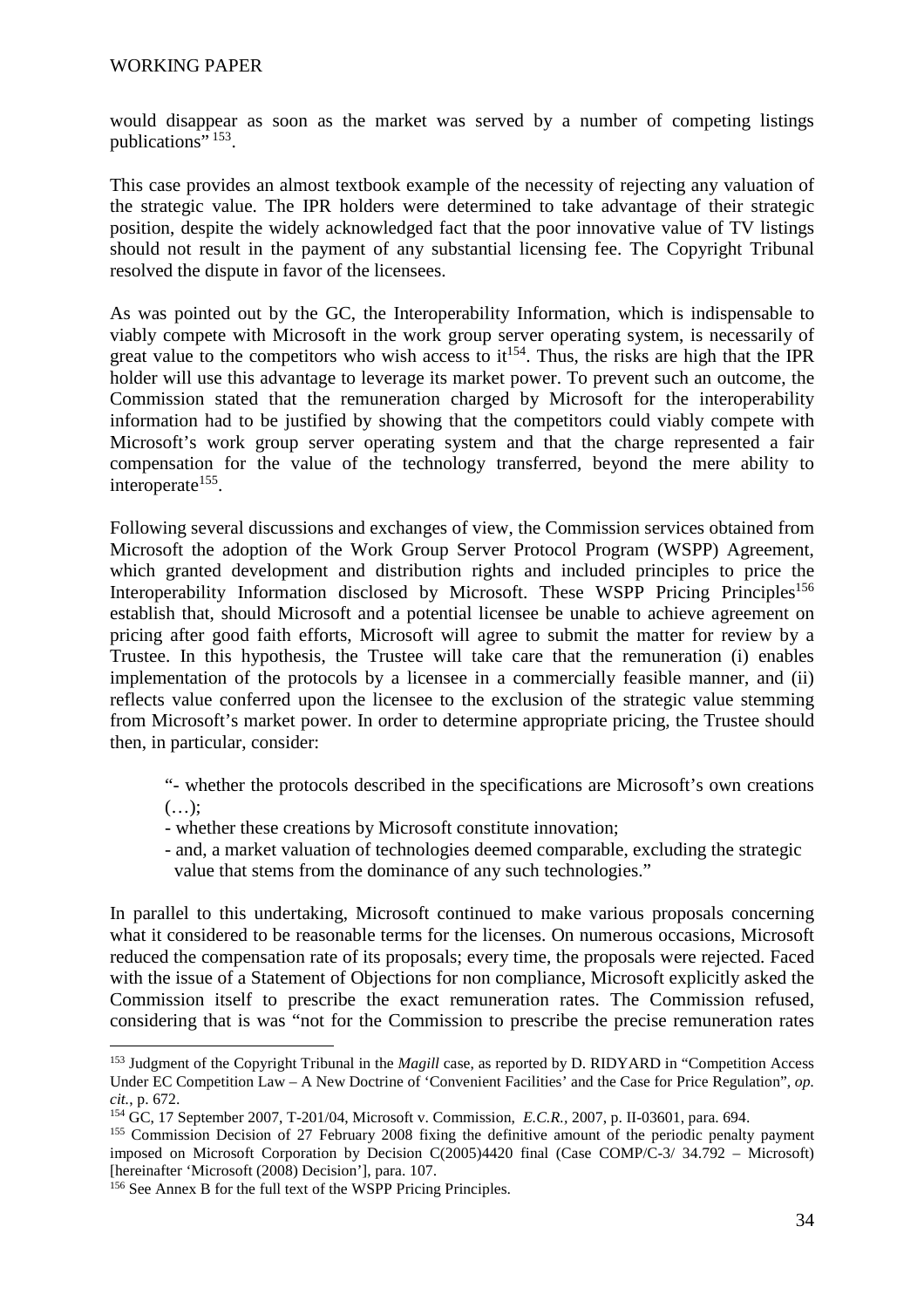for Microsoft's own protocol technology". Rather, the Commission's obligation was to ensure that any remuneration rate set by Microsoft at its own discretion was reasonable and non discriminatory<sup>157</sup>.

The discipline imposed on Microsoft through the rebuttal of its various proposals and the use of the penalty stick led to the adoption of new remuneration schemes for the WSPP licenses. The schemes provide for a No Patent Agreement for a one-time payment of EUR 10,000 and a Patent Agreement licensing the parts of the Interoperability Information that Microsoft claimed to be covered by patents for a rate of the licensee's net revenues<sup>158</sup>.

The previous proposals of Microsoft had been rejected as Microsoft persisted in demanding royalty rates for the disclosure of information that were not covered by patents, while the Commission maintained that no royalty could be demanded for this information. The competition authority, in line with the WSPP Pricing Principles, argued that this non patented information had to be licensed royalty-free on the basis that it was non innovative or that comparable protocol technology was provided royalty-free<sup>159</sup>.

To assess the price of the No Patent license, Microsoft provided an analysis of the market value of comparable technology. The analysis was fulfilled by PricewaterhouseCoopers (PwC) for Microsoft. The methodology that was followed is exposed in the decision of the Commission: "Based on a variety of database search methods, PwC initially identifies potentially comparable transactions. It then carries out what it calls an 'economic qualification' of these transactions, which reduces the number of potentially comparable transactions. According to PwC this "economic qualification" qualifies as potentially comparable only those transactions with a running royalty rate, which are a technology license between unrelated parties, free of other considerations that obscure the actual royalty rate and executed outside of litigation". Then, in a second stage, PwC carried out a "technical qualification" on the remaining transactions to screen out transactions that covered technology not comparable with Microsoft's protocol technology so as to ultimately reduce the outcomes to four results, deemed relevant<sup>160</sup>.

The methodology adopted seems sound: the comparable agreements were systematically reviewed, and the licenses whose compensation was affected by other factors than the sole licensing (e.g.: cross-licensing) were set aside. However, the Commission considered that the results obtained by this approach were biased. The scope of one of the alleged best comparable licenses was deemed to be substantially different from the No Patent Agreement, while the other licenses were Microsoft Communications Protocol Program (MCPP) licenses, made available under a settlement between the US government and Microsoft, on the terms

 $\overline{a}$ <sup>157</sup> *Microsoft* (2008) Decision, para. 75.

<sup>158</sup> The Patent Agreement was available either "worldwide for royalties of 0,4% of the licensee's net revenues, or for a split price providing for royalties of 0,25% in the EEA and 3,87% elsewhere in the world". Microsoft (2008) Decision, para. 102.

<sup>159</sup> The Commission's position was formulated in its Decision of 11 November 2005. Paragraph 105 reads: "The second condition for Microsoft to receive non-nominal remuneration is therefore that Microsoft's protocols must be innovative." Paragraph 106 reads: "The third condition to evaluate whether any remuneration required is reasonable is whether this remuneration is in line with a market valuation for technologies deemed comparable to any innovations identified by Microsoft." Commission Decision of 10 November 2005 imposing a periodic penalty payment pursuant to Article 24(1) of Regulation No 1/2003 on Microsoft Corporation (Case COMP/C-<br>3/37.792 Microsoft Corporation (available at: 3/37.792 Microsoft), para. 105 (available at: http://ec.europa.eu/competition/antitrust/cases/index/by\_nr\_75.html#i37\_792).

<sup>160</sup> *Microsoft* (2008) Decision, para. 238-241.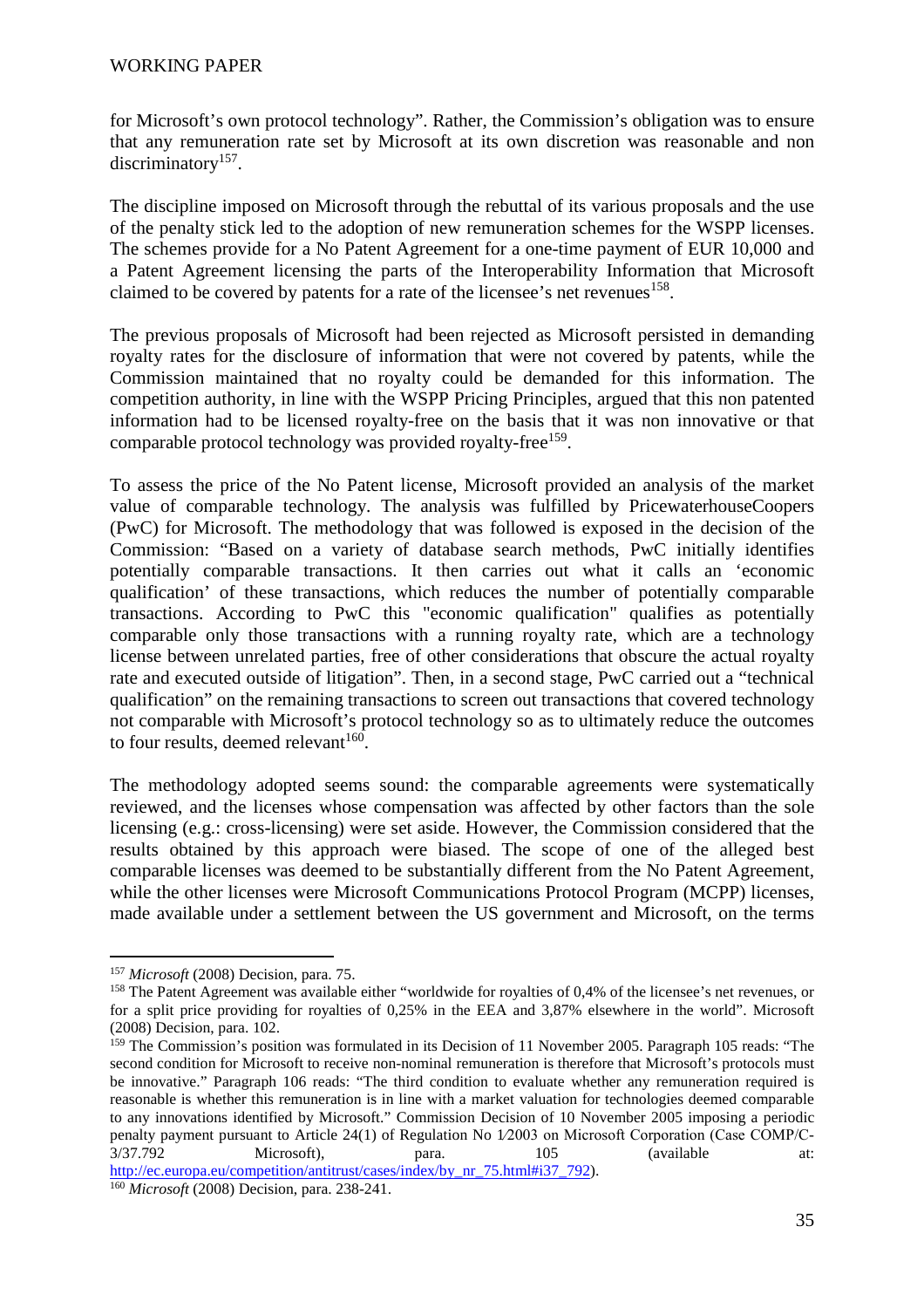#### WORKING PAPER

and on the rates Microsoft had elaborated in cooperation with the US government, and could thus not be considered as comparable under a market evaluation.

Moreover, the Commission noted that PwC had excluded from its market-based evaluation of the interoperability information comparable licenses granted in the context of standard setting bodies.

Microsoft later argued that this approach was justified as the licenses concluded in the framework of SSOs could not be regarded as comparable to other the licenses, "because they confer significant non-royalty benefits" to their licensor that Microsoft could not receive under the WSPP.

So, according to Microsoft, firms that give licenses in the framework of an SSO benefit from cross licenses from other participants. Second, they benefit from services offered by the SSO, such as certification services. Third, they benefit from an enhanced competitive position for their products, royalty-free licensing being in this regard a means often used to broaden the market of a firm, while Microsoft, for its part, had no incentives to submit protocol specifications regarding work group computing to an SSO to improve its competitive position.

The Commission, on the contrary, judged that Microsoft's incentives to take part in an SSO should not be considered, the appropriate yardstick to determine whether licenses submitted to SSOs are comparable to the WSPP being "how Microsoft would or other industry players do act if their protocol technologies were or are not the *de facto* industry standard"<sup>161</sup>.

Consequently, the Commission included in its market-based evaluation comparable SSOs licensing agreements provided by Microsoft itself in the past, or by other firms, and arrived at the conclusion that the No Patent Agreement had to be licensed royalty-free.

Finally, we also wish to report another interesting discussion on the elements that have to be taken into consideration to determine what should be reasonable remuneration.

Microsoft argued that the fact that various companies had entered into WSPP license agreements constituted conclusive evidence that the agreed license rates were appropriate. The giant from Redmond defended the idea that: "the best indicator of what is reasonable in relation to royalty rates is the results of arm's length negotiations between a licensor and prospective licensees who have a genuine interest in making use of the technology at issue" $162$ .

In return, the Commission argued that if in theory the outcome of arm's length negotiations between companies with similar negotiation power can be of some help as to the reasonableness of agreed royalties, in this case the negotiation power of Microsoft was far from equal to that of prospective licensees under the WSPP. According to the Commission "the licensees were therefore faced with the choice of either accepting royalty rates proposed by Microsoft (…) or to be marginalised in the work group server operating system market. (…) For example, a licensee may still be better off taking a license at unreasonable prices if the alternative is that it risks losing market share due to Microsoft's interoperability advantage"<sup>163</sup>.

 $\overline{a}$ <sup>161</sup> *Ibid.*, para. 262-272.

<sup>162</sup> *Ibid.,* para. 273.

<sup>163</sup> *Ibid.,* para. 275-278.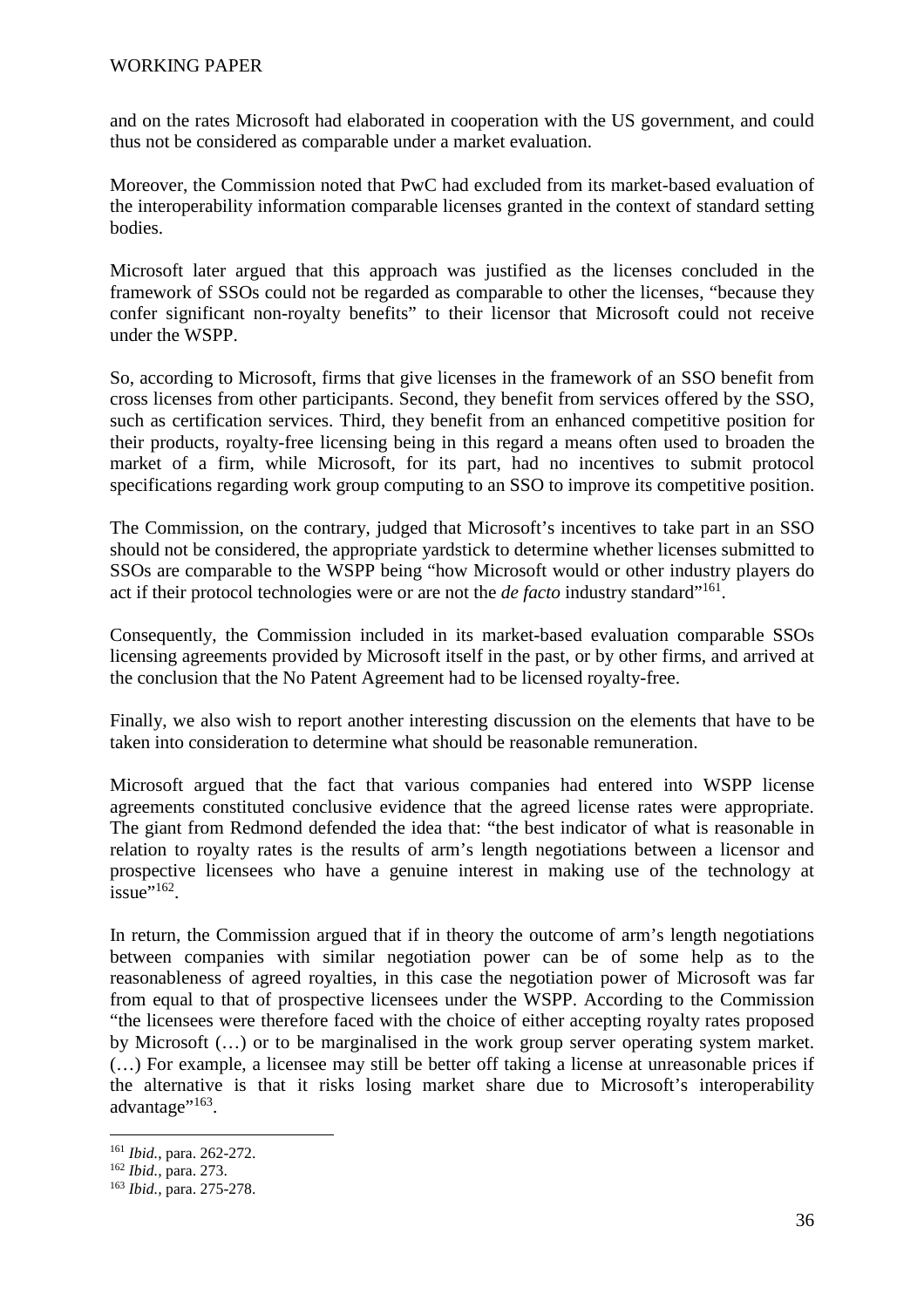#### **(b) Comments :**

Our first comments on the *Microsoft* decisions will be devoted to some specific points we will not discuss later. A general comment, including a discussion of the main issues raised by these cases will be given further.

As a matter of principle, it seems appropriate to only reward information that is innovative. A different choice would allow the dominant firm to charge royalties, not for the intrinsic value of the asset, but for access to the market. In other words, the IPR holder would be able to leverage the market power that stems from its position in the upstream market, which is to be avoided $164$ .

As we have seen, Microsoft argued that the licenses concluded in the framework of an SSO should not be taken into consideration in a market-based assessment of the value of the indispensable asset, because such licensing agreements are rewarded with additional nonroyalty benefits –like enhanced competitive position for the products of the licensor– whereas Microsoft, holder of the *de facto* standard technology, could not benefit from these compensations in the context of WSPP licensing.

To this argument, the Commission answered that, to avoid to the pricing of the strategic value stemming from the dominant position of the IPR holder, the comparability of two licensing agreements had to be determined from the point of view of a licensor whose technology is not the *de facto* industry standard.

Moreover we consider that Microsoft's argument is flawed. The IP holder who licenses its technology in the context of an SSO does not benefit from an enhanced competitive position for its products, but licenses its technology (possibly at a lower price) in the *hope* it will benefit from an enhanced competitive position. Let us take the example of a technology licensed by a small inventor to be integrated in the next generation of the leading product of an undertaking dominant on its market. The licensor, expecting to benefit from an enhanced competitive position, is eager to license its invention for a lower price. Unfortunately, the market rejects the new product. Assessing the value of a comparable technology, should we take into consideration the rate agreed upon or should we balance it with what the small inventor had in mind when he concluded the license ? In our view the former solution must be preferred, the latter being almost impossible to implement. Pursuing this line of thought, we should remember that a standard is not bound to be successful for the sole reason that it has been enacted by an SSO. For instance, a competing standard, enacted by a competing  $SSO<sup>165</sup>$ ,

 $\overline{a}$ <sup>164</sup> A crucial question is then to determine under which conditions an intangible asset has to be regarded as innovative. Heated debates took place on this subject in the *Microsoft* case (See Microsoft (2008) Decision, para. 169-219). If it seems obvious that patented technologies would fulfill this requirement, the question is more complex for know-how and non protected technologies. However, as interesting as this issue is, we will not discuss it here. We will just content ourselves with mentioning that in our opinion, it is wrong to consider automatically that know-how and trade secrets cannot be innovative. Indeed, inventions and information that are regarded as non-patentable under the European patent system can be considered innovative under other bodies of law (under the US patent system, or even under a utility model legislation where the level of inventiveness required for protection is lower).

<sup>&</sup>lt;sup>165</sup> Even if it is not the norm, "Certainly some standards do face competition from other cooperative efforts centered on different technological solutions for the same or largely similar issues". D. GÉRADIN, A. LAYNE-FARRAR, and A. JORGE PADILLA, *The Ex Ante Auction Model for the Control of Market Power in Standard Setting Organizations*, 2007, p.13 (available at: www.ssrn.com).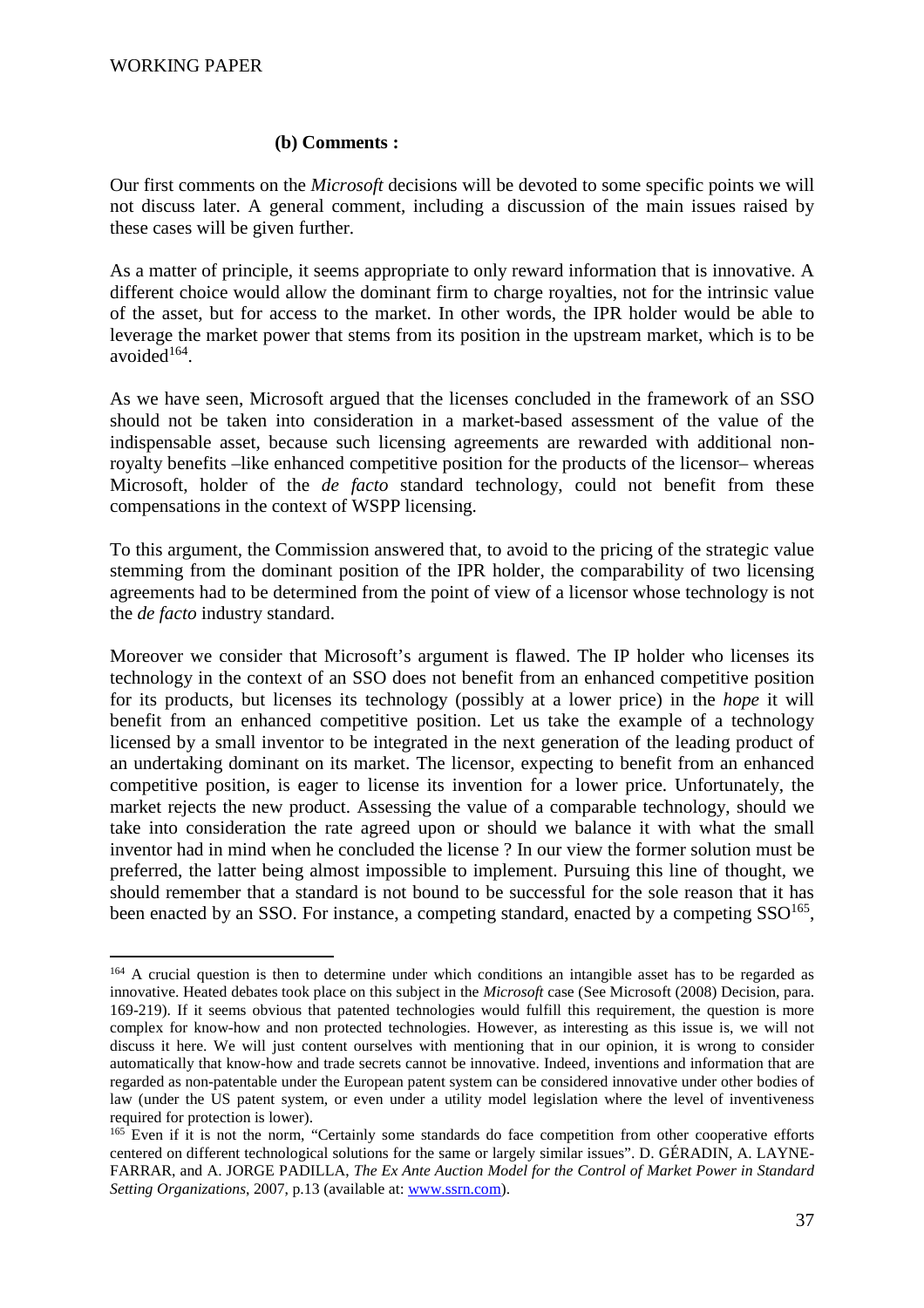can gain the market to the detriment of the expectations of the various licensors that had managed to put their technology in the defeated standard. Microsoft's argument requires a subjective assessment of every possible benchmark, which would lead to insuperable uncertainty in the use of a market-based approach. Consequently, it should be rejected.

The argument that IPR in SSOs are licensed for lower prices because these organizations provide additional services like certification must also be set aside as every SSOs does not provide such services<sup>166</sup>. Possibly, these services can be appraised and their value taken into account to properly assess the amount of the reasonable royalty for the indispensable asset.

Lastly, the alleged difficulty resulting from the inclusion of cross-licenses in the licensing agreement of a comparable technology is common to any agreement that includes compensations other than a fixed royalty rate and is not peculiar to licenses negotiated within SSOs.

Therefore, we endorse the view of the Commission. There is no valid reason to exclude any license from a market-based evaluation of the essential technology on the sole basis that it was concluded in the context of a standard-setting organization.

## **E. GENERAL COMMENTS**

 $\overline{a}$ 

As the reading of case law shows, no clear solution has been retained by the Commission as to how to determine the amount of a RAND royalty. It is even difficult to determine a trend. For example, in a first wave of decisions the Commission allowed the parties to determine the appropriate terms for the compulsory licenses, the intervention of an external authority being only a backup plan in case the negotiations failed. However, the Commission recently decided to change its approach and play a more active role, closely scrutinizing the different steps undertaken by Microsoft to comply with its obligation to make proposals to license on RAND  $terms<sup>167</sup>$ .

In our opinion, the approach taken by the Commission in *Microsoft* does not make much sense. Indeed, the Commission intervened repeatedly to "guide" Microsoft towards what the Commission considered to be a reasonable royalty, even after having obtained from the dominant undertaking the adoption of WSPP Pricing Principles stating that if the parties were not able to reach an agreement on the licensing terms, the matter would be submitted for review by a Trustee.

First, we doubt whether such an approach is really coherent. Once the Commission has stated, after comprehensive motivation, that the final proposal of Microsoft complied with its obligation to license on RAND terms, we cannot imagine that the Trustee could still play a relevant role and impose a lower (or a higher) price than the one held by the Commission.

<sup>&</sup>lt;sup>166</sup> For example, certification is not a requirement of any of ISO's management system standards. See International Organization for Standardization, "Certification", http://www.iso.org/iso/iso\_catalogue/management\_standards/certification.htm (1 May 2009).

 $167$  We note that this wavering is not peculiar to the Commission. The case law of many member States show similar indecisiveness as to who has to intervene to set the licensing price. See for Belgium, E. DERCLAYE, *Belgian Report*, LIDC Congress, 2007, pp. 9-10. On a comparison of the law of various member States on the question, see T. WOODGATE, *Rapport pour le Congrès*, LIDC Congress, 2007, 22p. (available at: http://www.ligue.org/fr/homepage/workshops/nat.\_reports\_2007\_fr).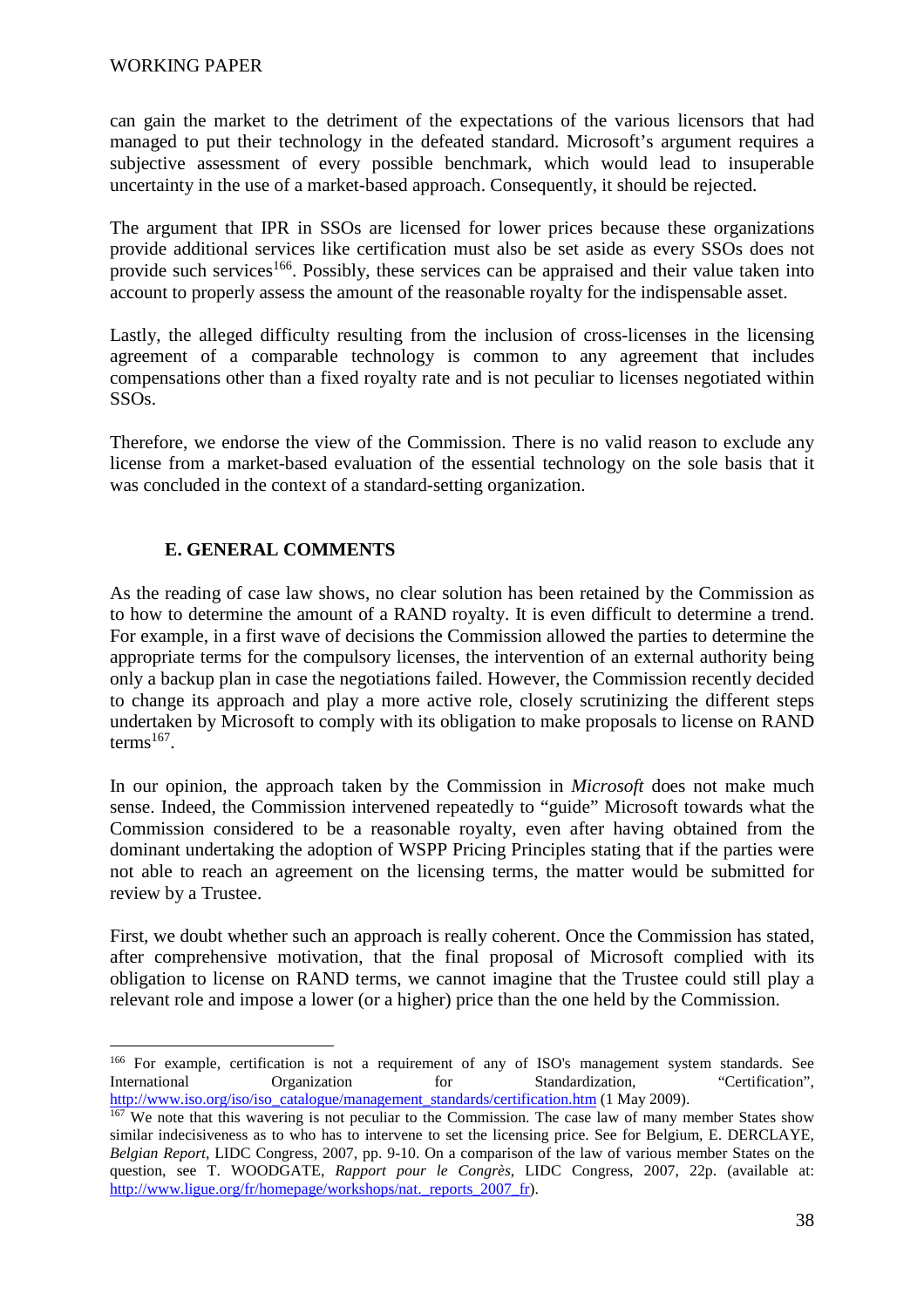#### WORKING PAPER

Second, if the Commission intended to determine the amount of the reward due for the licensing of the interoperability information before any negotiation *inter partes*, then it should have taken the responsibility to overtly impose its views on the matter, instead of requiring the presentation of proposals that were systematically rebutted. The proceedings on remedy have taken more than three years, during which period the distortion of competition has persisted in favor of Microsoft. A direct determination of the remedy would have provided the same outcome as the decision issued, but would have saved time and resources, for Microsoft as well as for the Commission.

Regarding the method adopted to calculate the royalty rate for a license, we note that preference is given to a market-based approach over a cost-based approach (disregarded in case law, except in the *Telepiù* case<sup>168</sup>). However, the benchmarking approach rapidly betrays its limits. As we have seen in *Microsoft*, the mere choice of an agreement as benchmark in place of another is liable to give rise to major controversies. In a second step the benchmark needs to be adapted to the particular situation of the case, which can only be done through rough approximation<sup>169</sup>.

Under these circumstances, it does not seem irrelevant to question whether the licensing terms would not be better defined by the parties themselves. While the intervention of the authority would require tremendous efforts, time and resources analyzing market data to finally lead to speculative, improper results, the negotiation of the parties could provide a feasible method to solve the problem. Compulsory negotiations between two litigating parties is a remedy commonly used in patent infringement cases, and which is in conformity with the first case law of the Commission.

Essentially, we believe that the value of things is the value which is given to them. Therefore, we believe that after the issuing of a clear order to license, the parties should be given a last chance to settle on the price of the license. Only if the parties are not able to reach an agreement should the public authority step in and define the licensing conditions. Serious criticism can be leveled at this thesis, though, and need to be discussed.

### **1. On Arm's Length Negotiations**

According to the Commission, even if the parties were able to reach an agreement on the conditions of the license, the outcome would be biased: the negotiations would not result in the determination of a "reasonable" royalty as the potential licensee, desperately in need of access to the asset, would accept undue conditions.

<sup>168</sup> See *NewsCorp/Telepiù* Decision, Annex, part II, para. 11.5 and 11.6: in this case, the merger commitments stated that access had to be offered to the application program interface (API) of the pay-TV enterprise resulting from the merger at "fair, transparent, cost-oriented and non-discriminatory prices". More precisely, access price had to be determined on the basis of "the lowest of the prices obtained applying the following principles:

<sup>(</sup>i) cost-oriented basis adopting where appropriate a long-run incremental costs approach and including a fair and reasonable contribution to the investment costs of set-top box roll-out and related infrastructure plus a reasonable return.

<sup>(</sup>ii) relevant market values (where they exist) for comparable services."

<sup>&</sup>lt;sup>169</sup> We cannot help but quoting once again the FTC in Rambus, that deemed appropriate to trade off compensation payable up-front and compensation based on future usage "with an increase in one compensating for a decrease in the other".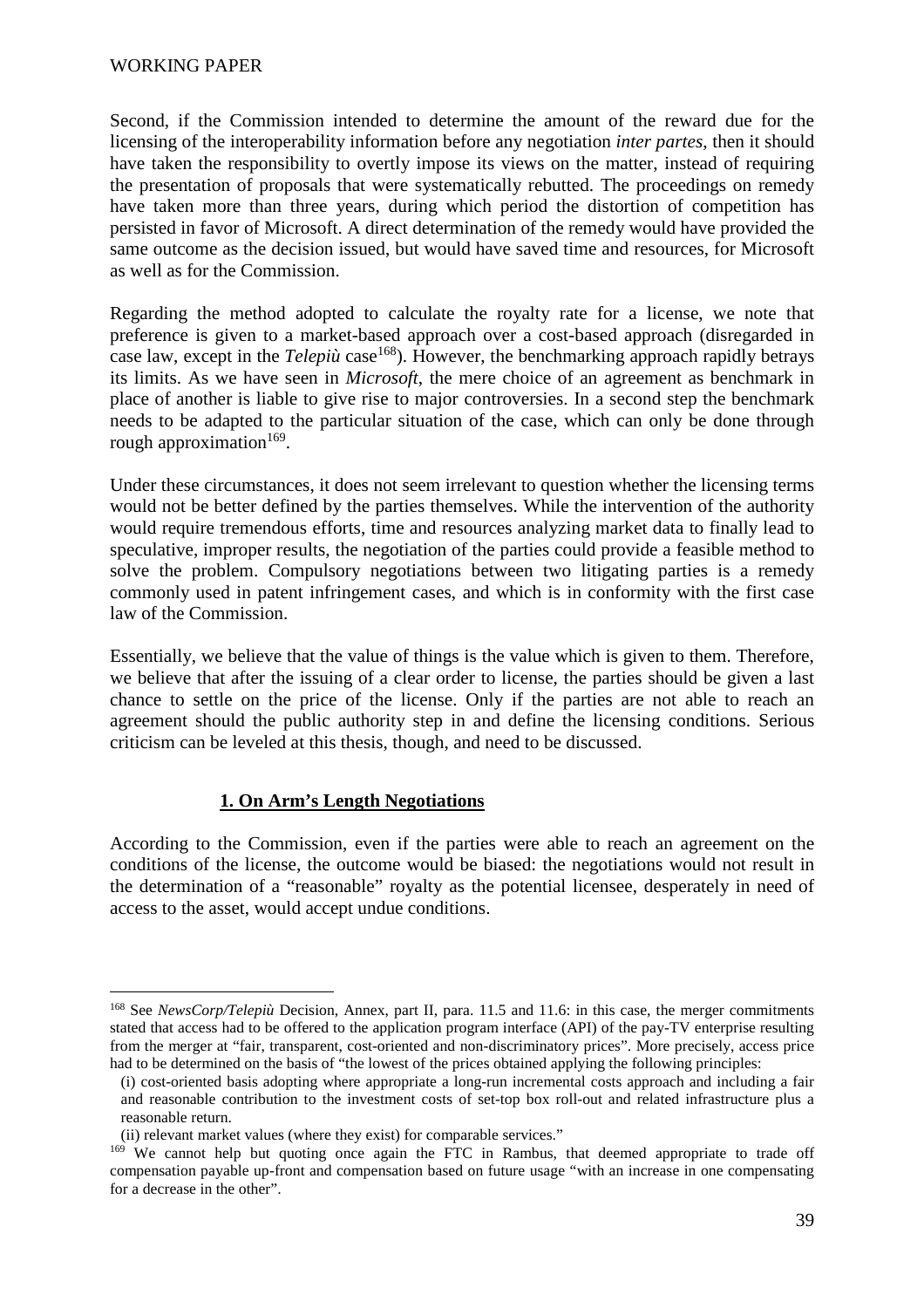In our view, this opinion should be moderated. Indeed, if the decision ordering the grant of a compulsory license establishes the possibility for the parties, after good faith efforts, to submit the matter for review to a third authority, the negotiation power of the dominant undertaking would be balanced by the threat of a referring by the potential licensee to this impartial third party. The mere risk of seeing an external authority taking the matter in hand would discourage the dominant firm from imposing unacceptable conditions. In the event this risk would not suffice to preclude any stringency, the potential licensee would still be able to effectively refer the matter to the third authority.

### **2. On the Requirement to Non-Discriminate**

The negotiation of the terms between the parties would also raise another important issue: i.e. the compliance with requirement of non-discrimination. If the parties are free to conclude the agreement of their choice, it is likely that the outcome will be the conclusion of a plurality of conventions, contracted on different terms with the different licensees, depending on the proceeding of the negotiations.

According to the Commission such a solution, contrary to the non-discriminatory requirement, would distort competition on the downstream market and is thus inacceptable<sup>170</sup>. On the opposite, we think that the opportunity to require non-discriminatory licensing conditions should be questioned as economic theory constantly underlines the benefits of price discrimination (allocative efficiency, consumer welfare, etc.) $171$ . In addition, we doubt whether it is really coherent for the Commission to adamantly require non-discriminatory licensing conditions at the remedy stage in refusal to deal cases, while renouncing to prosecute price discrimination abuses $^{172}$ .

It is true that price discrimination in inputs can put some firms at a competitive disadvantage. If two buyers of a relevant input compete with each other, a difference of treatment can distort competition between them and can force the one who pays the higher price to exit the market, even if he has better products or if he is more efficient. However, it is argued that this kind of conduct should not be condemned *prima facie,* price discrimination being liable to raise competitive issues only if it creates an effect on *competition overall* (as opposed to competition between the two buyers). To evaluate the effect of the discrimination would then

 $\overline{a}$ <sup>170</sup> Recently, Rambus reached a tentative settlement with the European Commission. Earlier, the European Commission had adopted a Statement of Objections against the US firm for having engaged in intentional deceptive conduct in the context of a standard-setting process. In order to meet the Commission's competition concerns Rambus offered commitments to put a cap on its royalty rates for a five year duration. We observe that the Commission obtained compliance with its non-discrimination mantra as the cap includes a "Most-Favoured-Customer" clause which ensures that any future rate reduction will benefit the whole market. Press Release, "Antitrust: Commission market tests commitments proposed by Rambus concerning memory chips", MEMO  $(09/273, 12$  June 2009 (available at: http://europa.eu/rapid/pressReleasesAction.do?reference=MEMO/09/273&format=HTML&aged=0&language= EN&guiLanguage=en).

<sup>&</sup>lt;sup>171</sup> See for example M. LORENZ, M. LÜBBIG, and A. RUSSELL, "Price Discrimination, a Tender Story", *E.C.L.R.*, 2005, p. 355-358. In the same vein, the non-discrimination requirement may be turned on its head: one may for instance argue that the obligation to license at a uniform-but-median price will preclude several operators from accessing to the indispensable asset and discriminate between them and those who are able to pay the unique fee.

<sup>&</sup>lt;sup>172</sup> Let us remind that abuses for price discrimination are not listed among the enforcement priorities of the Commission. See Guidance on the Commission's Enforcement Priorities in Applying Article 82 ECT, *op. cit.*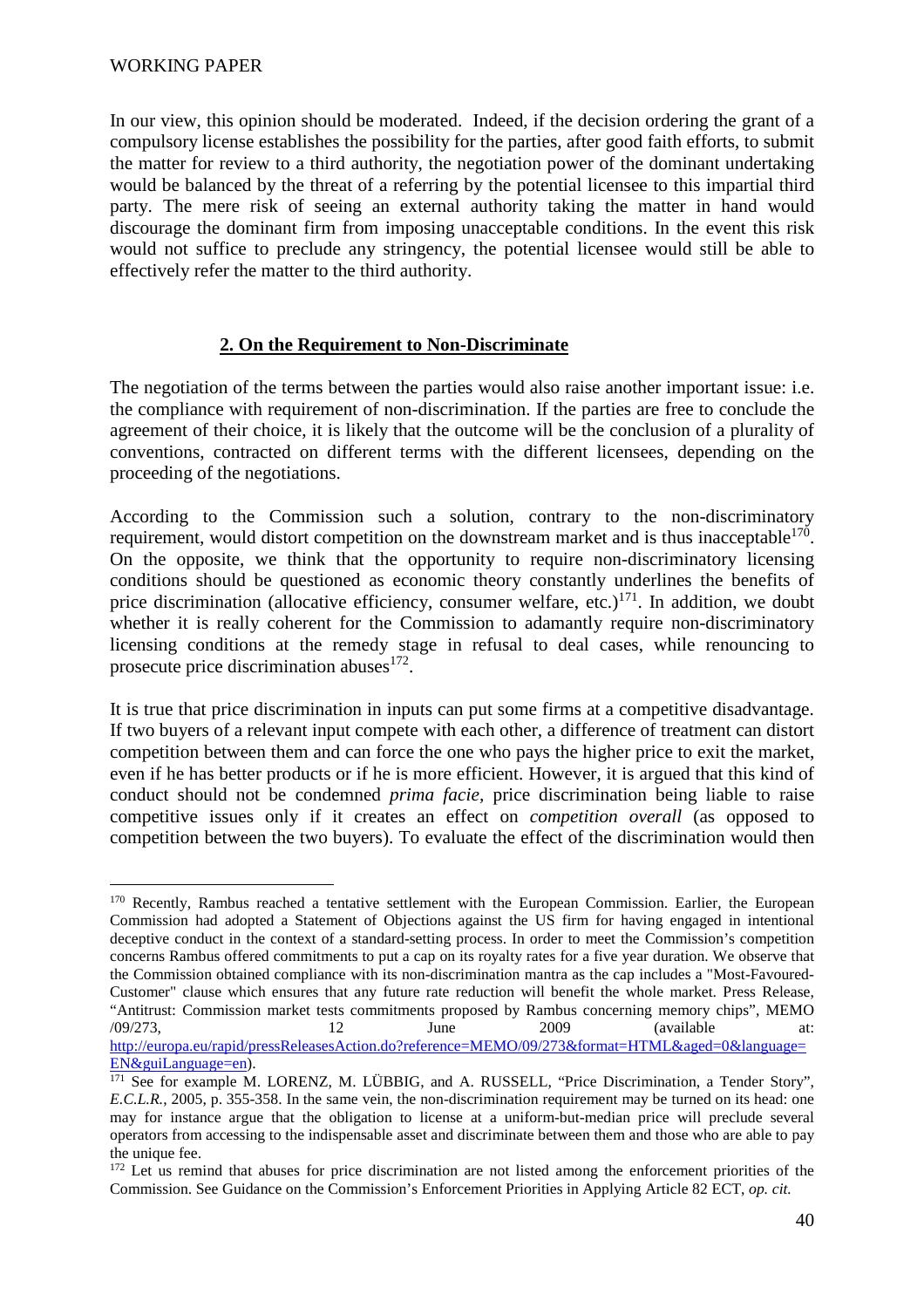require a rigorous assessment: "the exit or marginalization of one firm on a downstream market is irrelevant if there is a sufficient number of other sellers"<sup>173</sup>.

The problem is more acute when –as in compulsory license cases– the licensors are verticallyintegrated operators and have "strong incentives to charge a lower (implicit) price to their own downstream operation than to the operation of their competitors"<sup>174</sup>. As already stated, the risk is high that a licensor exercising bottleneck market power that "discriminates in licensing in order to handicap its competitors and favor its own downstream sales can create or enhance market power in downstream markets"<sup>175</sup>.

The question is not of trivial importance. However, as has already been noted, the determination of the price implicitly charged by the producer for the internal use of the indispensable input is an inextricable issue. The violation of a prohibition to discriminate can only be invoked when dissimilar prices are applied to equivalent transactions. If the evaluation of the equivalence of two transactions is always extremely difficult as countless factors can justify differences between two transactions, the ante is upped even more when one of the two terms of the comparison has to be intellectually reconstructed.

Beyond the difficulties that an assessment of the compliance with the "non-discriminatory" requirement would raise, a categorical rejection of any discrimination would wrongfully prohibit many efficient contractual agreements.

First of all, we would like to remind that IP licensing is fundamentally at odds with non discrimination: "Intellectual property licensing in competitive situations is in practice little more than an exercise in price discrimination, since typical license structures such as user, or royalty, related fees are set so as to reflect demand-side considerations of the value of the intellectual property to the licensee, and bear no relationship to the costs incurred by the  $licensor$ <sup>,176</sup>.

Second, while a decision ordering the grant of a compulsory license may be susceptible to send a negative signal to the market and to deter future  $R&D$  investments<sup>177</sup>, price discrimination can undermine the deterrence effect. In many "new economy" industries, where marginal costs are very low, but research and development costs are high, it makes sense for innovative companies to charge different prices to their different customers, although the cost of supplying them is not necessarily different. This strategy allow innovative firms to recover some fixed costs from those who are willing to pay more, and to

<sup>173</sup> R. O'DONOGHUE and A. PADILLA, *The law and economics of article 82 EC*, Oxford, Hart Publishing, 2006, p. 560.

<sup>174</sup> D. GÉRADIN, *Pricing abuses by essential patent holders in a standard-setting context : A view from Europe*, Paper prepared for the "Remedies for Dominant Firm Misconduct" Conference, University of Virginia, 2008, p. 10 (available at: www.ssrn.com).

<sup>175</sup> D. SWANSON and W. BAUMOL, *op. cit*., p. 26.

<sup>176</sup> D. RIDYARD, « Compulsory Access Under EC Competition Law – A New Doctrine of 'Convenient Facilities' and the Case for Price Regulation », *op. cit.*, pp. 671-672.

<sup>&</sup>lt;sup>177</sup> The deterrence effect of compulsory licensing on innovation, stressed by so many authors, should not be overstated, though. Behavioral economics indicates it is unlikely that the few Article 102 TFEU cases ordering a duty to deal will ever deter firms to innovate. Only if compulsory licensing had to become common matter would this threat become real. See N. PETIT and N. NEYRINCK,, "Behavioral Economics and Abuse of Dominance: A Proposed Alternative Reading of the Article 102 TFEU Case-Law", *GCLC Working Paper 02/10,*  p.14 (available at: www.ssrn.com).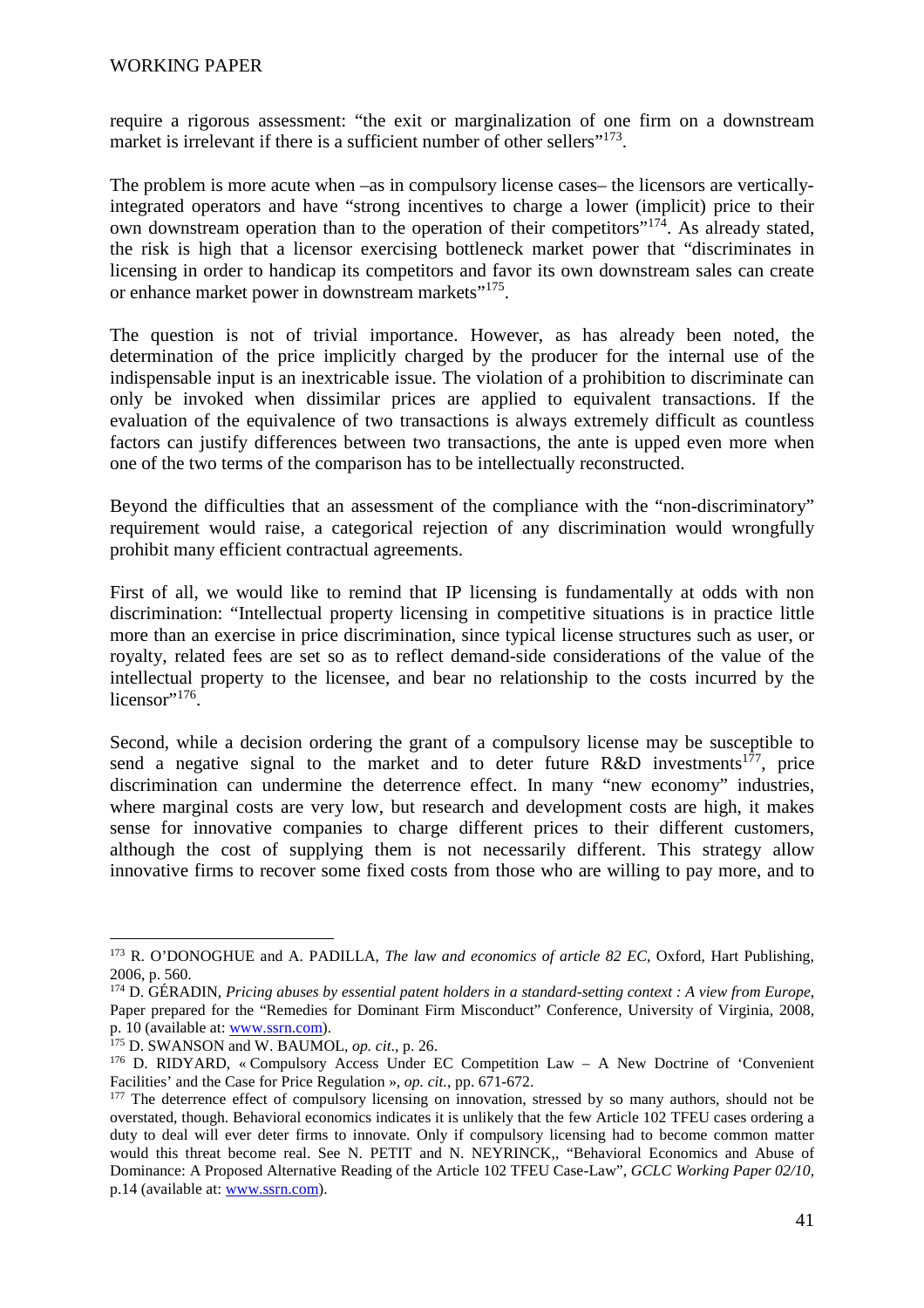price down towards marginal costs to secure –even limited– margins that they would not otherwise achieve from those who can only afford to pay  $less<sup>178</sup>$ .

Third, economic theory teaches us that the uniqueness of the IP right, and the absence of any real market for the technological asset makes the value of the intellectual right much more dependent on the features of the firm exploiting the asset, and is thus closely related to the specific identity of the contractors $179$ .

Fourth, relying on the negotiation of the parties would provide the flexibility needed to implement the remedy in time. Indeed, should the parties be able to reach an agreement, we can be fairly confident that they would also be able to adapt the terms of the license on their own, if the evolution of the market commands an adjustment of the reward<sup>180</sup>, while a regulation of the price would require unceasing intervention by the authority.

Lastly, the negotiation between the parties would also provide some welcome flexibility in the determination of the other conditions of the license. All prior developments centered on the pricing of compulsory agreements should not make us forget that there are important elements of consideration other than royalties<sup>181</sup>. Actually, many additional variables (such as scope and duration of the license) play a direct role in the determination of the reward.

In *Microsoft* for instance, the complexity of the interoperability information at stake and the various needs of the different licensees required an accurate, case-by-case tailoring of the scope of each license, despite the availability of different sets of information prepared at the insistence of the Commission<sup>182</sup>. In our view, the variability of the content of the different licenses should logically lead to the acceptance of different licensing fees negotiated according to the specific content of the agreement.

# **3. Duration of the Remedy**

The question of the duration of the remedy in time led the Commission to order that the obligation of Microsoft to license on RAND terms should apply "on a forward-looking basis to the disclosures that will take place for successor products or updates of present

 $\overline{a}$ <sup>178</sup> D. GÉRARD, *op. cit*, p. 7 (available at: www.ssrn.com) ; A. JONES and B. SUFRIN, *EC Competition law EC competition Law : text, cases and materials*, Oxford, Oxford University Press, 3rd ed., 2007, p. 441**.** 

 $179$  If the value of a technological asset cannot be stated in the abstract, but must be stated in a particular place, at a particular time and in a particular circumstance, the features of the firm exploiting the asset can affect its value. So, production, marketing, distribution and after sale service capabilities of the buyer determine the profitability of the IPR, its worth, and its value in the accounting books. V. CHIESA, F. FRATTINI, E. GILARDONI, R. MANZINI, and E. PIZZURNO, "Searching for factors influencing technological asset value", *European Journal of Innovation Management*, 2007, pp. 477-478.

<sup>180</sup> Along this line, the parties should take care to include a sunset provision, or at least a mechanism for reconsidering the license as market conditions change. M. DELRAHIM, *Forcing Firms to Share the Sandbox: Compulsory Licensing of Intellectual Property Rights and Antitrus*t, Presentation at the British Institute of International and Comparative Law London, 10 May 2004, p. 15 (available www.usdoj.gov/atr/public/speeches/203627.htm).

<sup>181</sup> D. GÉRADIN, "Standardization and Technological Innovation: Some Reflections on Ex-Ante Licensing, FRAND, and the Proper Means to Reward Innovators", *World Comp.*, 2006, p.519.

<sup>&</sup>lt;sup>182</sup> It is relevant to note that concerning the licensing of interoperability information to an open-source developer (Samba), weeks of negotiations were needed only to determine the exact protocol information that would be included in the license. See A. TRIDGELL, *The PFIF Agreement*, 20<sup>th</sup> December 2007 (available at: http://www.samba.org/samba/PFIF/PFIF\_agreement.html) (1 May 2009).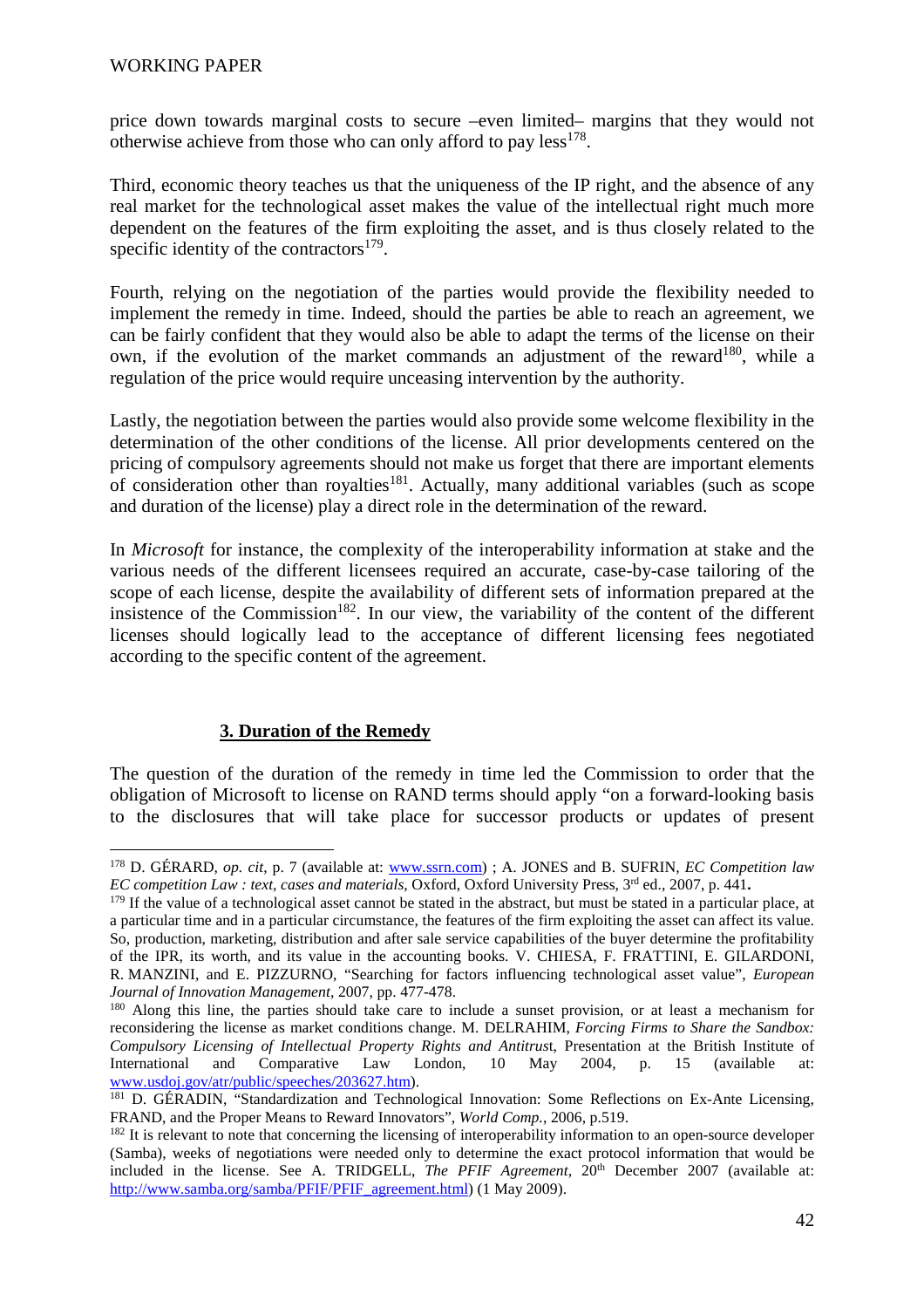products"<sup>183</sup>. Regarding the ability of Microsoft to make its customers switch from one version of its operating system to another, the measure is not inappropriate.

Indeed, it seems rational that the remedy should remain available as long as the access for the market remains dependent on the goodwill of the IPR holder<sup>184</sup>. However, this raises a new question: what would happen if, after the issuing of the remedy, the market changed and another IPR holder appeared, balancing the dominance of the former innovator and reducing the indispensable character of the technological asset ? Should the former innovator be authorized to recover his full rights and ban those who had benefited from a compulsory license till then from using his invention? We do not think so. First, this would entail major social losses. The investments and the follow-on innovations made by the licensees on the protected technology would be lost, unused, except if the licensees should decide to overtly infringe on the IPR. Second, it seems dubious that the negative signal that was sent to the market when the compulsory license was ordered would be compensated by the recovering of the right to exclude, possibly many years after its birth, when competing technologies are finally available. All in all, we consider that the licensees should be authorized to continue to use the IP right for the licensing fee.

### **4. On the Transaction Costs**

Another important shortcoming of an approach based on the negotiation of the parties to determine the terms of a mandatory license is that negotiations of intellectual rights generates particularly high transaction costs<sup>185</sup>. The complexity of the matter requires the involvement of technical and legal experts and consumes great amounts of time and resources<sup>186</sup>. Moreover, these costs could be even heavier if the parties fail to find a compromise and have to engage in a new round of discussions before the third authority.

If these shortcomings are real and must be acknowledged, some measures could be taken to reduce their effects. First, if a party shows gross bad faith during the negotiation, it should be fined. Second, to be sure that the price is negotiated at arm's length and that the potential licensee will not accept unreasonable terms because it cannot afford to refer to the third party if needed, the judicial costs should be shared between the parties. Thirdly, a time cap should be defined for the negotiations to take place, possibly prorogated if the parties make a common request. Additionally, the third authority could require the dominant undertaking to provide any information needed to assess the value of the IP right, from the very beginning of the negotiation process, so as to be ready for the debates in the event the negotiations should fail.

 $\overline{a}$ <sup>183</sup> *Microsoft* (2004) Decision, para. 1007.

<sup>&</sup>lt;sup>184</sup> In *Rambus*, the FTC stated that the Order to license will sunset 20 years later and specified that respondent may seek to modify or set aside the Order, "if at any time prior to the expiration of 20 years it is no longer in the public interest". *Rambus* Opinion Remedy p. 29.

<sup>&</sup>lt;sup>185</sup> R. A. POSNER, "Transaction Costs and Antitrust Concerns in the Licensing of Intellectual Property",<br>Marshall Rev. Intell. Prop. L., 2005. pp. 325-335 (available at: *Marshall Rev. Intell. Prop. L*., 2005, pp. 325-335 (available at: http://www.jmripl.com/Publications/Vol4/Issue3/posner.pdf).

<sup>&</sup>lt;sup>186</sup> For example, it is common in the US for parties to spend more than \$1 million to litigate a patent dispute (including *inter alia* negotiation costs). See J. LOVE, *Implementing TRIPS safeguards with particular attention to administrative models for compulsory licensing of patents*, WHO meeting in Harare, Zimbabwe, August 21, 2001 (available at: http://www.cptech.org/ip/health/cl/harare-aug2001.html).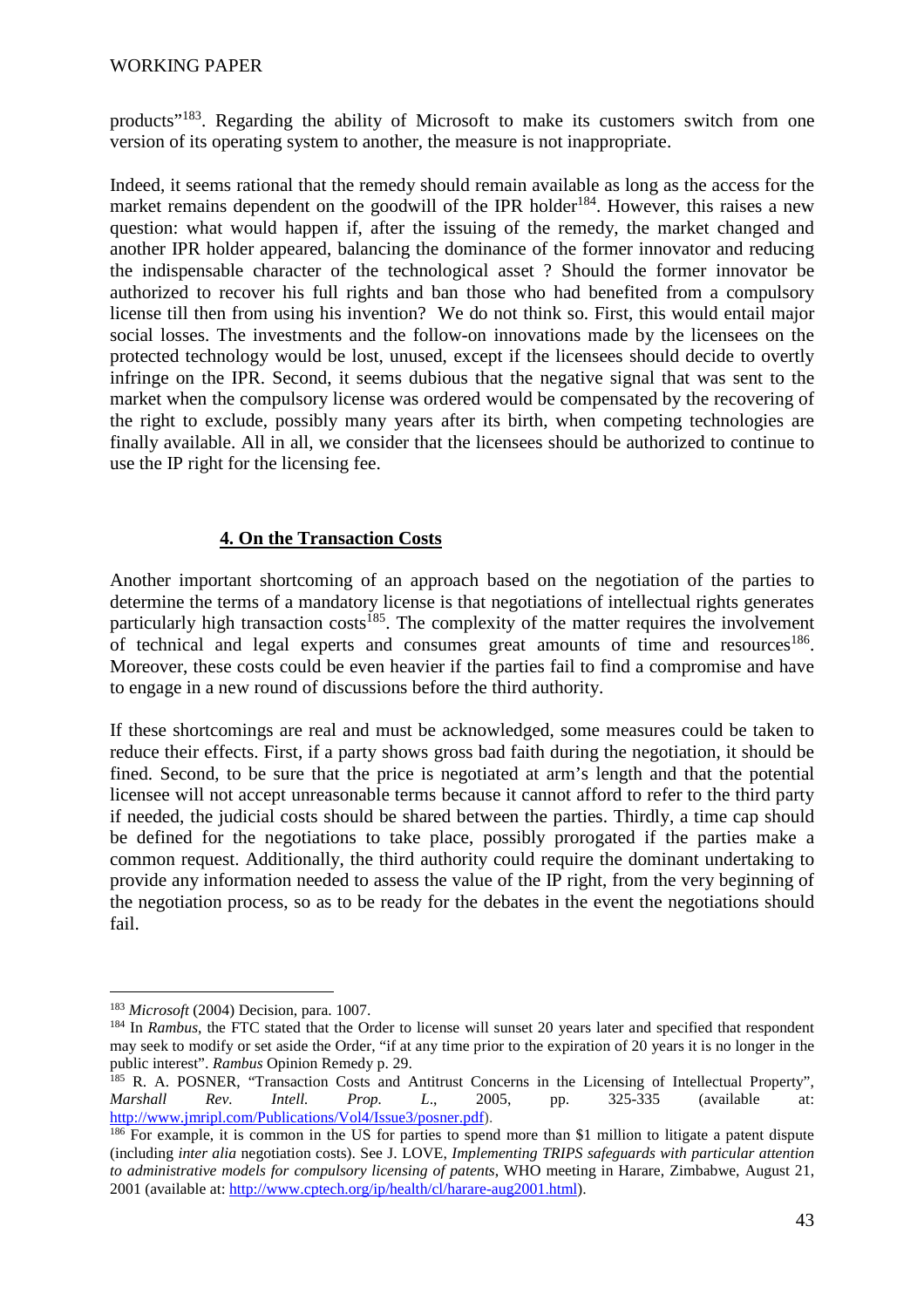## **5. Effects on the Negotiations of the Decisions taken by the Review Authority**

In *Microsoft* the Commission stated that the "remuneration should not reflect the 'strategic value' stemming from Microsoft's market power". Later, it specified that in order to determine the appropriate price for the licensing of interoperability information, one had to consider whether the creations by Microsoft constitute innovation. In *Newscorp/Telepiù* the Commission had established earlier that the price of the license had to be determined by the lowest of the prices obtained by applying a cost-oriented approach and a market-based approach.

We can question what can be the impact of such requirements when the price is discussed between the parties. Indeed, it is quite unlikely that the parties, in order to assess the value of an IPR, will ever opt for a systematic review of the market value of every comparable technology or organize a comprehensive assessment of the costs of the licensor in the same way as would a public authority. These elements can be taken into account, of course, but it seems that in the negotiations they will be included in an hotchpotch of considerations embracing the probable evolution of the market, the business plans of the parties, their respective financial situation, etc. And this is precisely what we expect from *inter partes* negotiations: an assessment of the value of the intangible asset according to the criteria the parties deem to be the most relevant.

As was once put by a pragmatic patent attorney:

 $\overline{a}$ 

"A reasonable royalty rate is often based on economic sense by utilizing a financial model which relates the investment required to develop a (…) technology to the income generated by such technology. What does that mean? It means you have to have a good business plan in place before you can talk turkey on royalty rates. And I don't mean those wildly inflated fluffy business plans that companies create showing revenue in colorful logarithmic growth charts to impress potential investors. No, I mean a real, down-to-earth, cold shower type of business plan that takes into account all of the pain and suffering that could be encountered along the way."<sup>187</sup>

Therefore, should we conclude that the indications of the Commission are without any effect on the negotiations between the parties ? We do not think so. If only, because they would be taken into consideration by the review authority.

As we have already seen, in the current state of the law, only the Commission can monitor the remedy. Possibly, the dominant undertaking can decide to refer the matter to a trustee if the negotiations between the parties fail. In both cases, if one of these authorities has to review the matter, it will integrate the above-mentioned requirements in its analysis of the reasonable price. This is not without consequence.

Let us take an obvious example. If it is considered that any doubt in the determination of the licensing terms should be resolved against the licensor (*Rambus*), or that the proper royalty should always be the lowest admissible price (*Newscorp/Telepiù*), it is likely that the licensee

<sup>187</sup> S. ALBAINY-JENEI, "What's A Reasonable Royalty Rate ?", *Patent Baristas*, 17 Nov. 2005, http://www.patentbaristas.com/archives/2005/11/17/whats-a-reasonable-royalty-rate/ (3 Sept. 2009).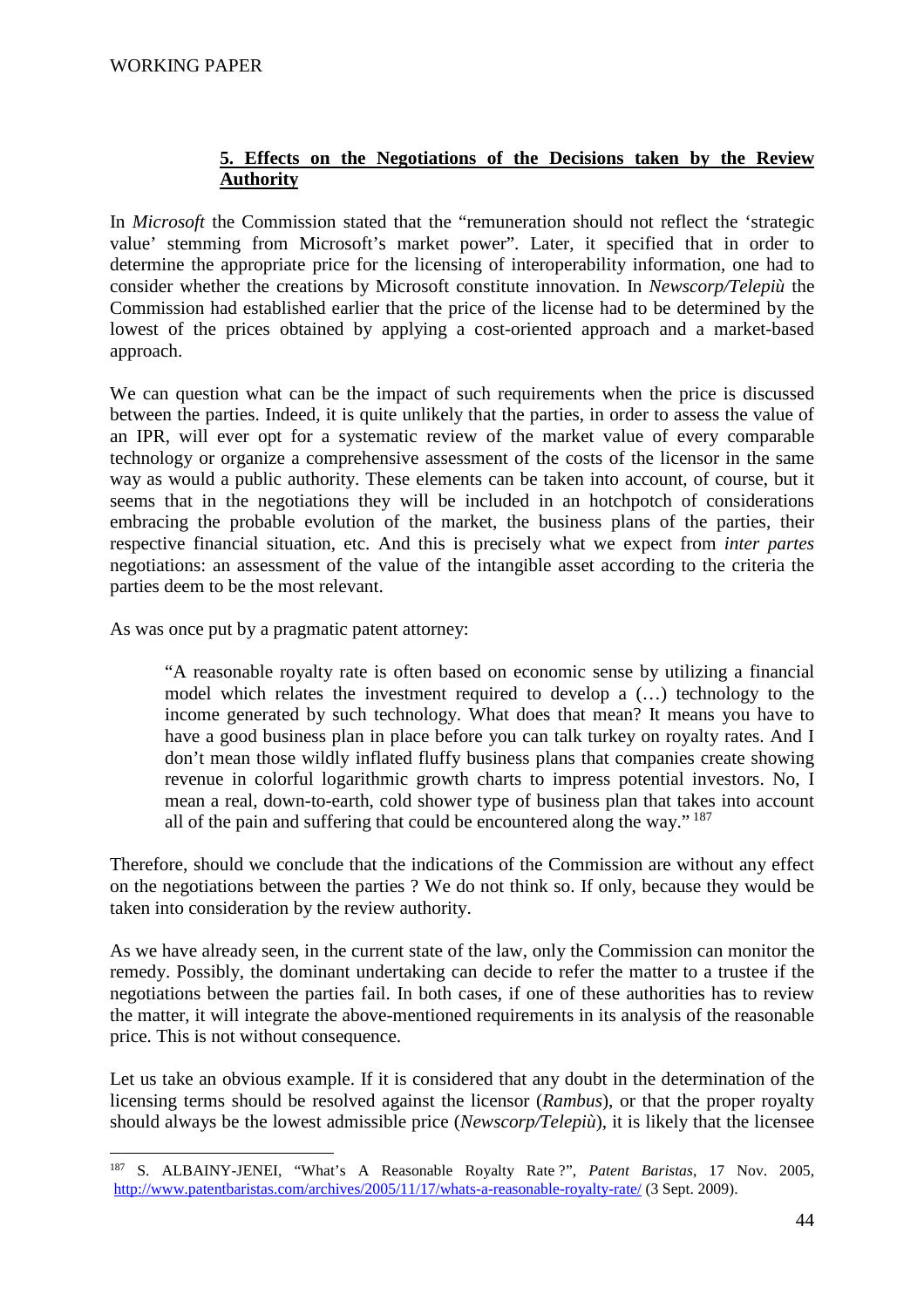will take advantage of this inclination to claim favorable licensing conditions during the negotiations with the IPR holder. Thus, even if their precise effect is difficult to assess, we think that the possible biases of the review authority are susceptible to affect the outcome of the negotiations between the parties<sup>188</sup>.

### **6. The Choice of a Pricing Method is a Policy Decision**

As we have seen, several pricing methods exist. The benchmarking approach is the most used, but other methods, such as the cost-based approach (*NewsCorp/Telepiù*), or the ECPR (*Clear v. New Zealand Telecom*), have also been relied on. Thus, if the price is not determined by the parties through negotiations, the third authority will have to make a choice between the different tools available.

It has been argued that "the terms of access may vary from case to case, such that there is no single, correct methodology. Each methodology has certain drawbacks and the precise nature of these disadvantages will vary depending on whether the interests of the requesting party, the dominant firm, or the process of competition (or some combination of all three) take priority<sup>"189</sup>. The dilemma is well-known: if it is important not to appropriate the dominant firm's return on its invention to not deter innovation, low prices for access to the indispensable technology are susceptible to induce more firms to enter the market. The choice of the appropriate pricing method is a policy choice.

In these circumstances, we can question whether it is appropriate that an external third authority, devoid of any legitimacy, be entitled to determine the licensing price; even if appointed by the parties.

Therefore, it seems sound that the Commission accept the commitment to submit the matter for review to a third authority only if the method to determine the licensing fee is also set in the undertakings, so that the review authority does not take any policy decision<sup>190</sup>.

# **7. Is the Case Susceptible of being Reopened for Excessive Pricing ?**

Finally, we must consider one last issue. Should the parties reach an agreement on the terms of the compulsory license, would it be possible for the licensee to later claim that the dominant undertaking has imposed undue conditions? This hypothesis is particularly conceivable in the situation where an agreement has been concluded between two parties, but where negotiations have failed with another licensee that decided to submit the matter for

 $\overline{a}$ <sup>188</sup> A similar reasoning was held in the regulatory framework context: see K. BINMORE and D. HARBORD, *Bargaining Over Fixed-to-Mobile Termination Rates in the Shadow of the Regulator*, GCLC Working Paper 05/05, 19 p. (available at: http://www.coleurope.eu/content/gclc/documents/GCLC%20WP%2005-05.pdf). The authors argue that when a Fixed Phone Network Operator is under the obligation to interconnect with any mobile phone operator willing to enter on the market, the parties tend to reach an agreement and the contracting conditions agreed upon align with the conditions the parties expect the regulatory authority would impose if a dispute was referred to it for adjudication.*.*

<sup>189</sup> R. O'DONOGHUE and J. PADILLA, *op. cit.*, p. 726.

<sup>&</sup>lt;sup>190</sup> It should not prevent the third authority to apply different pricing techniques in order to match up the results and try to find conformity among the conclusions (X., "Untangling FRAND: what price intellectual property ?", *Oxera Agenda*, Feb. 2008, p.4 (available at: www.oxera.com)). For example, a review authority bound to determine the licensing price on the basis of a market-based approach could use a benchmarking method, and check for further adjustments the results provided by sectorial databases, or by a stock market-based approach.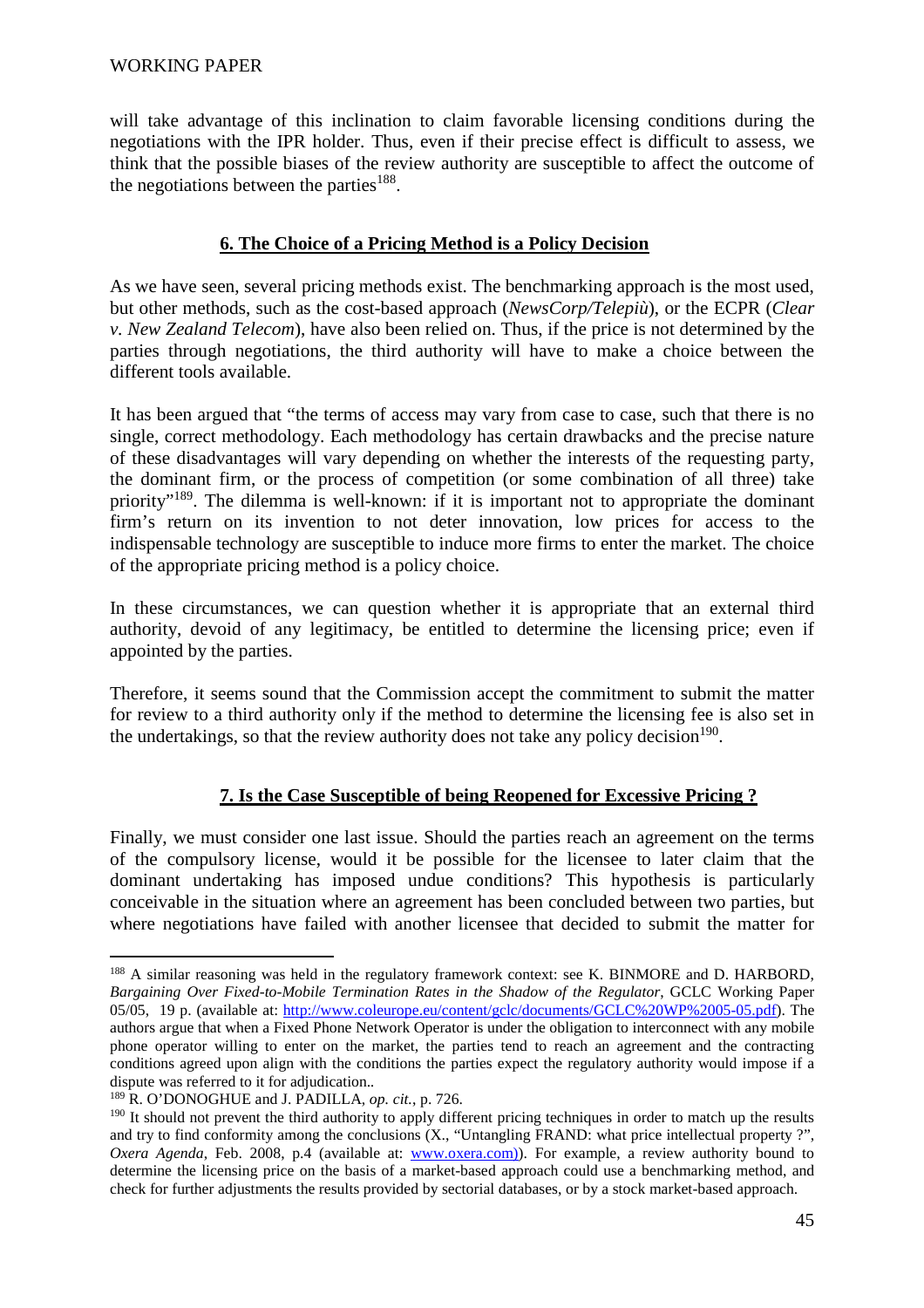review by the competent authority. In such a case, if the third authority sets the reasonable rate for the technology at stake at a level substantially lower than the fee initially accepted by the first licensee, it is likely that this licensee will try to challenge – possibly for excessive pricing – the validity of the agreement he concluded.

If in theory there is nothing to prevent a licensee from challenging for excessive pricing the conditions of an agreement it has accepted, in practice the efficiency of such an action will be limited. First, as has already been noted, it seems that we can deduce from the wording of the prior case law of the Commission (*IMS Health*) <sup>191</sup> that the competition authority would be reluctant to reexamine the opportunity of conditions consented to. In the same vein, the Commission is particularly uncomfortable with excessive pricing issues, and any attempt to reopen the case under an allegation of excessive price would be particularly uncertain, as is illustrated by the scarcity of case law on the topic<sup>192</sup>. In addition, as a matter of principle, it could always be argued that the rate held by the review authority is only one possible answer within the range of acceptable royalties and that other fees, possibly higher, could also be deemed reasonable.

What strikes us is that whichever test is used<sup>193</sup>, the pricing practice must be demonstrably excessive to come within Article 102 (a) prohibition.

It has been argued that it is essential to distinguish between the issue of excessive pricing under Article 102(a) TFEU and the formula of reasonable and non-discriminatory pricing in the case of compulsory access. "In the case of Article  $[102(a)]$ , it is necessary to avoid pricing which is so extremely high, and can be shown to be so, that it is outside the range of permissible pricing even in a free market context. (...) The important point is that Article  $[102(a)]$  is not meant to put the courts or Commission in the position of being an industrial regulator. It presupposes a wide range of 'fair' prices and is meant to step in only in the extreme case when a price is set which no fair dominant undertaking would set. (…) In contrast, to set fee levels under the formula of reasonable and non-discriminatory pricing of compulsory access (…) requires the courts and Commission to attempt to approximate a regulator's task"<sup>194</sup>.

In the end, it is unlikely that a price substantially but not excessively above the market price will be condemned under Article 102(a), while the price imposed to the licensor on the basis

<sup>&</sup>lt;sup>191</sup> See footnote 137.

 $192$  This is especially true regarding IP issues as it seems that demanding excessive royalties has been sanctioned in even less cases, where the behavior of the dominant firm was stained with a certain measure of bad faith. For instance, in *Eurofix-Bauco v. Hilti* (1988, *O.J.*, L 6/19) the Commission considered that the sole purpose of demanding 'excessive' royalties was to block or unreasonably delay a license of right which was available under UK patent law. See R. WHISH, *Competition Law*, Oxford, Oxford University Press, 6<sup>th</sup> ed., 2008, p. 794. According to certain authors, lawsuits introduced by dominant undertakings to be paid IPR royalties could also be linked to the *ITT Promedia* case law: See J. KILLICK and P. BERGHE "Rambus: An overview of the issues in the case and future lessons for SSO's when designing IPR policies", *Concurrences Tendances,* n° 2-2010, p. 10.

<sup>193</sup> Let us remind that the test for excessive pricing established in *United Brands*, (ECJ, 14 Feb. 1978, C-27/76, *E.C.R*., 1978, p. 207, para. 252) requires to determine "whether the difference between the costs actually incurred and the price actually charged is excessive, and, if the answer to this question is in the affirmative, whether a price has been imposed which is either unfair in itself or when compared to competing products". Obviously, this test is not suited for cases involving IPRs. Here again, we are confronted with the difficulties of defining the relevant fixed costs (IV.B.1.(b)), or with benchmarking issues (IV.B.2.(b)).

<sup>194</sup>S. ANDERMAN, *EC Competition Law and Intellectual Property Rights. The Regulation of Innovation*, New York, Oxford University Press, 1988, p. 215.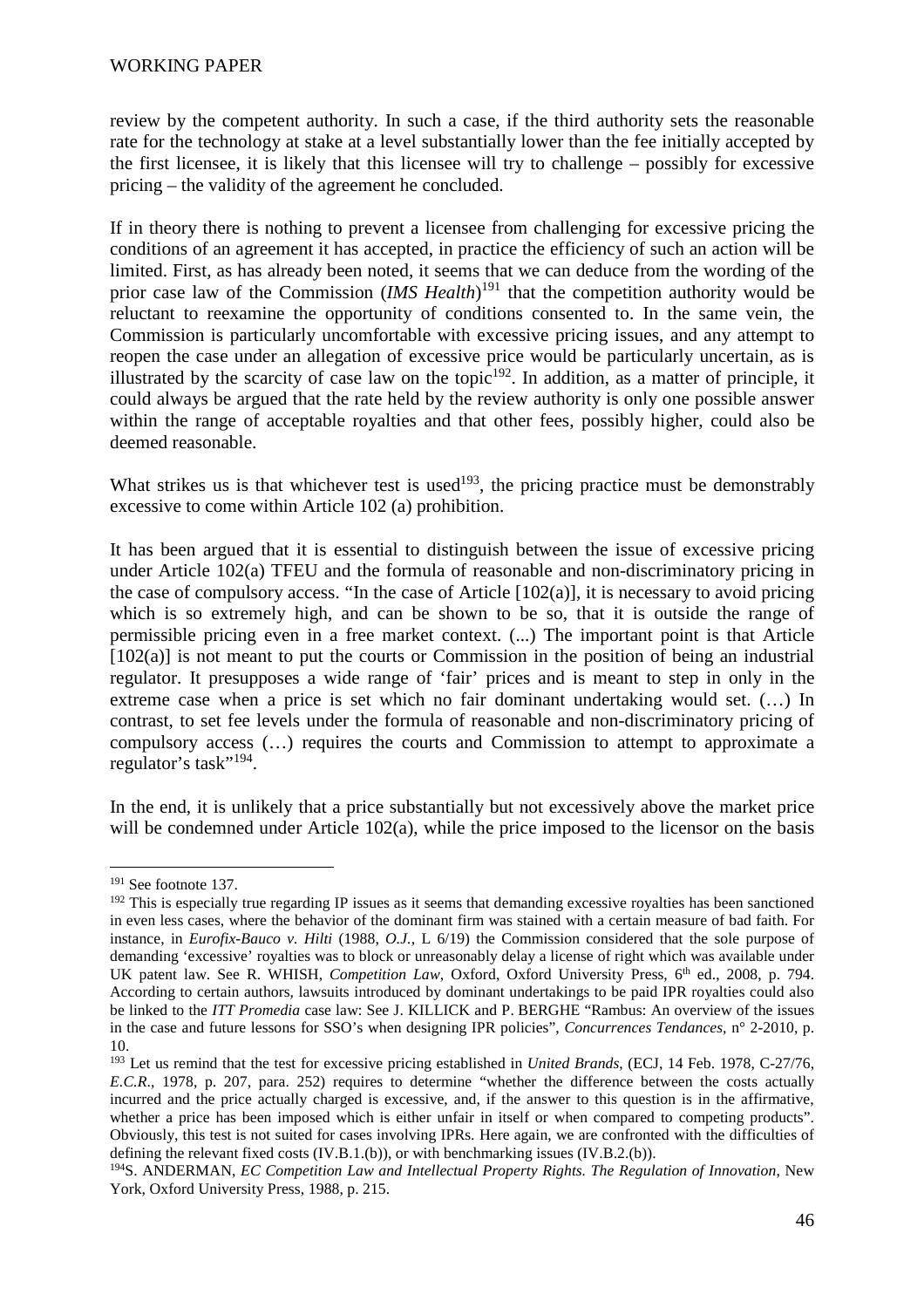of the "reasonable and non-discriminatory" requirement will be set to stick with the market price<sup>195</sup>.

In our view, this discrepancy can possibly be explained by the fact that in foursquare refusals to deal cases, the Commission is able dissociate the liability issue from the question of the implementation of the remedy. On the opposite, Article 102(a) cases oblige the competition authority to face the pricing issue from the beginning, this resulting in a greater reluctance to intervene<sup>196</sup>.

This situation lead to the disconcerting outcome that dominant undertakings have now incentives to impose unfair or unreasonable conditions or ask excessive prices rather than refuse outright to grant access to their property $197$ .

# **V. CONCLUSIONS :**

1 - The issuing of compulsory licenses raises many difficulties. In order to circumvent these difficulties and reduce the risks of market foreclosure, a strengthening of the conditions to which the grant of intellectual property rights is subjected seems appropriate. Several measures have been taken for copyrights these last few years; much can still be done to reform the patent system.

2 - The complexity of the issues arisen by compulsory licensing pleads for a limitation of the cases and of the circumstances under which compulsory licenses are ordered<sup>198</sup>.

3 - On several occasions, the European Commission has expressed its reluctance to regulate the prices and set the licensing fee.

In our view, it should always be incumbent upon the parties concerned to try and agree terms on a voluntary basis $199$ . It would be consistent with the fundamental principles of a free market economy, where the value of things is the value which is given to them, and would provide a simple, practical answer to the pricing issue.

The greatest risk of such an approach is that the holder of the right leverages market power or renders the order to supply ineffective by imposing unreasonable conditions with respect to intangible asset access. However, we believe that the possibility offered to potential licensees to threaten to submit the matter of pricing to review by an external authority is liable to discourage the licensor from imposing undue licensing conditions. Moreover, *inter partes*  negotiations can provide expedient flexibility and allow the innovator to recoup his investments, therefore undermining the allegations that compulsory licensing deters innovation. Consequently, for policy reasons, the Commission should renounce applying the requirement of non-discrimination.

<sup>&</sup>lt;sup>195</sup> At least if the authority which set the licensing price relies on a market-based approach.

<sup>&</sup>lt;sup>196</sup> Policy reasons can also justify such discrepancy. Of two evils (total market foreclosure in refusal to deal cases, and leveraging of market power in the case of excessive pricing), the worst would be more drastically redressed.

<sup>197</sup> E. DERCLAYE, *op. cit.,* p. 11

<sup>198</sup> C. VILMART (coord.), *L'accès obligatoire à la propriété intellectuelle et aux facilités de réseau,* LIDC Congress, 2007, p. 40 (available at: http://www.ligue.org/fr/homepage/workshops/nat.\_reports\_2007\_fr). 199 R. O'DONOGHUE and A. PADILLA, *op. cit.,* p. 726.